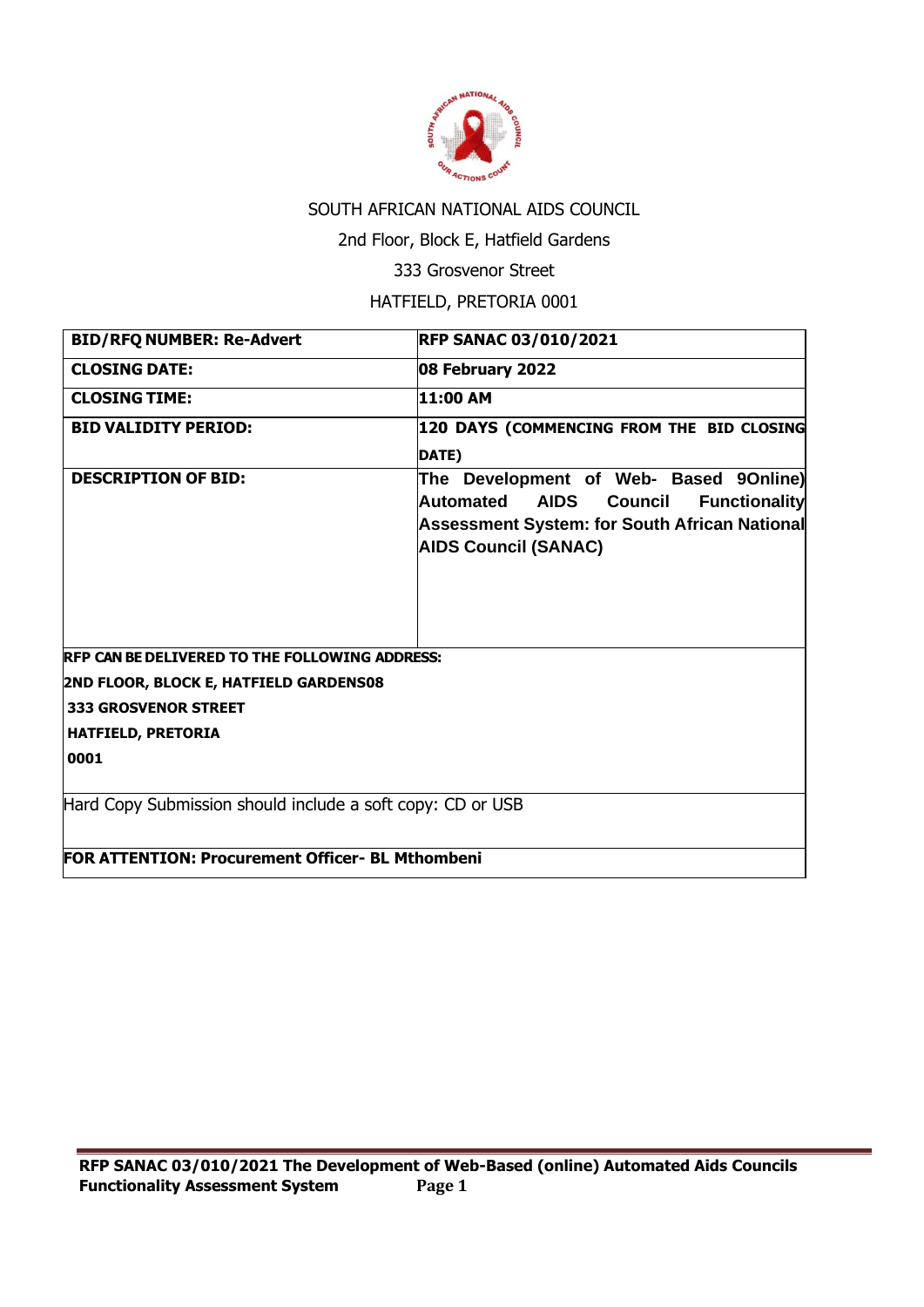# **PART A INVITATION TO BID**

| YOU ARE HEREBY INVITED TO BID FOR REQUIREMENTS OF THE (NAME OF DEPARTMENT/ PUBLIC ENTITY)     |                                                                                                                                                   |                                                                                                                          |  |                  |           |               |                      |       |  |
|-----------------------------------------------------------------------------------------------|---------------------------------------------------------------------------------------------------------------------------------------------------|--------------------------------------------------------------------------------------------------------------------------|--|------------------|-----------|---------------|----------------------|-------|--|
| <b>BID NUMBER:</b>                                                                            | <b>RFP SANAC</b><br>03/010/2021                                                                                                                   | <b>CLOSING DATE:</b>                                                                                                     |  | 08 February 2022 |           |               | <b>CLOSING TIME:</b> | 11:00 |  |
| <b>DESCRIPTION</b>                                                                            | The Development of Web- Based 90nline) Automated AIDS Council Functionality<br>Assessment System: for South African National AIDS Council (SANAC) |                                                                                                                          |  |                  |           |               |                      |       |  |
| (SBD7).                                                                                       | THE SUCCESSFUL BIDDER WILL BE REQUIRED TO FILL IN AND SIGN A WRITTEN CONTRACT FORM                                                                |                                                                                                                          |  |                  |           |               |                      |       |  |
|                                                                                               | BID RESPONSE DOCUMENTS MAY BE DEPOSITED IN THE<br>BID BOX SITUATED AT (STREET ADDRESS)                                                            |                                                                                                                          |  |                  |           |               |                      |       |  |
| <b>SANAC Trust Offices</b>                                                                    |                                                                                                                                                   |                                                                                                                          |  |                  |           |               |                      |       |  |
|                                                                                               | 2ND FLOOR, BLOCK E, HATFIELD GARDENS                                                                                                              |                                                                                                                          |  |                  |           |               |                      |       |  |
| <b>333 GROSVENOR STREET</b>                                                                   |                                                                                                                                                   |                                                                                                                          |  |                  |           |               |                      |       |  |
|                                                                                               | HATFIELD, PRETORIA, 0028                                                                                                                          |                                                                                                                          |  |                  |           |               |                      |       |  |
| <b>SUPPLIER INFORMATION</b>                                                                   |                                                                                                                                                   |                                                                                                                          |  |                  |           |               |                      |       |  |
| NAME OF BIDDER                                                                                |                                                                                                                                                   |                                                                                                                          |  |                  |           |               |                      |       |  |
|                                                                                               | POSTAL ADDRESS                                                                                                                                    |                                                                                                                          |  |                  |           |               |                      |       |  |
| <b>STREET ADDRESS</b>                                                                         |                                                                                                                                                   |                                                                                                                          |  |                  |           |               |                      |       |  |
| <b>TELEPHONE NUMBER</b>                                                                       |                                                                                                                                                   | <b>CODE</b>                                                                                                              |  |                  |           | <b>NUMBER</b> |                      |       |  |
| <b>CELLPHONE NUMBER</b>                                                                       |                                                                                                                                                   |                                                                                                                          |  |                  |           |               |                      |       |  |
| <b>FACSIMILE NUMBER</b>                                                                       |                                                                                                                                                   | <b>CODE</b>                                                                                                              |  |                  |           | <b>NUMBER</b> |                      |       |  |
| <b>E-MAIL ADDRESS</b>                                                                         |                                                                                                                                                   |                                                                                                                          |  |                  |           |               |                      |       |  |
| VAT REGISTRATION NUMBER                                                                       |                                                                                                                                                   |                                                                                                                          |  |                  |           |               |                      |       |  |
|                                                                                               |                                                                                                                                                   | <b>TCS PIN:</b>                                                                                                          |  |                  | <b>OR</b> | CSD No:       |                      |       |  |
| <b>B-BBEE STATUS LEVEL</b><br><b>VERIFICATION CERTIFICATE</b><br><b>[TICK APPLICABLE BOX]</b> |                                                                                                                                                   | $\Box$ Yes<br>Yes<br><b>B-BBEE STATUS</b><br><b>LEVEL SWORN</b><br>$\Box$ No<br>No<br><b>AFFIDAVIT</b><br>$\blacksquare$ |  |                  |           |               |                      |       |  |
|                                                                                               |                                                                                                                                                   |                                                                                                                          |  |                  |           |               |                      |       |  |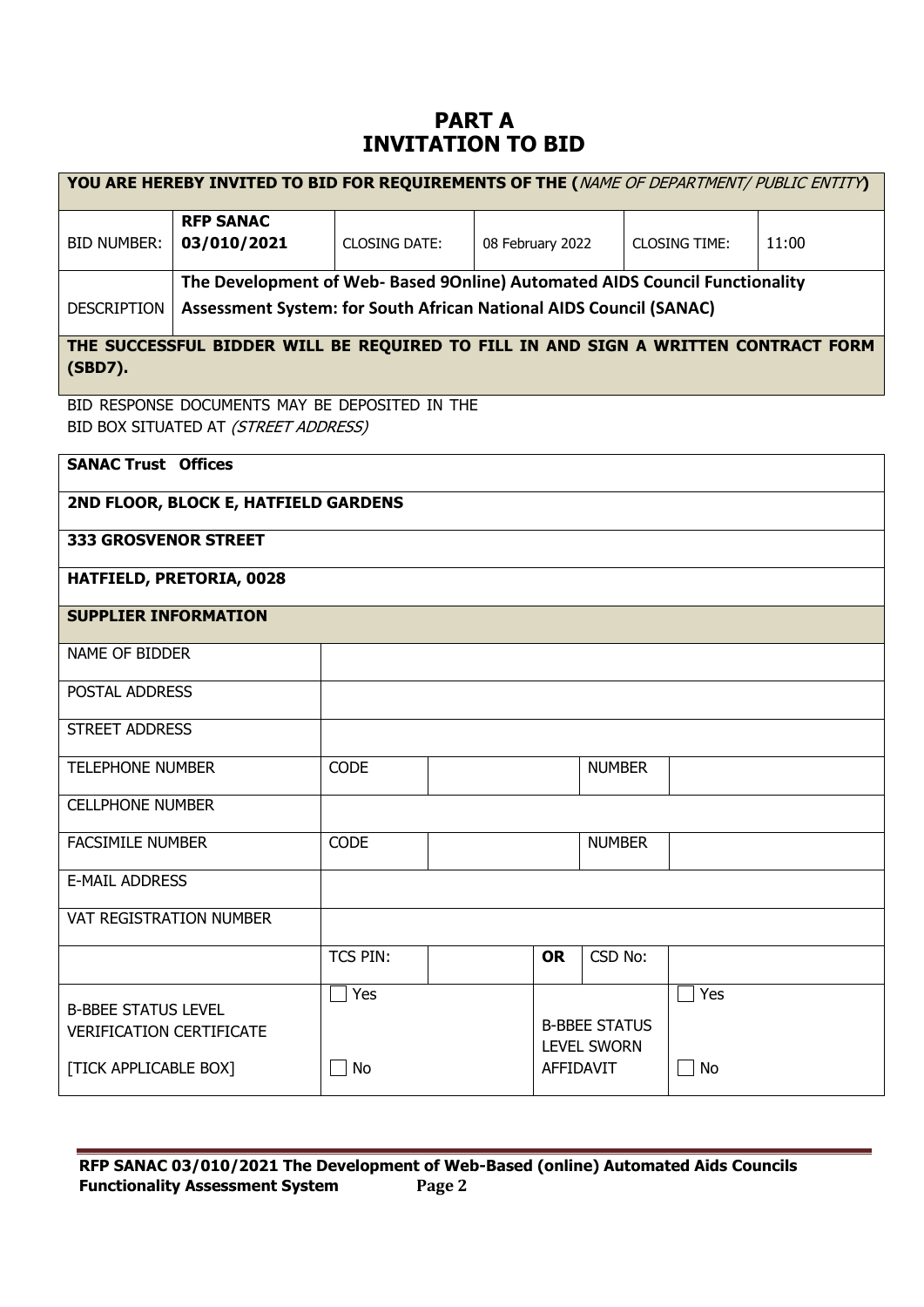| IF YES, WHO WAS THE<br><b>CERTIFICATE ISSUED BY?</b>                                                                                                       |                                                                                  |                         |                                                                                              |                                                                    |                                           |  |
|------------------------------------------------------------------------------------------------------------------------------------------------------------|----------------------------------------------------------------------------------|-------------------------|----------------------------------------------------------------------------------------------|--------------------------------------------------------------------|-------------------------------------------|--|
| AN ACCOUNTING OFFICER AS                                                                                                                                   | AN ACCOUNTING OFFICER AS CONTEMPLATED IN THE CLOSE<br>Г<br>CORPORATION ACT (CCA) |                         |                                                                                              |                                                                    |                                           |  |
| CONTEMPLATED IN THE CLOSE<br>CORPORATION ACT (CCA) AND<br>NAME THE APPLICABLE IN THE                                                                       | $\Box$                                                                           |                         | A VERIFICATION AGENCY ACCREDITED BY THE SOUTH AFRICAN<br><b>ACCREDITATION SYSTEM (SANAS)</b> |                                                                    |                                           |  |
| <b>TICK BOX</b>                                                                                                                                            |                                                                                  | A REGISTERED AUDITOR    |                                                                                              |                                                                    |                                           |  |
|                                                                                                                                                            |                                                                                  | NAME:                   |                                                                                              |                                                                    |                                           |  |
| [A B-BBEE STATUS LEVEL VERIFICATION CERTIFICATE/SWORN AFFIDAVIT(FOR EMES& QSEs) MUST BE SUBMITTED<br>IN ORDER TO QUALIFY FOR PREFERENCE POINTS FOR B-BBEE] |                                                                                  |                         |                                                                                              |                                                                    |                                           |  |
|                                                                                                                                                            | ้∣Yes                                                                            |                         |                                                                                              |                                                                    |                                           |  |
| ARE YOU THE ACCREDITED<br><b>REPRESENTATIVE IN</b>                                                                                                         | <b>No</b>                                                                        |                         |                                                                                              | ARE YOU A<br><b>FOREIGN</b><br><b>BASED</b><br><b>SUPPLIER FOR</b> | $\Box$ Yes<br>$\Box$ No                   |  |
| <b>SOUTH AFRICA FOR THE</b><br><b>GOODS / SERVICES</b><br>/WORKS OFFERED?                                                                                  | [IF YES ENCLOSE PROOF]                                                           |                         |                                                                                              | <b>THE GOODS</b><br>/SERVICES<br>/WORKS<br><b>OFFERED?</b>         | <b>[IF YES ANSWER PART</b><br>B:3 BELOW ] |  |
| <b>SIGNATURE OF BIDDER</b>                                                                                                                                 |                                                                                  |                         |                                                                                              | <b>DATE</b>                                                        |                                           |  |
| <b>CAPACITY UNDER WHICH</b><br>THIS BID IS SIGNED (Attach<br>proof of authority to sign this<br>bid; e.g. resolution of<br>directors, etc.)                |                                                                                  |                         |                                                                                              |                                                                    |                                           |  |
| <b>TOTAL NUMBER OF ITEMS</b><br><b>OFFERED</b>                                                                                                             |                                                                                  |                         |                                                                                              | <b>TOTAL BID</b><br><b>PRICE (ALL</b><br><b>INCLUSIVE)</b>         |                                           |  |
| <b>BIDDING</b><br><b>PROCEDURE</b>                                                                                                                         | <b>ENQUIRIES</b>                                                                 | <b>MAY</b><br><b>BE</b> |                                                                                              |                                                                    | TECHNICAL INFORMATION MAY BE DIRECTED     |  |
| <b>DIRECTED TO:</b>                                                                                                                                        |                                                                                  |                         | TO:                                                                                          |                                                                    |                                           |  |
| DEPARTMENT/ PUBLIC ENTITY                                                                                                                                  | <b>SANAC Trust</b>                                                               |                         | <b>CONTACT PERSON</b>                                                                        |                                                                    |                                           |  |
| <b>CONTACT PERSON</b>                                                                                                                                      |                                                                                  | Beullah Mthombeni       |                                                                                              | <b>TELEPHONE NUMBER</b>                                            |                                           |  |
| <b>TELEPHONE NUMBER</b>                                                                                                                                    | 012 748 1009                                                                     |                         | <b>FACSIMILE NUMBER</b>                                                                      |                                                                    |                                           |  |
| <b>FACSIMILE NUMBER</b>                                                                                                                                    |                                                                                  |                         | <b>E-MAIL ADDRESS</b>                                                                        |                                                                    |                                           |  |
| <b>E-MAIL ADDRESS</b>                                                                                                                                      |                                                                                  | beullah@sanac.org.za    |                                                                                              |                                                                    |                                           |  |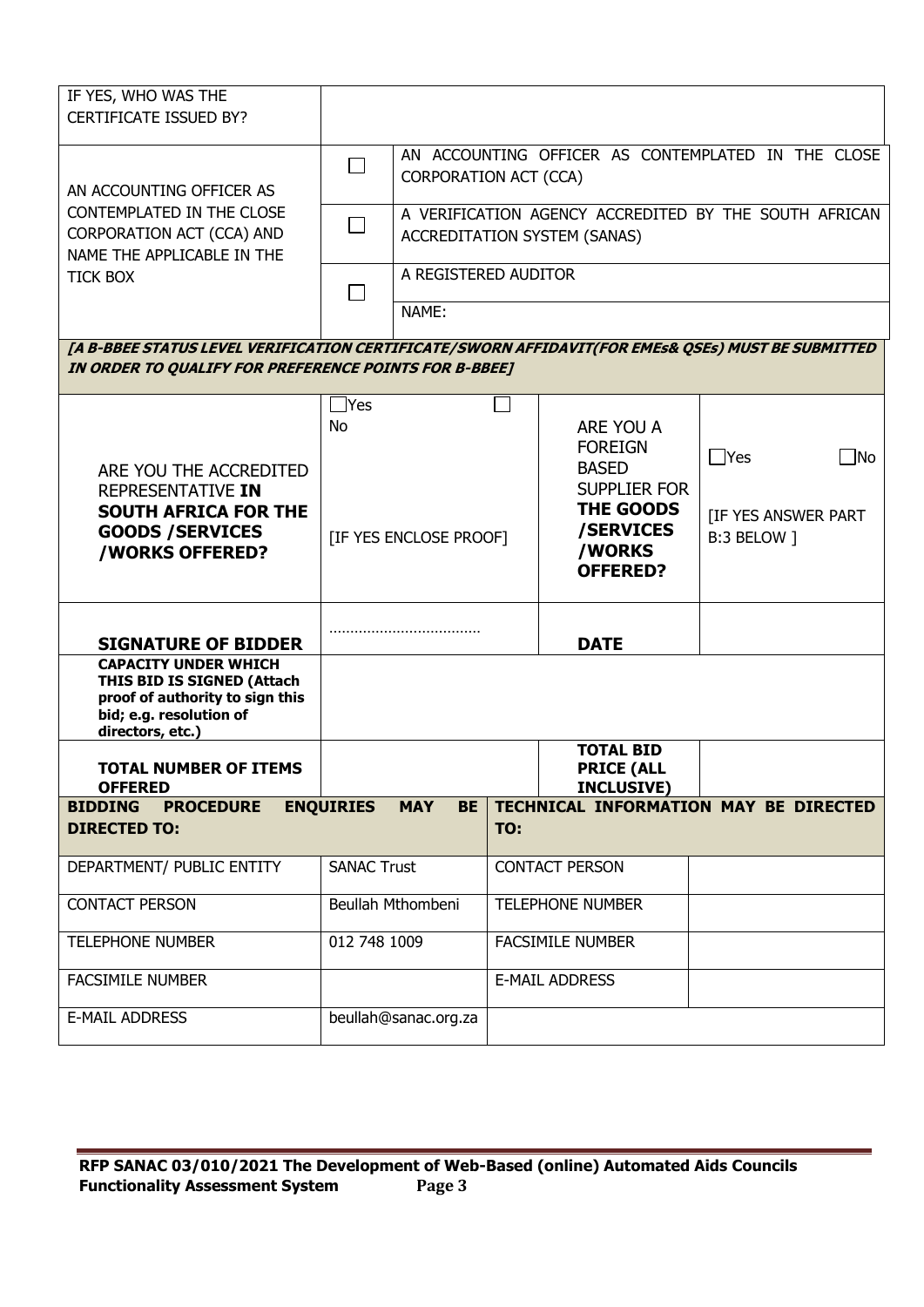# **PART B TERMS AND CONDITIONS FOR BIDDING**

|    | 1. BID SUBMISSION:                                                                                                                                                                                                                                                                                                                                             |               |
|----|----------------------------------------------------------------------------------------------------------------------------------------------------------------------------------------------------------------------------------------------------------------------------------------------------------------------------------------------------------------|---------------|
|    | 1.1. BIDS MUST BE DELIVERED BY THE STIPULATED TIME TO THE CORRECT ADDRESS. LATE BIDS WILL NOT<br>BE ACCEPTED FOR CONSIDERATION.                                                                                                                                                                                                                                |               |
|    | 1.2. ALL BIDS MUST BE SUBMITTED ON THE OFFICIAL FORMS PROVIDED-(NOT TO BE RE-TYPED)<br><b>OR EMAILED</b>                                                                                                                                                                                                                                                       |               |
|    | 1.3. BIDDERS MUST REGISTER ON THE CENTRAL SUPPLIER DATABASE (CSD) TO UPLOAD<br>MANDATORY INFORMATION NAMELY: (BUSINESS REGISTRATION) DIRECTORSHIP/<br>MEMBERSHIP/IDENTITY NUMBERS; TAX COMPLIANCE STATUS; AND BANKING INFORMATION<br>FOR VERIFICATION PURPOSES). B-BBEE CERTIFICATE OR SWORN AFFIDAVIT FOR B-BBEE<br>MUST BE SUBMITTED TO BIDDING INSTITUTION. |               |
|    | 1.4. WHERE A BIDDER IS NOT REGISTERED ON THE CSD, MANDATORY INFORMATION NAMELY:<br>(BUSINESS REGISTRATION/ DIRECTORSHIP/ MEMBERSHIP/IDENTITY NUMBERS; TAX<br>COMPLIANCE STATUS MAY NOT BE SUBMITTED WITH THE BID DOCUMENTATION. B-BBEE<br>CERTIFICATE OR SWORN AFFIDAVIT FOR B-BBEE MUST BE SUBMITTED TO BIDDING<br><b>INSTITUTION.</b>                        |               |
|    | 1.5. THIS BID IS SUBJECT TO THE PREFERENTIAL PROCUREMENT POLICY FRAMEWORK ACT 2000 AND THE<br>PREFERENTIAL PROCUREMENT REGULATIONS, 2017, THE GENERAL CONDITIONS OF CONTRACT (GCC)<br>AND, IF APPLICABLE, ANY OTHER LEGISLATION OR SPECIAL CONDITIONS OF CONTRACT.                                                                                             |               |
|    | 2. TAX COMPLIANCE REQUIREMENTS                                                                                                                                                                                                                                                                                                                                 |               |
|    | 2.1 BIDDERS MUST ENSURE COMPLIANCE WITH THEIR TAX OBLIGATIONS.                                                                                                                                                                                                                                                                                                 |               |
|    | 2.2 BIDDERS ARE REQUIRED TO SUBMIT THEIR UNIQUE PERSONAL IDENTIFICATION NUMBER (PIN) ISSUED<br>BY SARS TO ENABLE THE ORGAN OF STATE TO VIEW THE TAXPAYER'S PROFILE AND TAX STATUS.                                                                                                                                                                             |               |
|    | 2.3 APPLICATION FOR TAX COMPLIANCE STATUS (TCS) OR PIN MAY ALSO BE MADE VIA E-FILING. IN ORDER<br>TO USE THIS PROVISION, TAXPAYERS WILL NEED TO REGISTER WITH SARS AS E-FILERS THROUGH THE<br>WEBSITE WWW.SARS.GOV.ZA.                                                                                                                                         |               |
|    | 2.4 BIDDERS MAY ALSO SUBMIT A PRINTED TCS TOGETHER WITH THE BID.                                                                                                                                                                                                                                                                                               |               |
|    | 2.5 IN BIDS WHERE CONSORTIA / JOINT VENTURES / SUB-CONTRACTORS ARE INVOLVED, EACH PARTY MUST<br>SUBMIT A SEPARATE PROOF OF TCS / PIN / CSD NUMBER.                                                                                                                                                                                                             |               |
|    | 2.6 WHERE NO TCS IS AVAILABLE BUT THE BIDDER IS REGISTERED ON THE CENTRAL SUPPLIER DATABASE<br>(CSD), A CSD NUMBER MUST BE PROVIDED.                                                                                                                                                                                                                           |               |
| 3. | QUESTIONNAIRE TO BIDDING FOREIGN SUPPLIERS                                                                                                                                                                                                                                                                                                                     |               |
|    | 3.1. IS THE BIDDER A RESIDENT OF THE REPUBLIC OF SOUTH AFRICA (RSA)?                                                                                                                                                                                                                                                                                           | $YES \Box NO$ |
|    | 3.2. DOES THE BIDDER HAVE A BRANCH IN THE RSA?                                                                                                                                                                                                                                                                                                                 | YES INO       |
|    | 3.3. DOES THE BIDDER HAVE A PERMANENT ESTABLISHMENT IN THE RSA?                                                                                                                                                                                                                                                                                                | $YES \Box NO$ |
|    | 3.4. DOES THE BIDDER HAVE ANY SOURCE OF INCOME IN THE RSA?                                                                                                                                                                                                                                                                                                     | YES $\Box$ NO |
|    | IF THE ANSWER IS "NO" TO ALL OF THE ABOVE, THEN, IT IS NOT A REQUIREMENT TO OBTAIN A<br>TAX COMPLIANCE STATUS / TAX COMPLIANCE SYSTEM PIN CODE FROM THE SOUTH AFRICAN<br>REVENUE SERVICE (SARS) AND IF NOT REGISTER AS PER 2.3 ABOVE.                                                                                                                          |               |

## **NB: FAILURE TO PROVIDE ANY OF THE ABOVE PARTICULARS MAY RENDER THE BID INVALID**.

**RFP SANAC 03/010/2021 The Development of Web-Based (online) Automated Aids Councils Functionality Assessment System** Page 4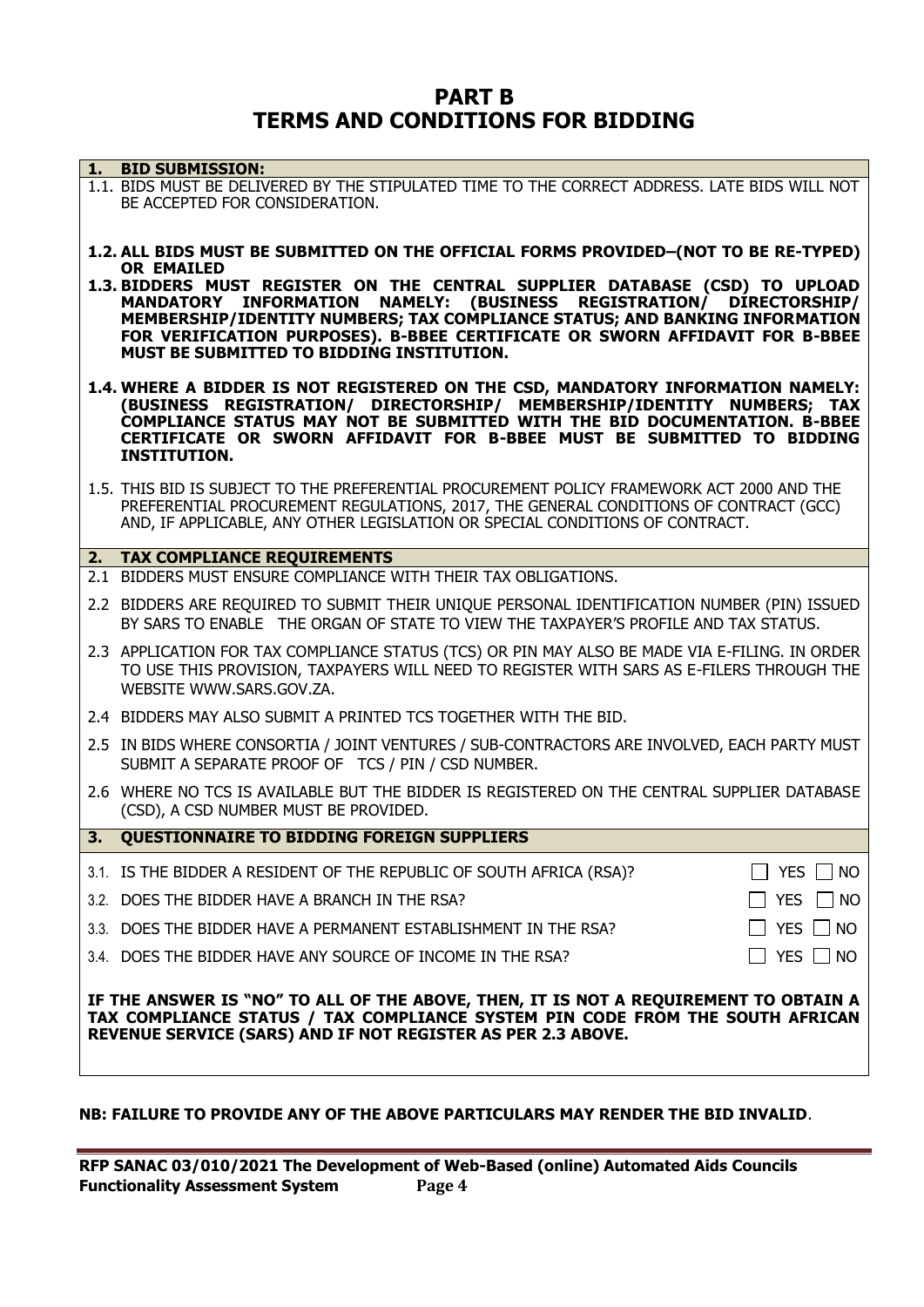# **PART C RETURNABLE DOCUMENTS**

#### **CHECKLIST OF RETURNABLE SCHEDULES AND DOCUMENTS**

#### **BID EVALUATION STAGE 1: Pre-qualification phase/ Initial screening process:**

| Bid form must be properly received on the bid closing date and time specified on the invitation, fully            |
|-------------------------------------------------------------------------------------------------------------------|
| completed and signed in ink.                                                                                      |
| Submission of applicable Resolution by the Legal Entity, or consortium / joint venture, authorising a             |
| dedicated person(s) to sign documents on behalf of the firm / consortium / joint venture.                         |
| Submission of Valid Tax Clearance Certificate or SARS PIN.                                                        |
| Copies of the Founding Statement – CIPC Document                                                                  |
| Certified copies of South African Identity Documents or Valid Passports of Members. Directors / owner (In         |
| a case of a sole proprietor or Partnership)                                                                       |
| Certified copies of all latest share certificates, in case of a Company                                           |
| List of traceable references of previous and present clients, (Company name, department, branch,                  |
| contact person with office telephone number, website and email address)                                           |
| Company Profile including Contact person, physical and postal address, contact email & telephone numbers          |
| Fully Completed SBD Documents, Part A & B of the bid document SBD 3.3, SBD 4, SBD 8, SBD 6.1, SBD                 |
| 9, and the General Condition of Contract, BEE Certificate or Sworn Affidavit.                                     |
| The use of correction fluid is strictly prohibited and will lead to disqualification, If any corrections are made |
| on the bidding document, it needs to be initialled by the bidder                                                  |
| Summary Report of Central Supplier Database (CSD).                                                                |

# **Note: Failure to Complete, sign and attached the required supporting document in full will render the Bid Invalid**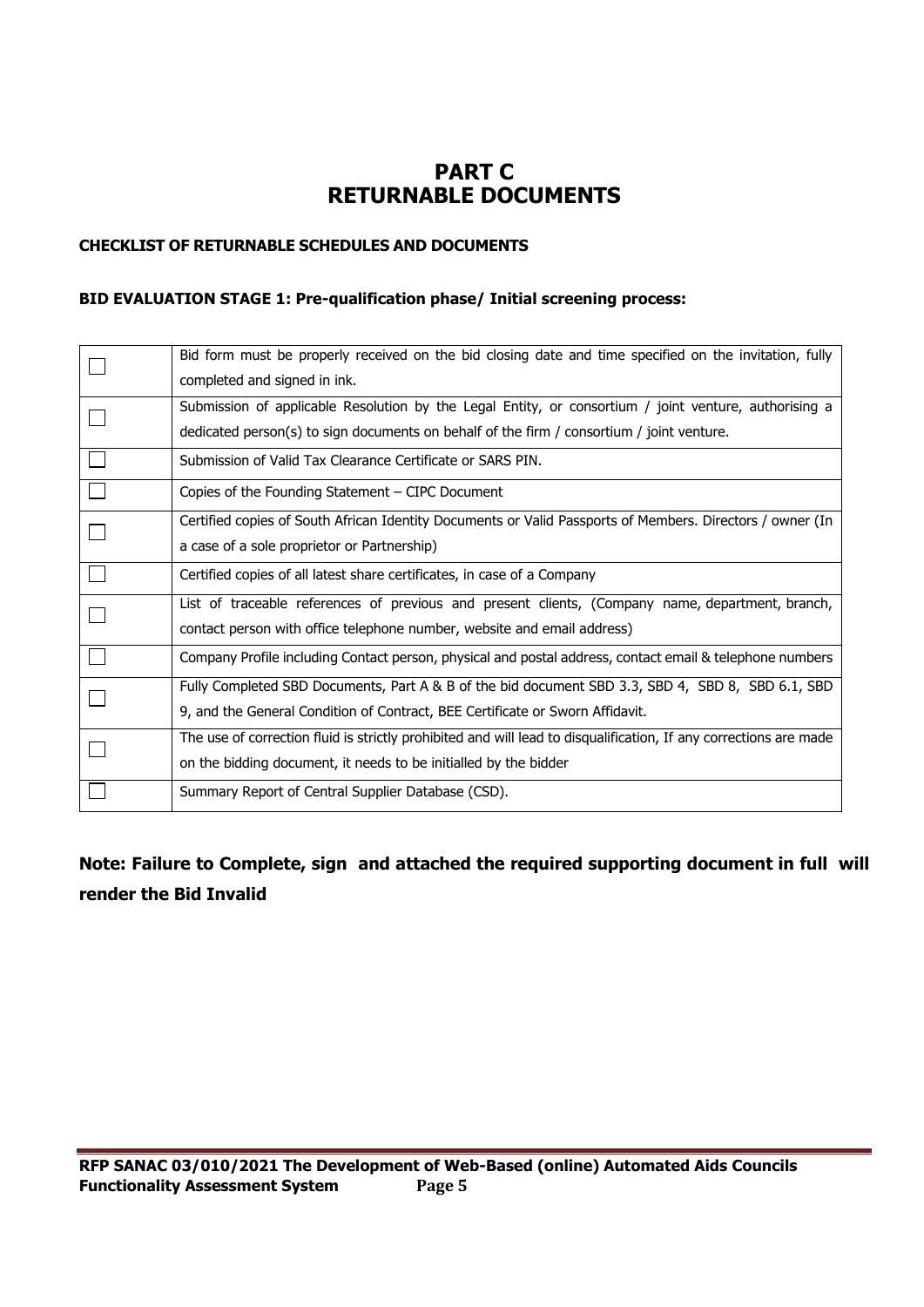# **PART D STANDARD BIDDING DOCUMENTS**

#### **TAX CLEARANCE CERTIFICATE SBD 2**

# **TAX CLEARANCE / PIN REQUIREMENTS**

- 1. It is a condition of bid that the taxes of the successful bidder must be in order, or that satisfactory arrangements have been made with South African Revenue Service (SARS) to meet the bidder's tax obligations.
- 2. In order to meet this requirement bidders are required to complete in full the attached form TCC 001 "Application for a Tax Clearance Certificate" and submit it to any SARS branch office nationally. The Tax Clearance Certificate requirements are also applicable to foreign bidders/individuals who wish to submit bids.
- 3. SARS shall the n furnish the bidder with a Tax Clearance Certificate that shall be valid for a period of one (1) year from the date of approval.
- 4. The original Tax Clearance Certificate must be submitted together with the bid. Failure to submit the original and valid Tax Clearance Certificate shall result in the invalidation of the bid. Certified copies of the Tax Clearance Certificate shall not be acceptable.
- 5. In bids where Consortia / Joint Ventures / subcontractors are involved, each party must submit a separate Tax Clearance Certificate.
- 6. Copies of the TCC 001 "Application for a Tax Clearance Certificate" form are available from any SARS branch office nationally or on the website [www.sars.gov.za.](http://www.sars.gov.za/)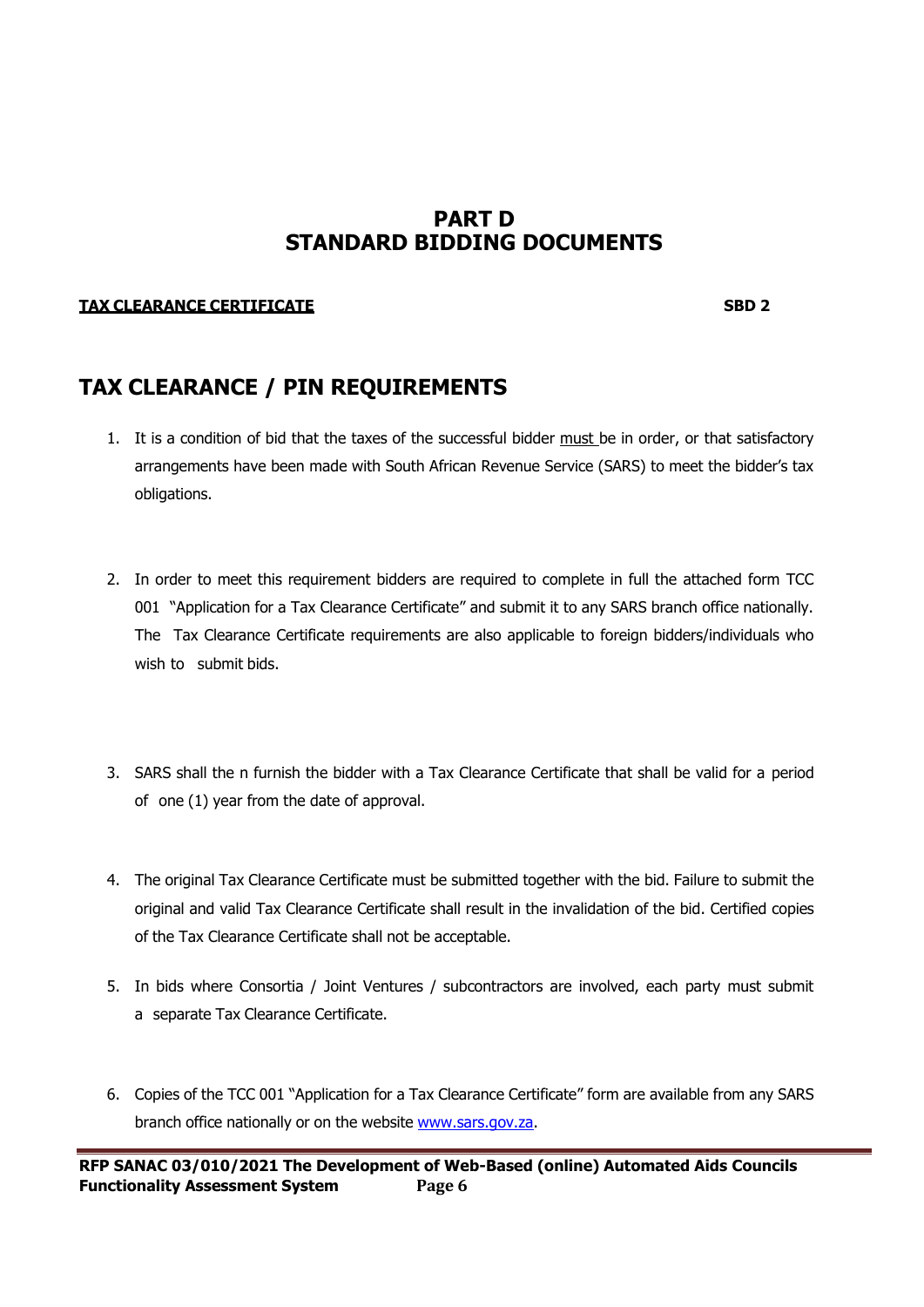7. Applications for the Tax Clearance Certificates may also be made via eFiling. In order to use this provision, taxpayers shall need to register with SARS as eFilers through the website [www.sars.gov.za.](http://www.sars.gov.za/)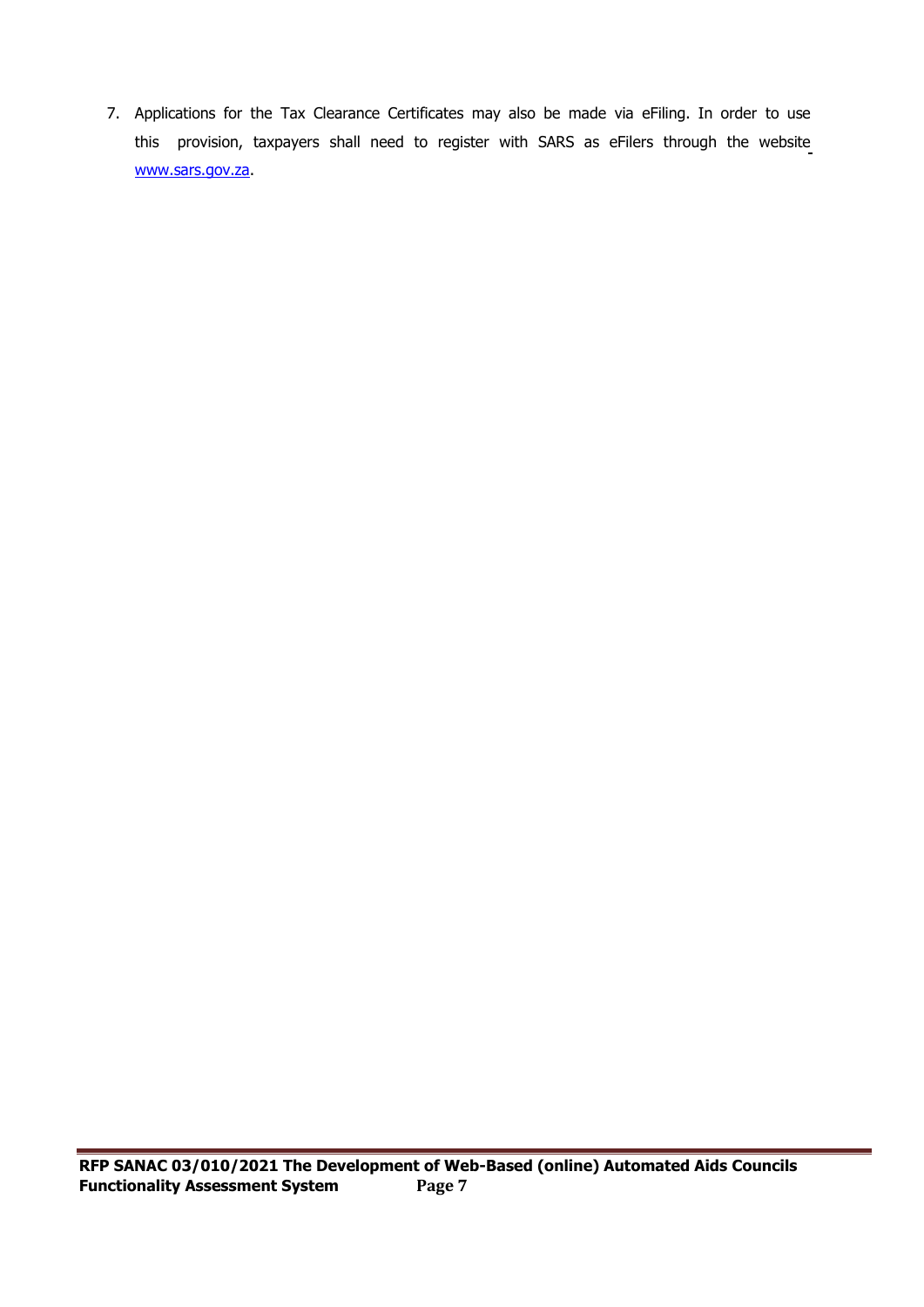**ATTACH ORIGINAL AND VALID TAX CLEARANCE CERTIFICATE / TAX COMPLIANCE STATUS PIN ISSUED ON THIS PAGE**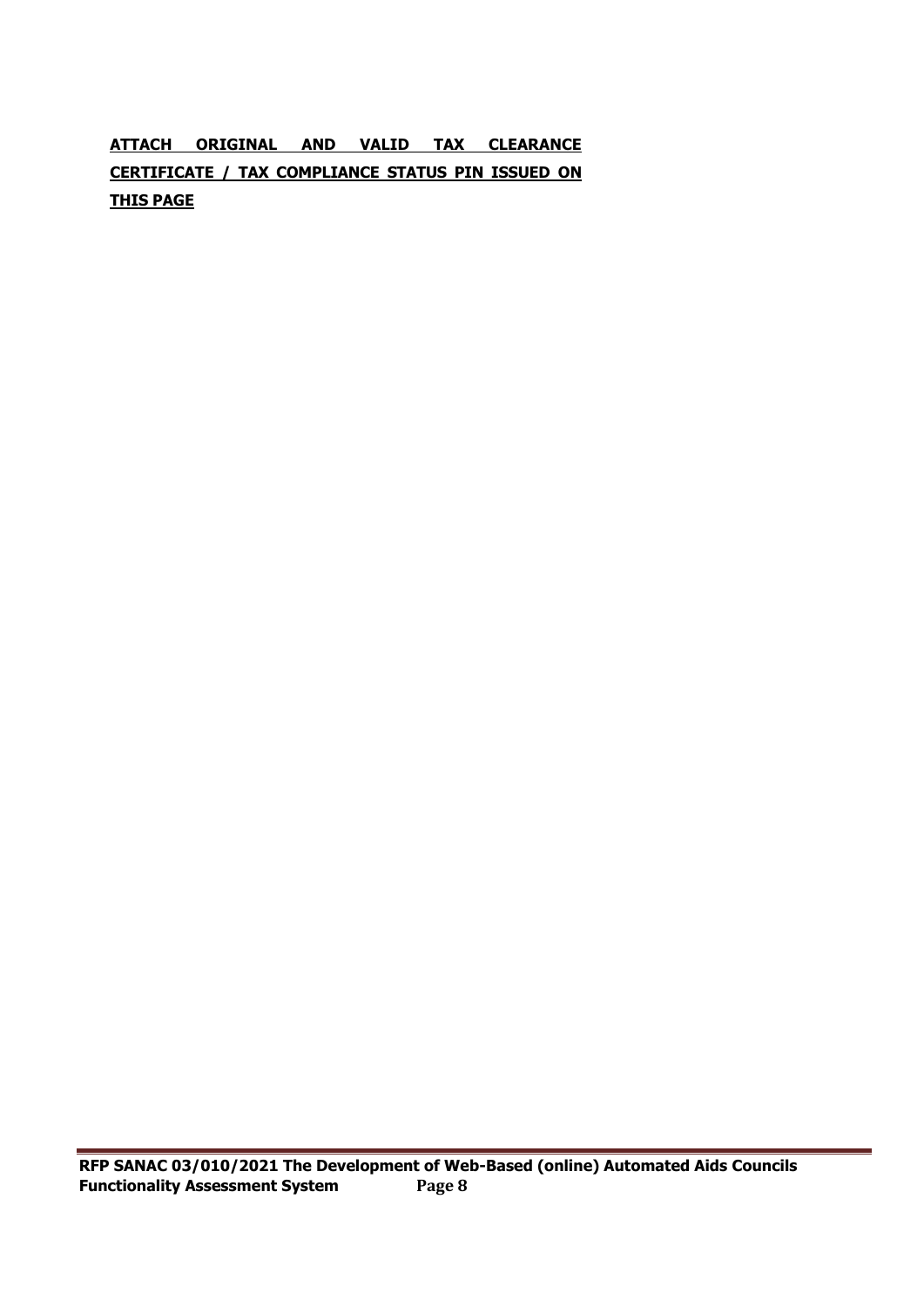# **DECLARATION OF INTEREST**

- 1. Any legal person, including persons employed by the state<sup>1</sup>, or persons having a kinship with persons employed by the state, including a blood relationship, may make an offer or offers in terms of this invitation to bid (includes a price quotation, advertised competitive bid, limited bid or proposal). In view of possible allegations of favouritism, should the resulting bid, or part thereof, be awarded to persons employed by the state, or to persons connected with or related to them, it is required that the bidder or his/her authorised representative declare his/her position in relation to the evaluating/adjudicating authority where-
	- the bidder is employed by the state; and/or
	- the legal person on whose behalf the bidding document is signed, has a relationship with persons/a person who are/is involved in the evaluation and or adjudication of the bid(s), or where it is known that such a relationship exists between the person or persons for or on whose behalf the declarant acts and persons who are involved with the evaluation and or adjudication of the bid.

## 2. **In order to give effect to the above, the following questionnaire must be completed and submitted with the bid.**

| 2.1                | Full                                                                                                                                                                                                                 | Name     | 0f | bidder | or                                                                                 | his     | or         | her      | representative:                                                                                               |
|--------------------|----------------------------------------------------------------------------------------------------------------------------------------------------------------------------------------------------------------------|----------|----|--------|------------------------------------------------------------------------------------|---------|------------|----------|---------------------------------------------------------------------------------------------------------------|
| 2.2                |                                                                                                                                                                                                                      |          |    |        |                                                                                    |         |            |          |                                                                                                               |
| 2.3                | Position                                                                                                                                                                                                             | occupied | in | the    | Company                                                                            |         | (director, | trustee, | shareholder <sup>2</sup> ):                                                                                   |
| 2.4                | Company<br>Registration                                                                                                                                                                                              |          |    |        |                                                                                    | Number: |            |          |                                                                                                               |
| 2.5                | Tax                                                                                                                                                                                                                  |          |    |        | Reference                                                                          |         |            |          | Number:                                                                                                       |
| 2.6                |                                                                                                                                                                                                                      |          |    |        |                                                                                    |         |            |          |                                                                                                               |
| 2.6.1              | The names of all directors / trustees / shareholders / members, their individual identity<br>numbers, tax reference numbers and, if applicable, employee / persal numbers must be<br>indicated in paragraph 3 below. |          |    |        |                                                                                    |         |            |          |                                                                                                               |
| $1"State"$ means - |                                                                                                                                                                                                                      |          |    |        | within the meaning of the Public Finance Management Act, 1999 (Act No. 1 of 1999); |         |            |          | (a) any national or provincial department, national or provincial public entity or constitutional institution |

(b) any municipality or municipal entity;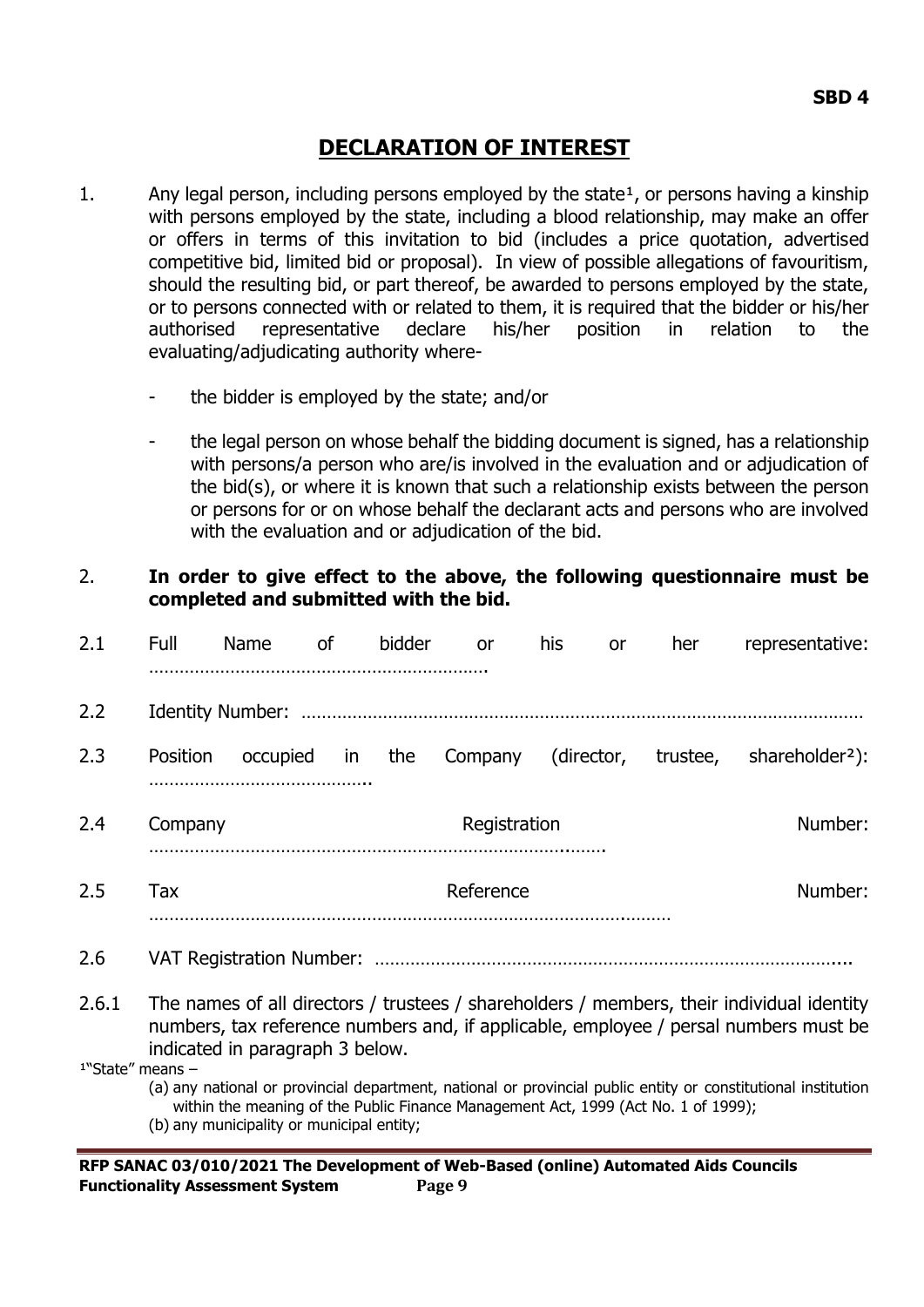- (c) provincial legislature;
- (d) national Assembly or the national Council of provinces; or
- (e) Parliament.
- <sup>2</sup>"Shareholder" means a person who owns shares in the company and is actively involved in the management of the enterprise or business and exercises control over the enterprise.

| 2.7     | Are you or any person connected with the bidder<br>presently employed by the state?                                                                                                     | YES / NO |
|---------|-----------------------------------------------------------------------------------------------------------------------------------------------------------------------------------------|----------|
|         | 2.7.1 If so, furnish the following particulars:                                                                                                                                         |          |
|         | Name of person / director / trustee / shareholder/ member:                                                                                                                              |          |
|         | Name of state institution at which you or the person<br>connected to the bidder is employed :<br>Position occupied in the state institution:                                            |          |
|         | Any other particulars:                                                                                                                                                                  |          |
|         |                                                                                                                                                                                         |          |
|         |                                                                                                                                                                                         |          |
|         | 2.7.2 If you are presently employed by the state, did you obtain<br>the appropriate authority to undertake remunerative<br>work outside employment in the public sector?                | YES / NO |
| 2.7.2.1 | If yes, did you attached proof of such authority to the bid<br>document?                                                                                                                | YES / NO |
|         | (Note: Failure to submit proof of such authority, where<br>applicable, may result in the disqualification of the bid.                                                                   |          |
| 2.7.2.2 | If no, furnish reasons for non-submission of such proof:                                                                                                                                |          |
|         |                                                                                                                                                                                         |          |
|         |                                                                                                                                                                                         |          |
|         | 2.8 Did you or your spouse, or any of the company's directors /<br>trustees / shareholders / members or their spouses conduct<br>business with the state in the previous twelve months? | YES / NO |
|         | 2.8.1 If so, furnish particulars:                                                                                                                                                       |          |
|         |                                                                                                                                                                                         |          |
|         | RFP SANAC 03/010/2021 The Development of Web-Based (online) Automated Aids Councils<br><b>Functionality Assessment System</b><br>Page 10                                                |          |

J,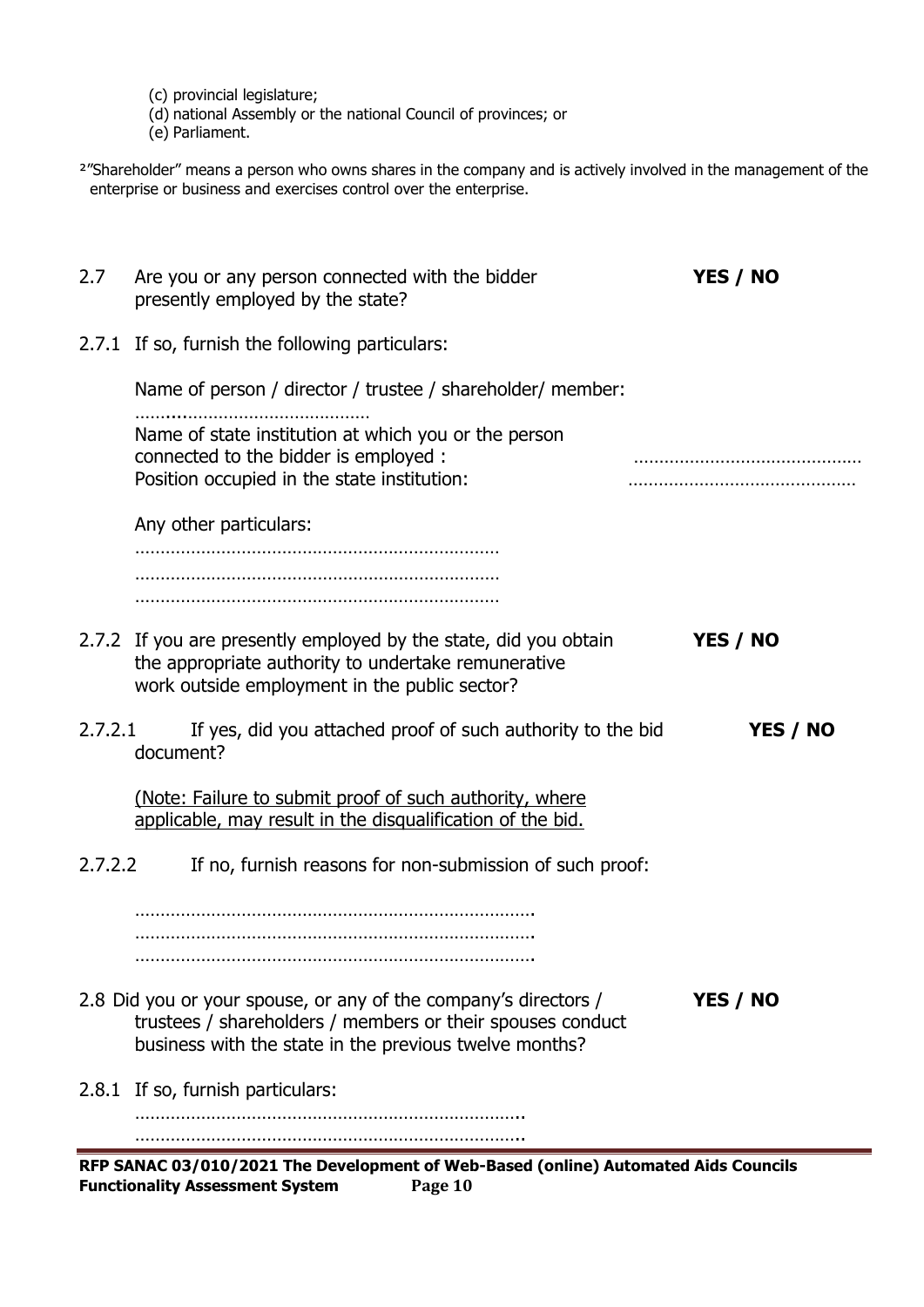2.9 Do you, or any person connected with the bidder, have **YES / NO** any relationship (family, friend, other) with a person employed by the state and who may be involved with the evaluation and or adjudication of this bid?

…………………………………………………………………...

2.9.1If so, furnish particulars.

……………………………………………………………... …………………………………………………………..…. ………………………………………………………………

- 2.10 Are you, or any person connected with the bidder, **YES/NO** aware of any relationship (family, friend, other) between any other bidder and any person employed by the state who may be involved with the evaluation and or adjudication of this bid?
- 2.10.1 If so, furnish particulars**.**

……………………………………………………………… ……………………………………………………………… ………………………………………………………………

- 2.11 Do you or any of the directors / trustees / shareholders / members **YES/NO** of the company have any interest in any other related companies whether or not they are bidding for this contract?
- 2.11.1 If so, furnish particulars:

……………………………………………………………………………. ……………………………………………………………………………. …………………………………………………………………………….

# **3 Full details of directors / trustees / members / shareholders.**

| <b>Full Name</b> | <b>Identity</b><br><b>Number</b> | <b>Personal</b><br><b>Reference</b><br><b>Number</b> | State Employee<br>Number / Persal<br>$\mathsf{T}$ ax   State<br><b>Number</b> |
|------------------|----------------------------------|------------------------------------------------------|-------------------------------------------------------------------------------|
|                  |                                  |                                                      |                                                                               |
|                  |                                  |                                                      |                                                                               |
|                  |                                  |                                                      |                                                                               |
|                  |                                  |                                                      |                                                                               |
|                  |                                  |                                                      |                                                                               |

**RFP SANAC 03/010/2021 The Development of Web-Based (online) Automated Aids Councils Functionality Assessment System Page 11**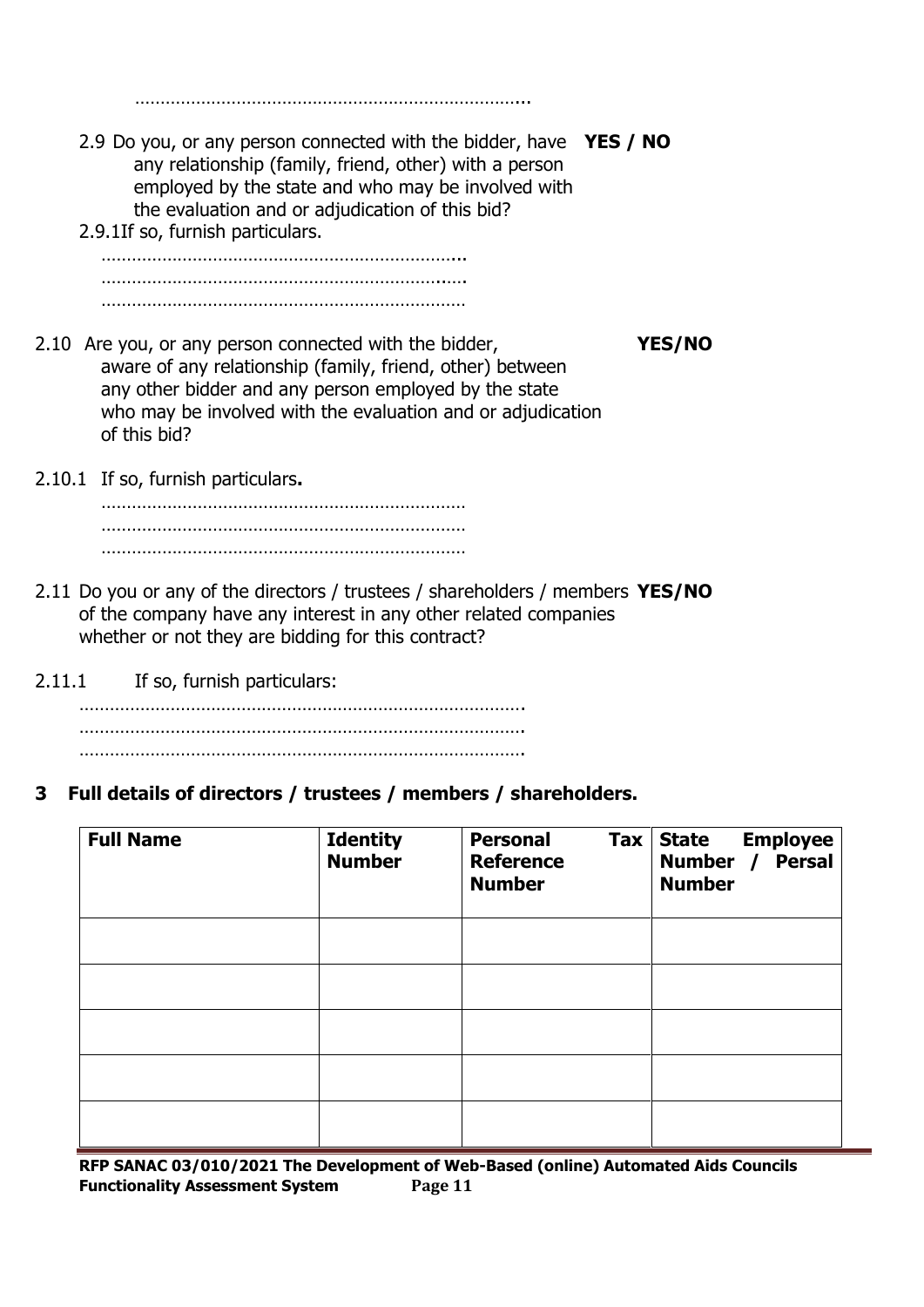# **4 DECLARATION**

I, THE UNDERSIGNED (NAME)………………………………………………………………………

CERTIFY THAT THE INFORMATION FURNISHED IN PARAGRAPHS 2 and 3 ABOVE IS CORRECT.

I ACCEPT THAT THE STATE MAY REJECT THE BID OR ACT AGAINST ME IN TERMS OF PARAGRAPH 23 OF THE GENERAL CONDITIONS OF CONTRACT SHOULD THIS DECLARATION PROVE TO BE FALSE.

Signature Date Date

Position **Name of bidder**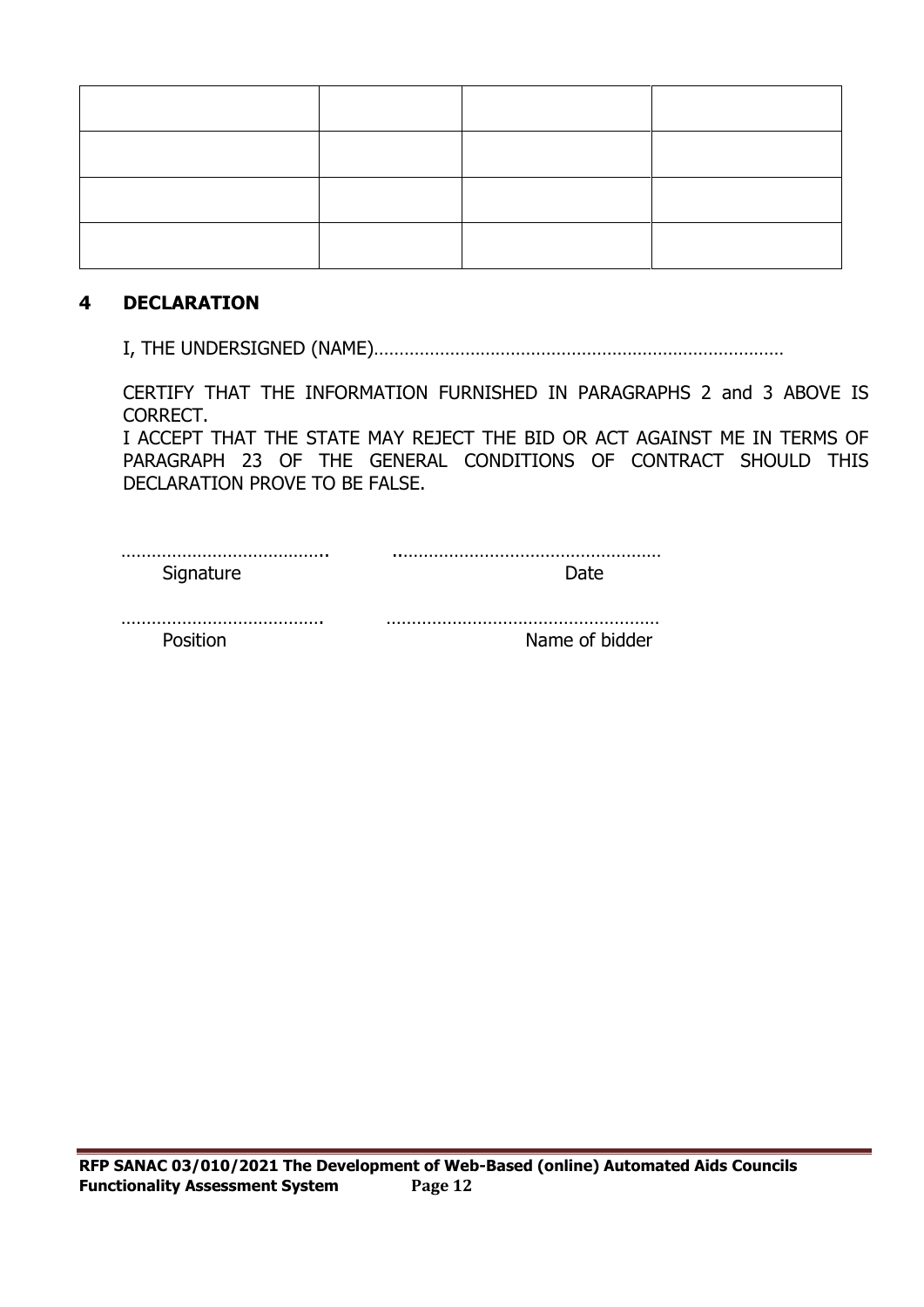## **SBD 6.1**

### **PREFERENCE POINTS CLAIM FORM IN TERMS OF THE PREFERENTIAL PROCUREMENT REGULATIONS 2017**

This preference form must form part of all bids invited. It contains general information and serves as a claim form for preference points for Broad-Based Black Economic Empowerment (B-BBEE) Status Level of Contribution

#### **NB: BEFORE COMPLETING THIS FORM, BIDDERS MUST STUDY THE GENERAL CONDITIONS, DEFINITIONS AND DIRECTIVES APPLICABLE IN RESPECT OF B-BBEE, AS PRESCRIBED IN THE PREFERENTIAL PROCUREMENT REGULATIONS, 2017.**

#### **1. GENERAL CONDITIONS**

- 1.1 The following preference point systems are applicable to all bids:
	- the 80/20 system for requirements with a Rand value of up to R50 000 000 (all applicable taxes included); and
	- the 90/10 system for requirements with a Rand value above R50 000 000 (all applicable taxes included).

### 1.2

- a) The value of this bid is estimated to exceed/not exceed R50 000 000 (all applicable taxes included) and therefore the …………... preference point system shall be applicable; or
- b) Either the 80/20 or 90/10 preference point system will be applicable to this tender (*delete* whichever is not applicable for this tender).
- 1.3 Points for this bid shall be awarded for:
	- (a) Price; and
	- (b) B-BBEE Status Level of Contributor.
- 1.4 The maximum points for this bid are allocated as follows:

|                                                             | <b>POINTS</b> |
|-------------------------------------------------------------|---------------|
| <b>PRICE</b>                                                |               |
| <b>B-BBEE STATUS LEVEL OF CONTRIBUTOR</b>                   |               |
| <b>Total points for Price and B-BBEE must not</b><br>exceed | <b>100</b>    |

- 1.5 Failure on the part of a bidder to submit proof of B-BBEE Status level of contributor together with the bid, will be interpreted to mean that preference points for B-BBEE status level of contribution are not claimed.
- 1.6 The purchaser reserves the right to require of a bidder, either before a bid is adjudicated or at any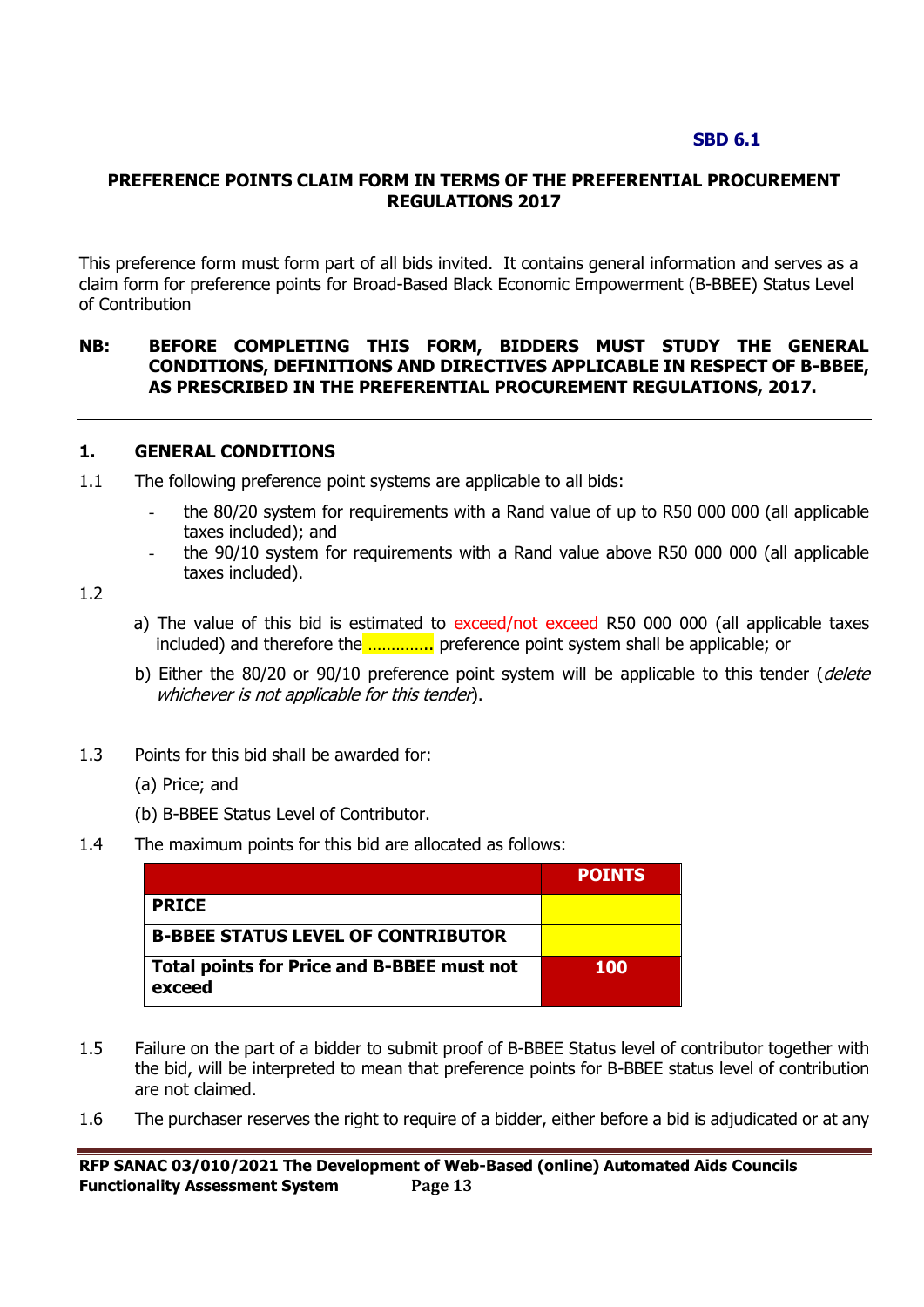time subsequently, to substantiate any claim in regard to preferences, in any manner required by the purchaser.

# **2. DEFINITIONS**

- (a) **"B-BBEE"** means broad-based black economic empowerment as defined in section 1 of the Broad-Based Black Economic Empowerment Act;
- (b) "**B-BBEE status level of contributor"** means the B-BBEE status of an entity in terms of a code of good practice on black economic empowerment, issued in terms of section 9(1) of the Broad-Based Black Economic Empowerment Act;
- (c) **"bid"** means a written offer in a prescribed or stipulated form in response to an invitation by an organ of state for the provision of goods or services, through price quotations, advertised competitive bidding processes or proposals;
- (d) **"Broad-Based Black Economic Empowerment Act"** means the Broad-Based Black Economic Empowerment Act, 2003 (Act No. 53 of 2003);
- **(e) "EME"** means an Exempted Micro Enterprise in terms of a code of good practice on black economic empowerment issued in terms of section 9 (1) of the Broad-Based Black Economic Empowerment Act;
- (f) **"functionality"** means the ability of a tenderer to provide goods or services in accordance with specifications as set out in the tender documents.
- (g) **"prices"** includes all applicable taxes less all unconditional discounts;
- (h) **"proof of B-BBEE status level of contributor"** means:
	- **1)** B-BBEE Status level certificate issued by an authorized body or person;
	- **2)** A sworn affidavit as prescribed by the B-BBEE Codes of Good Practice;
	- **3)** Any other requirement prescribed in terms of the B-BBEE Act;
	- (i) **"QSE"** means a qualifying small business enterprise in terms of a code of good practice on black economic empowerment issued in terms of section 9 (1) of the Broad-Based Black Economic Empowerment Act;
- (j) **"rand value"** means the total estimated value of a contract in Rand, calculated at the time of bid invitation, and includes all applicable taxes;

## **3. POINTS AWARDED FOR PRICE**

# 3.1 **THE 80/20 PREFERENCE POINT SYSTEMS**

A maximum of 80 points is allocated for price on the following basis:

## **80/20**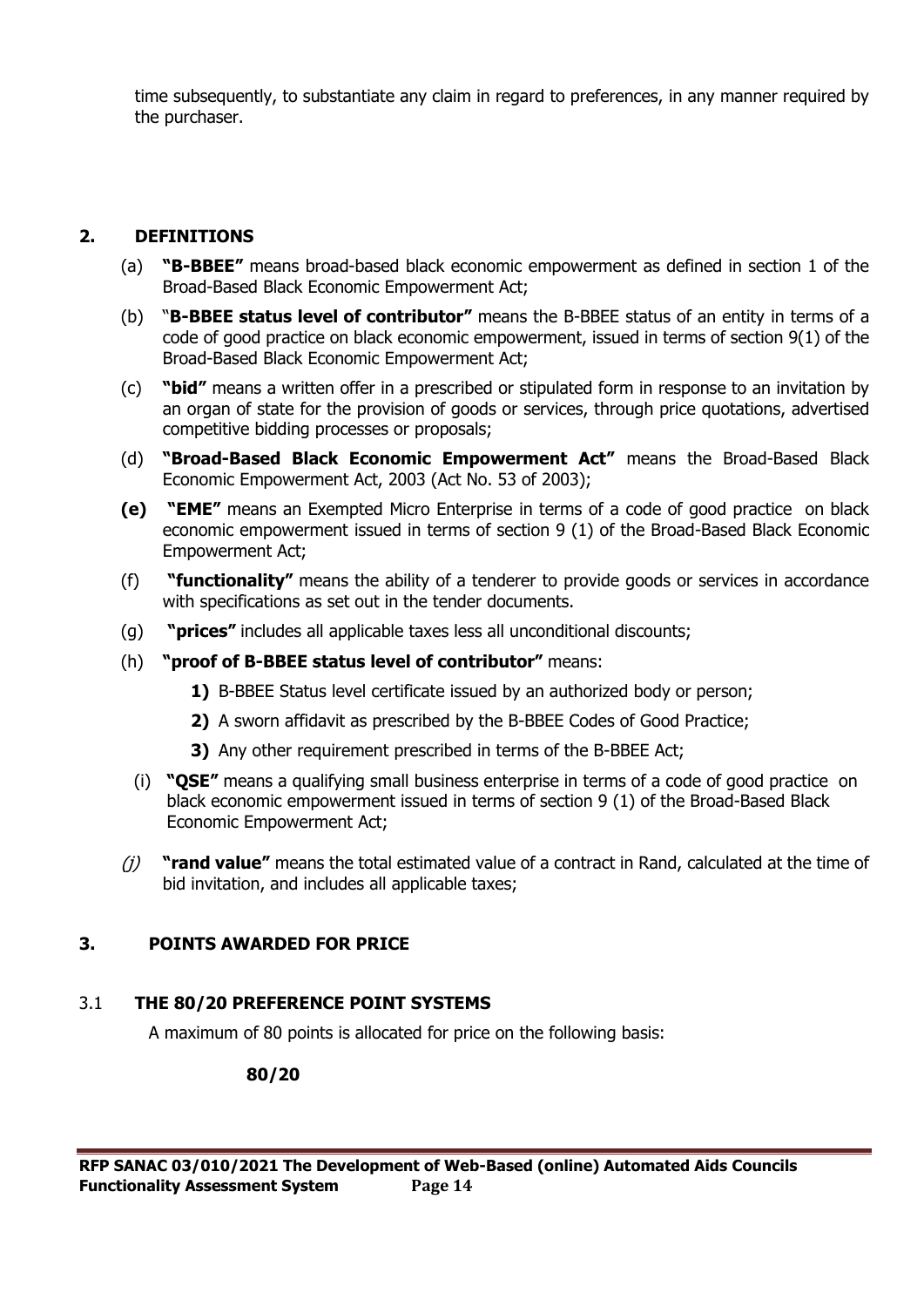$$
Ps = 80 \left( 1 - \frac{Pt - P \min}{P \min} \right)
$$

Where

Ps = Points scored for price of bid under consideration

 $Pt =$  Price of bid under consideration

Pmin = Price of lowest acceptable bid

## **4. POINTS AWARDED FOR B-BBEE STATUS LEVEL OF CONTRIBUTOR**

4.1 In terms of Regulation 6 (2) and 7 (2) of the Preferential Procurement Regulations, preference points must be awarded to a bidder for attaining the B-BBEE status level of contribution in accordance with the table below:

| <b>B-BBEE Status Level of</b><br><b>Contributor</b> | <b>Number of points</b><br>(80/20 system) |
|-----------------------------------------------------|-------------------------------------------|
|                                                     | 20                                        |
| $\mathcal{L}$                                       | 18                                        |
| 3                                                   | 14                                        |
| 4                                                   | 12                                        |
| 5                                                   | 8                                         |
| 6                                                   | 6                                         |
|                                                     | 4                                         |
| 8                                                   |                                           |
| Non-compliant contributor                           |                                           |

## **5. BID DECLARATION**

5.1 Bidders who claim points in respect of B-BBEE Status Level of Contribution must complete the following:

## **6. B-BBEE STATUS LEVEL OF CONTRIBUTOR CLAIMED IN TERMS OF PARAGRAPHS 1.4 AND 4.1**

6.1 B-BBEE Status Level of Contributor: . = ………(maximum of 20 points)

(Points claimed in respect of paragraph 7.1 must be in accordance with the table reflected in paragraph 4.1 and must be substantiated by relevant proof of B-BBEE status level of contributor.

## **7. SUB-CONTRACTING**

7.1 Will any portion of the contract be sub-contracted?

(**Tick applicable box**)

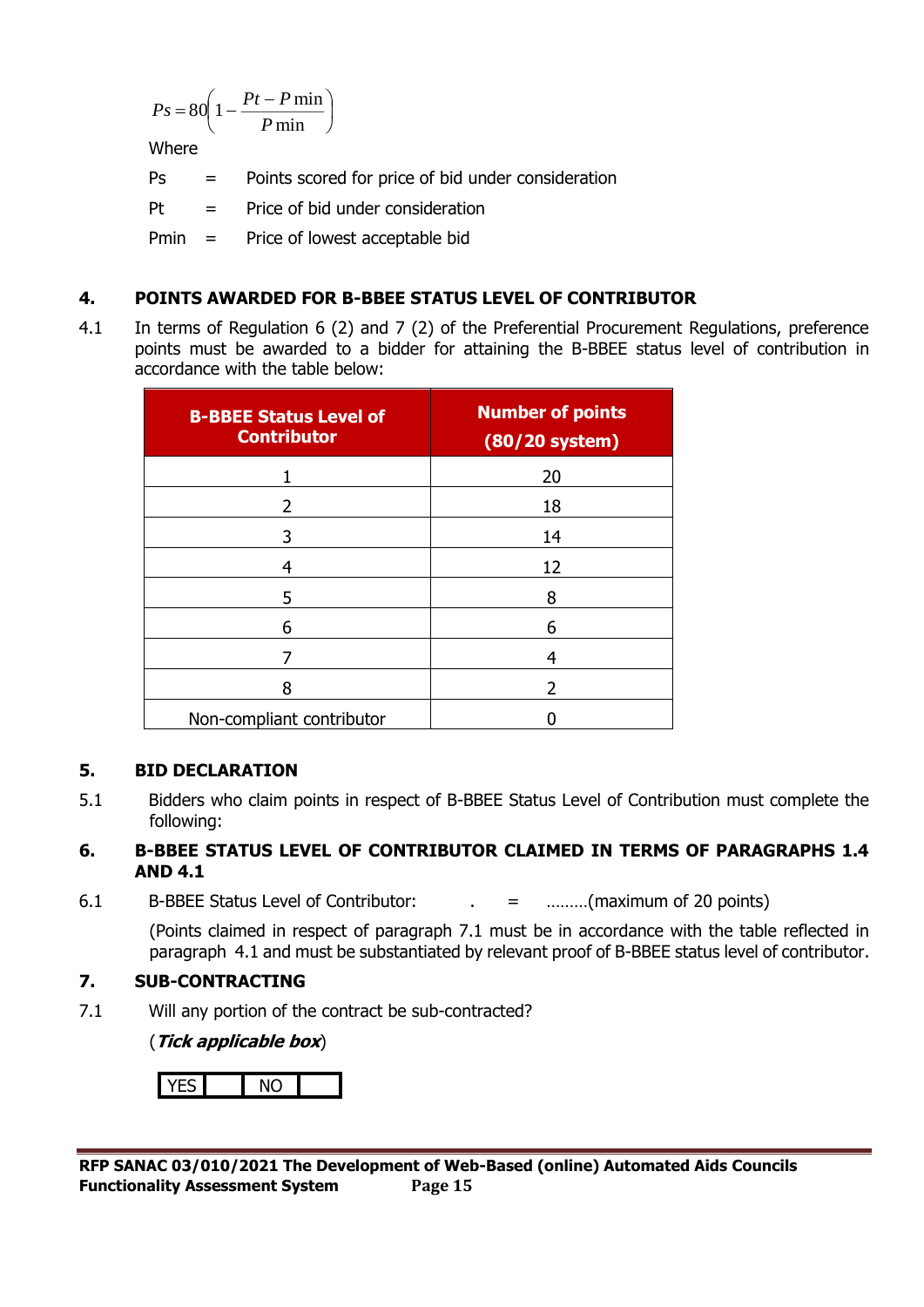#### 7.1.1 If yes, indicate:

- i) What percentage of the contract will be subcontracted............…………….…………%
- ii) The name of the sub-contractor…………………………………………………………..
- iii) The B-BBEE status level of the sub-contractor......................................……………..
- iv) Whether the sub-contractor is an EME or QSE



v) Specify, by ticking the appropriate box, if subcontracting with an enterprise in terms of Preferential Procurement Regulations,2017:

| Designated Group: An EME or QSE which is at last 51% owned by:    | <b>EME</b> | <b>QSE</b> |
|-------------------------------------------------------------------|------------|------------|
| Black people                                                      |            |            |
| Black people who are youth                                        |            |            |
| Black people who are women                                        |            |            |
| Black people with disabilities                                    |            |            |
| Black people living in rural or underdeveloped areas or townships |            |            |
| Cooperative owned by black people                                 |            |            |
| Black people who are military veterans                            |            |            |
| <b>OR</b>                                                         |            |            |
| Any EME                                                           |            |            |
| Any QSE                                                           |            |            |

# 8. **DECLARATION WITH REGARD TO COMPANY/FIRM**

- 8.1 Name of company/firm:…………………………………………………………………………….
- 8.2 VAT registration number:……………………………………….…………………………………
- 8.3 Company registration number:…………….……………………….…………………………….

## 8.4 TYPE OF COMPANY/ FIRM

- □ Partnership/Joint Venture / Consortium
- □ One person business/sole propriety
- **Close corporation**
- **Company**
- (Pty) Limited
- [TICK APPLICABLE BOX]

# 8.5 DESCRIBE PRINCIPAL BUSINESS ACTIVITIES

……………………………………………………………………………………………………………………………………… ……………………………………………………………………………………………………………………………………… ………………………………………………………………………………………………………………………………………

…..

## 8.6 COMPANY CLASSIFICATION

- Manufacturer
- **Supplier**
- D Professional service provider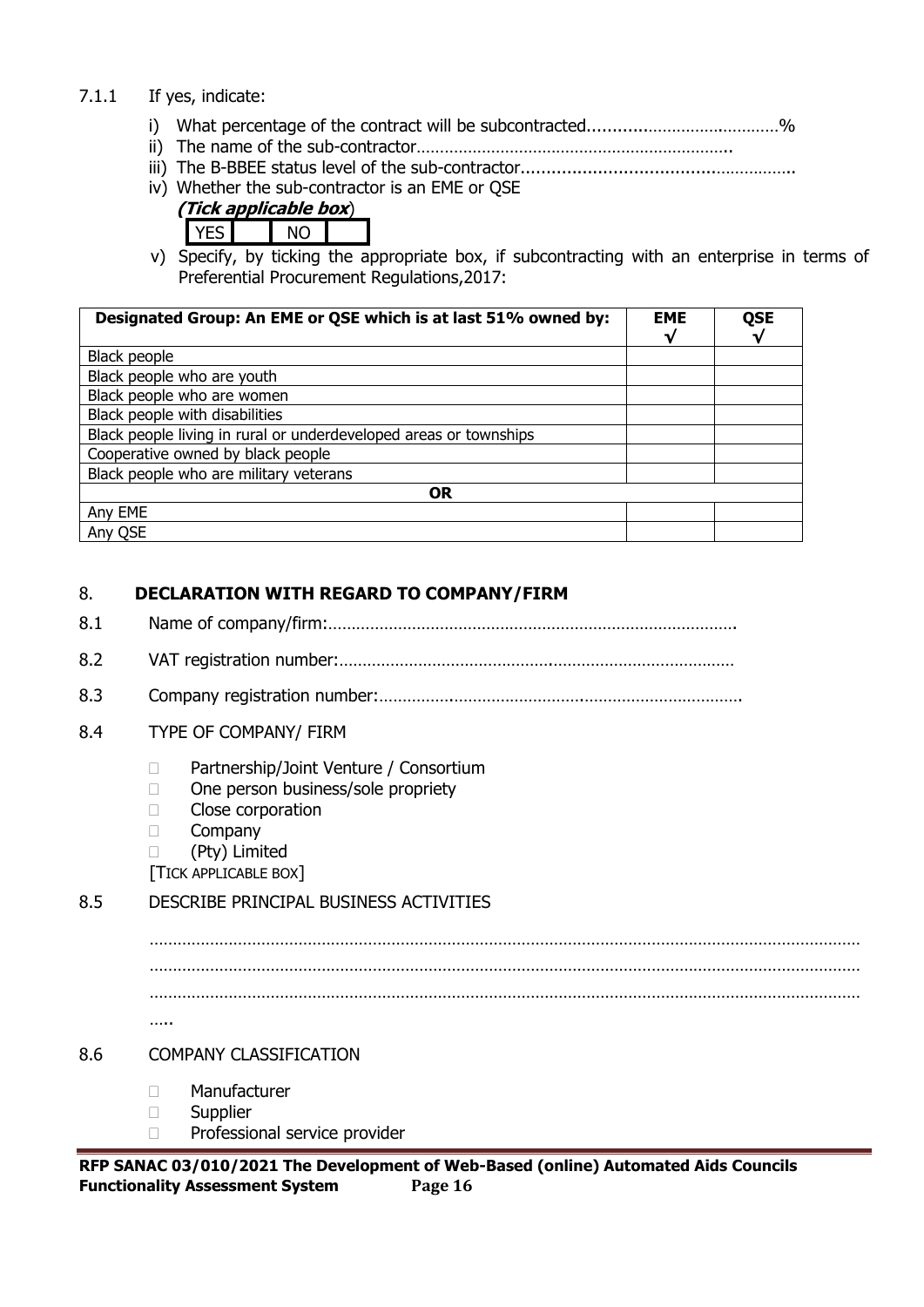$\Box$  Other service providers, e.g. transporter, etc. [TICK APPLICABLE BOX]

- 8.7 Total number of years the company/firm has been in business:……………………………
- 8.8 I/we, the undersigned, who is / are duly authorised to do so on behalf of the company/firm, certify that the points claimed, based on the B-BBE status level of contributor indicated in paragraphs 1.4 and 6.1 of the foregoing certificate, qualifies the company/ firm for the preference(s) shown and I / we acknowledge that:
	- i) The information furnished is true and correct;
	- ii) The preference points claimed are in accordance with the General Conditions as indicated in paragraph 1 of this form;
	- iii) In the event of a contract being awarded as a result of points claimed as shown in paragraphs 1.4 and 6.1, the contractor may be required to furnish documentary proof to the satisfaction of the purchaser that the claims are correct;
	- iv) If the B-BBEE status level of contributor has been claimed or obtained on a fraudulent basis or any of the conditions of contract have not been fulfilled, the purchaser may, in addition to any other remedy it may have –
		- (a) disqualify the person from the bidding process;
		- (b) recover costs, losses or damages it has incurred or suffered as a result of that person's conduct;
		- (c) cancel the contract and claim any damages which it has suffered as a result of having to make less favourable arrangements due to such cancellation;
		- (d) recommend that the bidder or contractor, its shareholders and directors, or only the shareholders and directors who acted on a fraudulent basis, be restricted by the National Treasury from obtaining business from any organ of state for a period not exceeding 10 years, after the *audi alteram partem* (hear the other side) rule has been applied; and
		- (e) forward the matter for criminal prosecution.

| <b>WITNESSES</b> |                            |
|------------------|----------------------------|
|                  | SIGNATURE(S) OF BIDDERS(S) |
| ◠                |                            |
|                  | DATE:<br>.<br>.            |

…………………………………..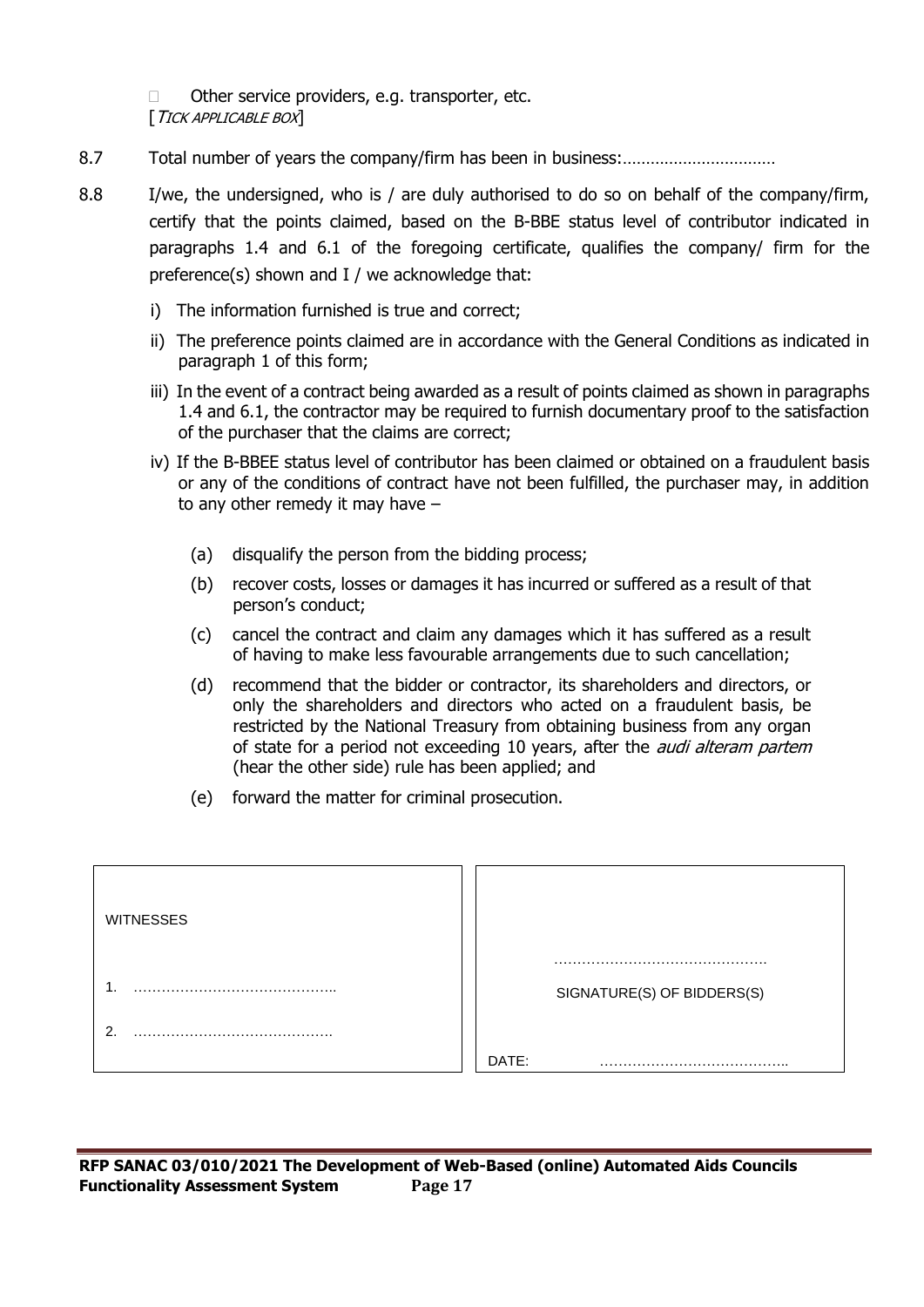**[The tenderers BEE Verification Certificate or Sworn Affidavit must be inserted here]**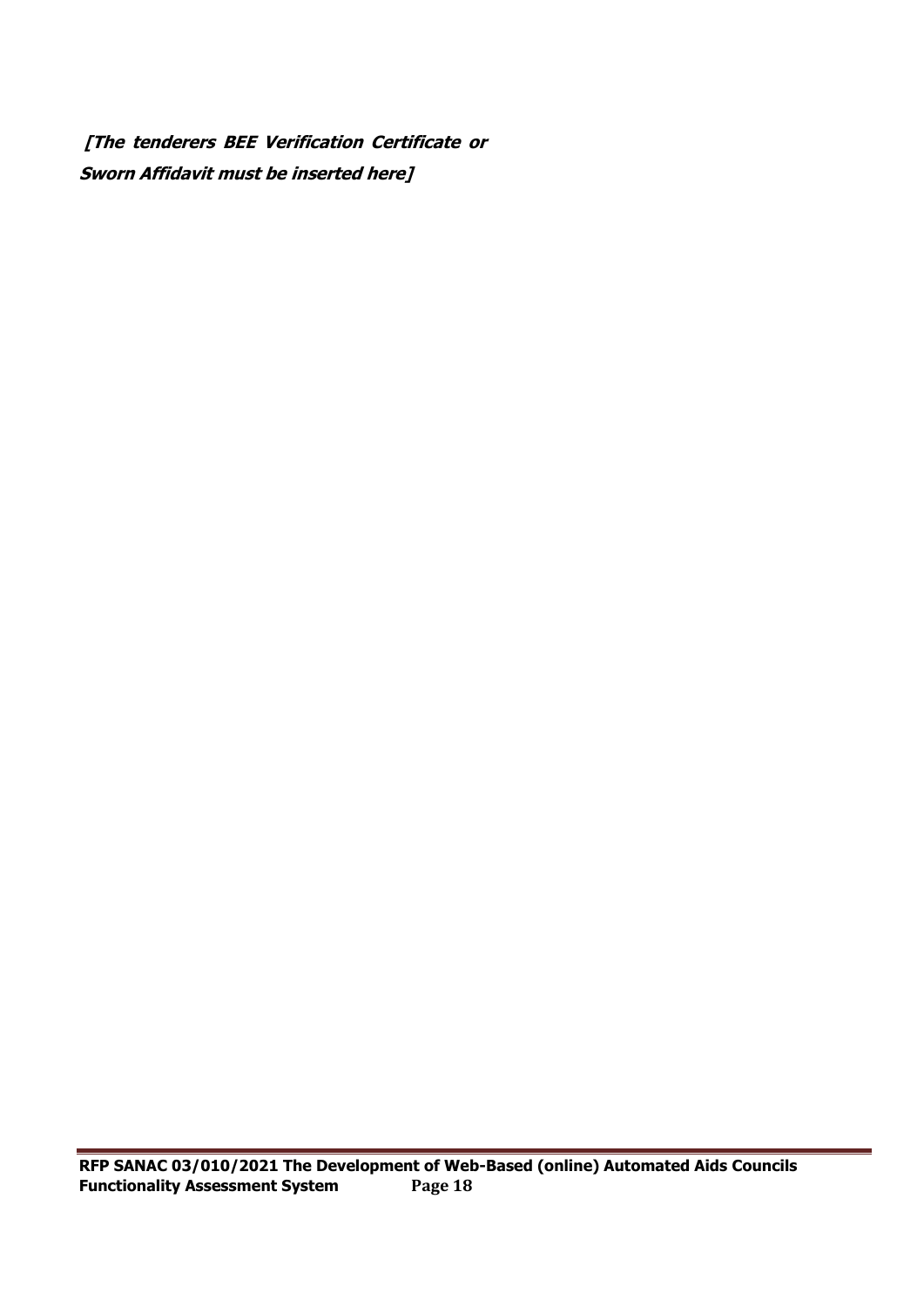## **DECLARATION OF BIDDER'S PAST SUPPLY CHAIN MANAGEMENT PRACTICES**

- 1 This Standard Bidding Document must form part of all bids invited.
- 2 It serves as a declaration to be used by institutions in ensuring that when goods and services are being procured, all reasonable steps are taken to combat the abuse of the supply chain management system.
- 3 The bid of any bidder may be disregarded if that bidder, or any of its directors have
	- a. abused the institution's supply chain management system;
	- b. committed fraud or any other improper conduct in relation to such system; or
	- c. failed to perform on any previous contract.

# **4 In order to give effect to the above, the following questionnaire must be completed and submitted with the bid.**

| <b>Item</b> | Question                                                                                                                                                                                                                                                                                                                                                                                                                                                                                                                                                                                                                                               | <b>Yes</b> | <b>No</b> |
|-------------|--------------------------------------------------------------------------------------------------------------------------------------------------------------------------------------------------------------------------------------------------------------------------------------------------------------------------------------------------------------------------------------------------------------------------------------------------------------------------------------------------------------------------------------------------------------------------------------------------------------------------------------------------------|------------|-----------|
| 4.1         | Is the bidder or any of its directors listed on the National Treasury's Database<br>of Restricted Suppliers as companies or persons prohibited from doing business<br>with the public sector?<br>(Companies or persons who are listed on this Database were informed<br>in writing of this restriction by the Accounting Officer/Authority of the<br>institution that imposed the restriction after the <i>audi alteram partem</i><br>rule was applied).<br>The Database of Restricted Suppliers now resides on the National Treasury's<br>website(www.treasury.gov.za) and can be accessed by clicking on its link at<br>the bottom of the home page. | Yes        | No        |
| 4.1.1       | If so, furnish particulars:                                                                                                                                                                                                                                                                                                                                                                                                                                                                                                                                                                                                                            |            |           |
| 4.2         | Is the bidder or any of its directors listed on the Register for Tender<br>Defaulters in terms of section 29 of the Prevention and Combating of Corrupt<br>Activities Act (No 12 of 2004)?<br>The Register for Tender Defaulters can be accessed on the National<br>Treasury's website (www.treasury.gov.za) by clicking on its link at<br>the bottom of the home page.                                                                                                                                                                                                                                                                                | Yes        | No        |
| 4.2.1       | If so, furnish particulars:                                                                                                                                                                                                                                                                                                                                                                                                                                                                                                                                                                                                                            |            |           |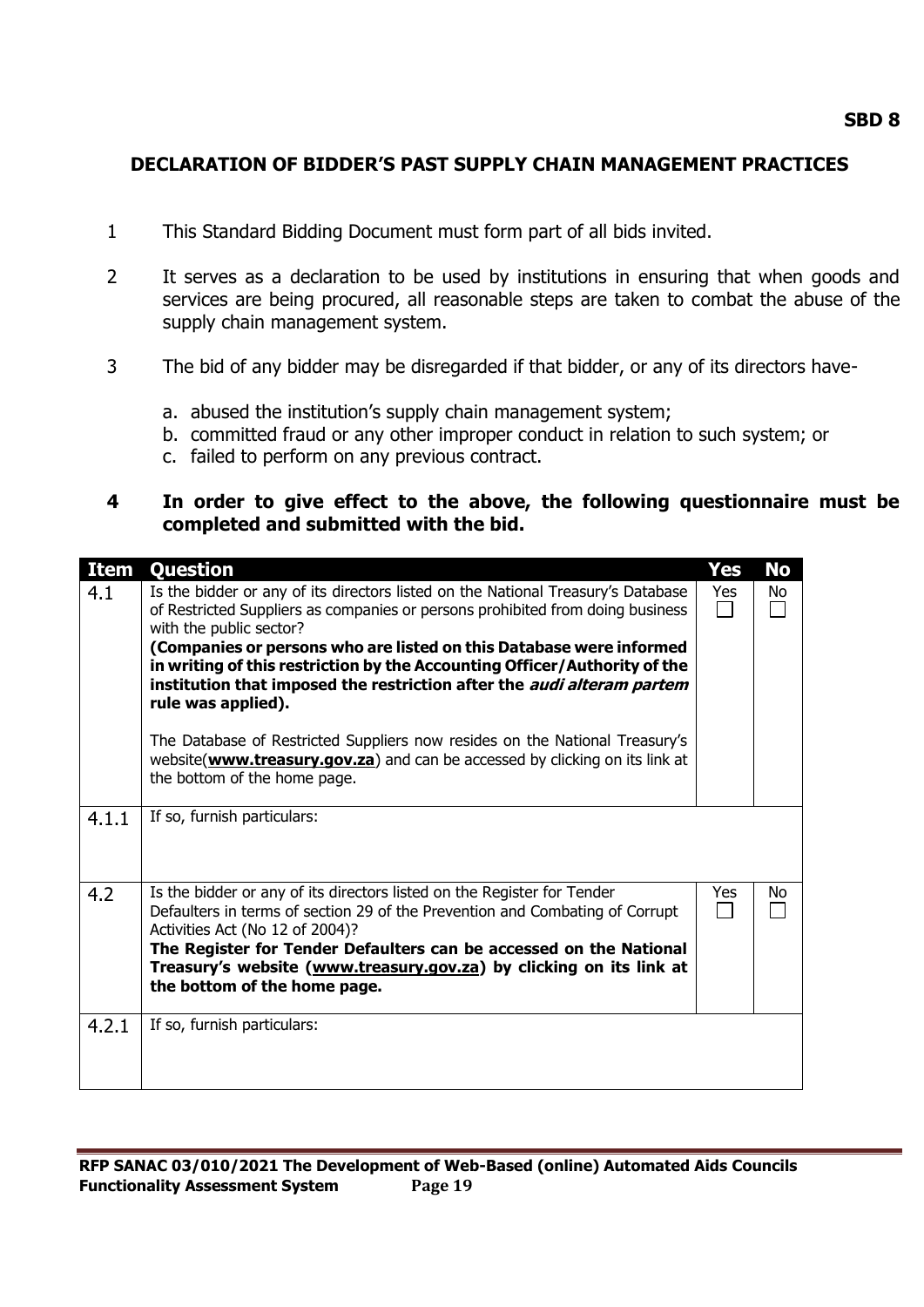| 4.3   | Was the bidder or any of its directors convicted by a court of law (including a<br>court outside of the Republic of South Africa) for fraud or corruption during<br>the past five years? | <b>Yes</b> | No. |
|-------|------------------------------------------------------------------------------------------------------------------------------------------------------------------------------------------|------------|-----|
| 4.3.1 | If so, furnish particulars:                                                                                                                                                              |            |     |
| 4.4   | Was any contract between the bidder and any organ of state terminated<br>during the past five years on account of failure to perform on or comply with<br>the contract?                  | Yes        | Νo  |
| 4.4.1 | If so, furnish particulars:                                                                                                                                                              |            |     |

**SBD 8**

## **CERTIFICATION**

# **I, THE UNDERSIGNED (FULL NAME)………………………………………………… CERTIFY THAT THE INFORMATION FURNISHED ON THIS DECLARATION FORM IS TRUE AND CORRECT.**

**I ACCEPT THAT, IN ADDITION TO CANCELLATION OF A CONTRACT, ACTION MAY BE TAKEN AGAINST ME SHOULD THIS DECLARATION PROVE TO BE FALSE.**

**………………………………………... …………………………..**

**Signature Date** 

**………………………………………. ………………………….. Position Name of Bidder**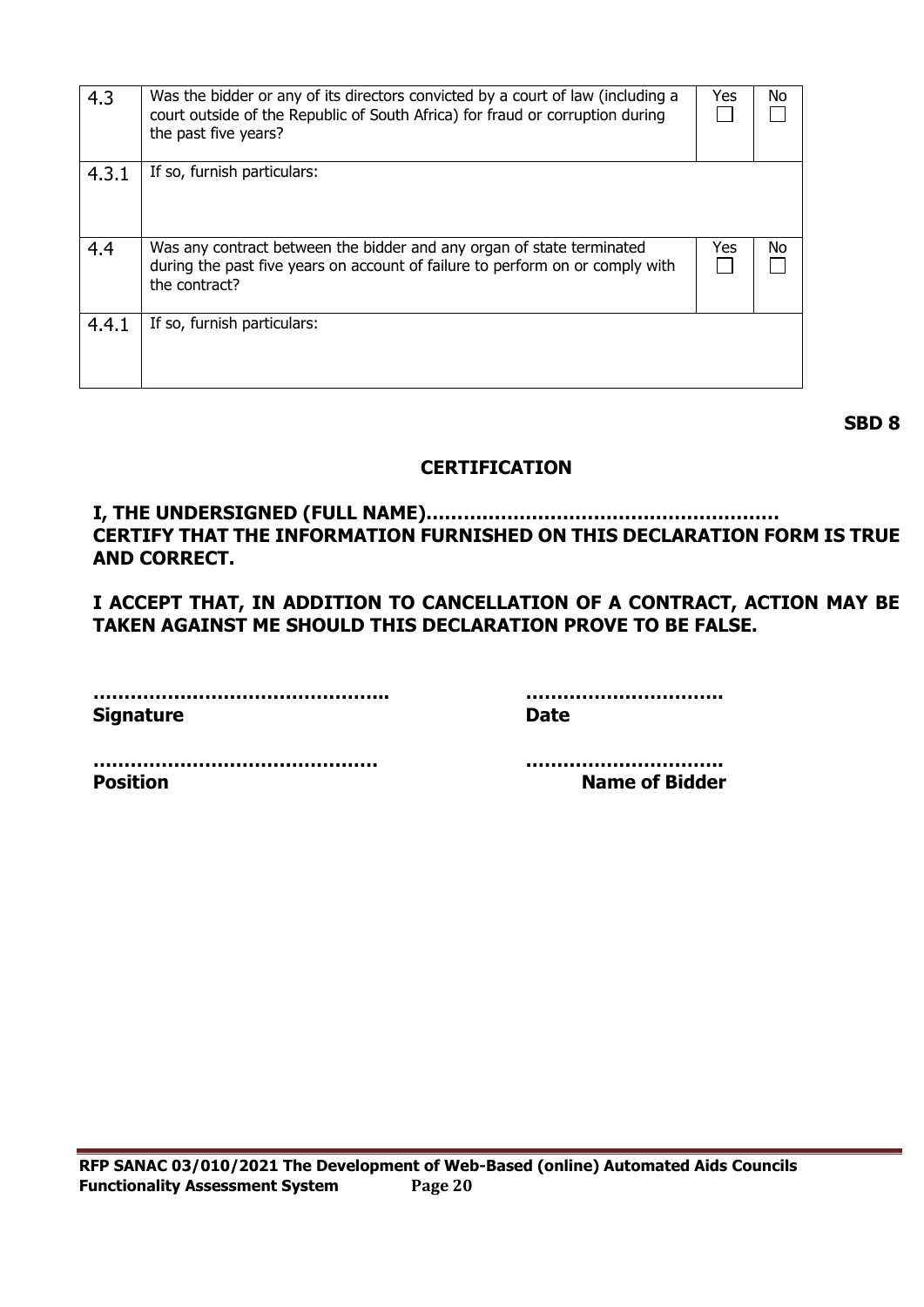# **CERTIFICATE OF INDEPENDENT BID DETERMINATION**

- 1 This Standard Bidding Document (SBD) must form part of all bids<sup>1</sup> invited.
- 2 Section 4 (1) (b) (iii) of the Competition Act No. 89 of 1998, as amended, prohibits an agreement between, or concerted practice by, firms, or a decision by an association of firms, if it is between parties in a horizontal relationship and if it involves collusive bidding (or bid rigging).² Collusive bidding is a *pe se* prohibition meaning that it cannot be justified under any grounds.
- 3 Treasury Regulation 16A9 prescribes that accounting officers and accounting authorities must take all reasonable steps to prevent abuse of the supply chain management system and authorizes accounting officers and accounting authorities to:
	- a. disregard the bid of any bidder if that bidder, or any of its directors have abused the institution's supply chain management system and or committed fraud or any other improper conduct in relation to such system.
	- b. cancel a contract awarded to a supplier of goods and services if the supplier committed any corrupt or fraudulent act during the bidding process or the execution of that contract.
- 4 This SBD serves as a certificate of declaration that would be used by institutions to ensure that, when bids are considered, reasonable steps are taken to prevent any form of bid-rigging.
- 5 In order to give effect to the above, the attached Certificate of Bid Determination (SBD 9) must be completed and submitted with the bid:

**¹ Includes price quotations, advertised competitive bids, limited bids and proposals.**

**² Bid rigging (or collusive bidding) occurs when businesses, that would otherwise be expected to compete, secretly conspire to raise prices or lower the quality of goods and / or services for purchasers who wish to acquire goods and / or services through a bidding process. Bid rigging is, therefore, an agreement between competitors not to compete**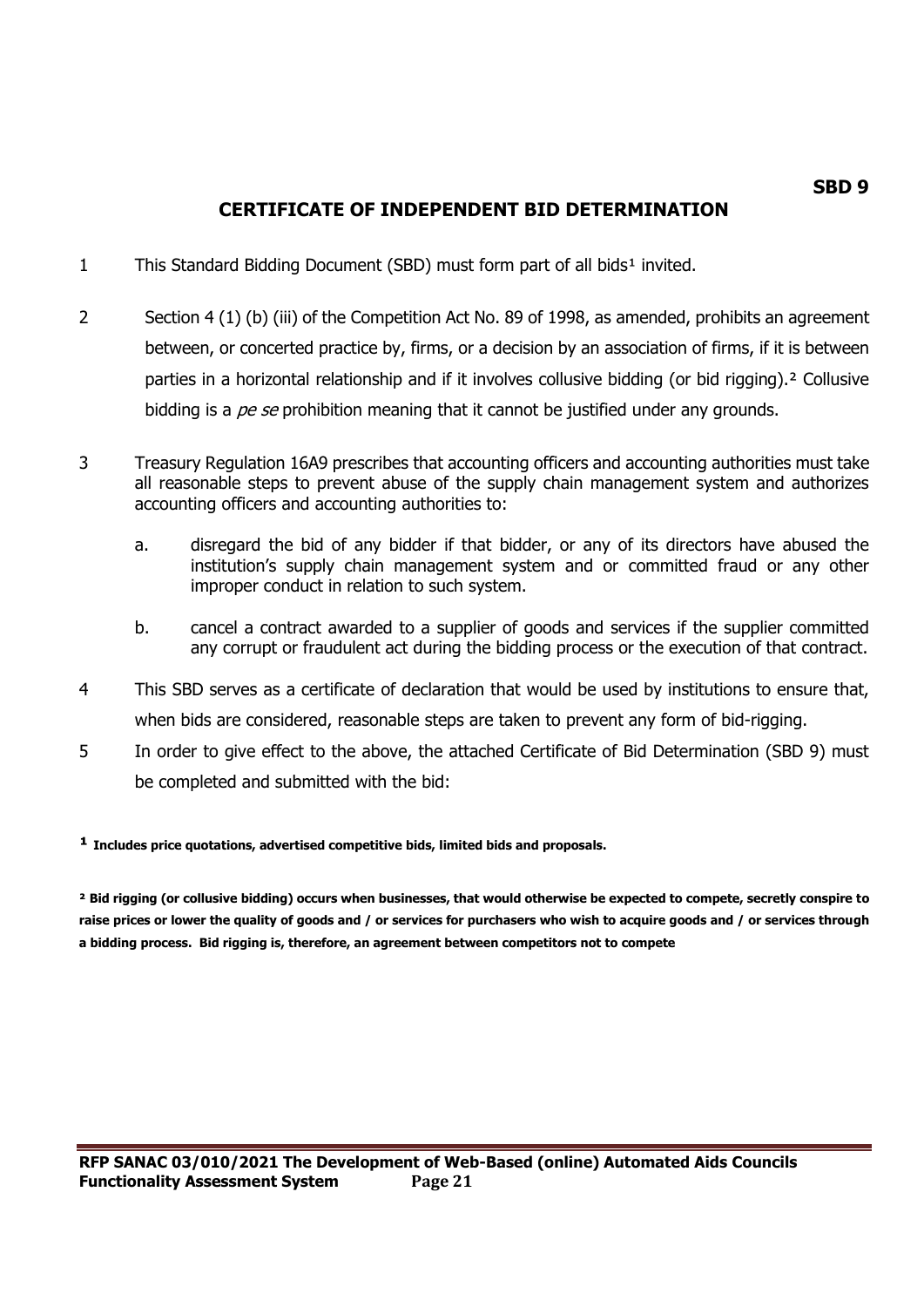### **CERTIFICATE OF INDEPENDENT BID DETERMINATION**

I, the undersigned, in submitting the accompanying bid:

(Bid Number and Description)

\_\_\_\_\_\_\_\_\_\_\_\_\_\_\_\_\_\_\_\_\_\_\_\_\_\_\_\_\_\_\_\_\_\_\_\_\_\_\_\_\_\_\_\_\_\_\_\_\_\_\_\_\_\_\_\_\_\_\_\_\_\_\_\_\_\_\_\_\_\_\_\_

in response to the invitation for the bid made by:

 $\overline{a}$ 

(SANAC Trust)

\_\_\_\_\_\_\_\_\_\_\_\_\_\_\_\_\_\_\_\_\_\_\_\_\_\_\_\_\_\_\_\_\_\_\_\_\_\_\_\_\_\_\_\_\_\_\_\_\_\_\_\_\_\_\_\_\_\_\_\_\_\_\_\_\_\_\_\_\_\_\_\_\_\_\_\_\_

do hereby make the following statements that I certify to be true and complete in every respect:

I certify, on behalf of:\_\_\_\_\_\_\_\_\_\_\_\_\_\_\_\_\_\_\_\_\_\_\_\_\_\_\_\_\_\_\_\_\_\_\_\_\_\_\_\_\_\_\_\_\_\_\_\_\_\_\_\_\_\_\_that:

(Name of Bidder)

- 1. I have read and I understand the contents of this Certificate;
- 2. I understand that the accompanying bid will be disqualified if this Certificate is found not to be true and complete in every respect;
- 3. I am authorized by the bidder to sign this Certificate, and to submit the accompanying bid, on behalf of the bidder;
- 4. Each person whose signature appears on the accompanying bid has been authorized by the bidder to determine the terms of, and to sign the bid, on behalf of the bidder;
- 5. For the purposes of this Certificate and the accompanying bid, I understand that the word "competitor" shall include any individual or organization, other than the bidder, whether or not affiliated with the bidder, who:
	- (a) has been requested to submit a bid in response to this bid invitation;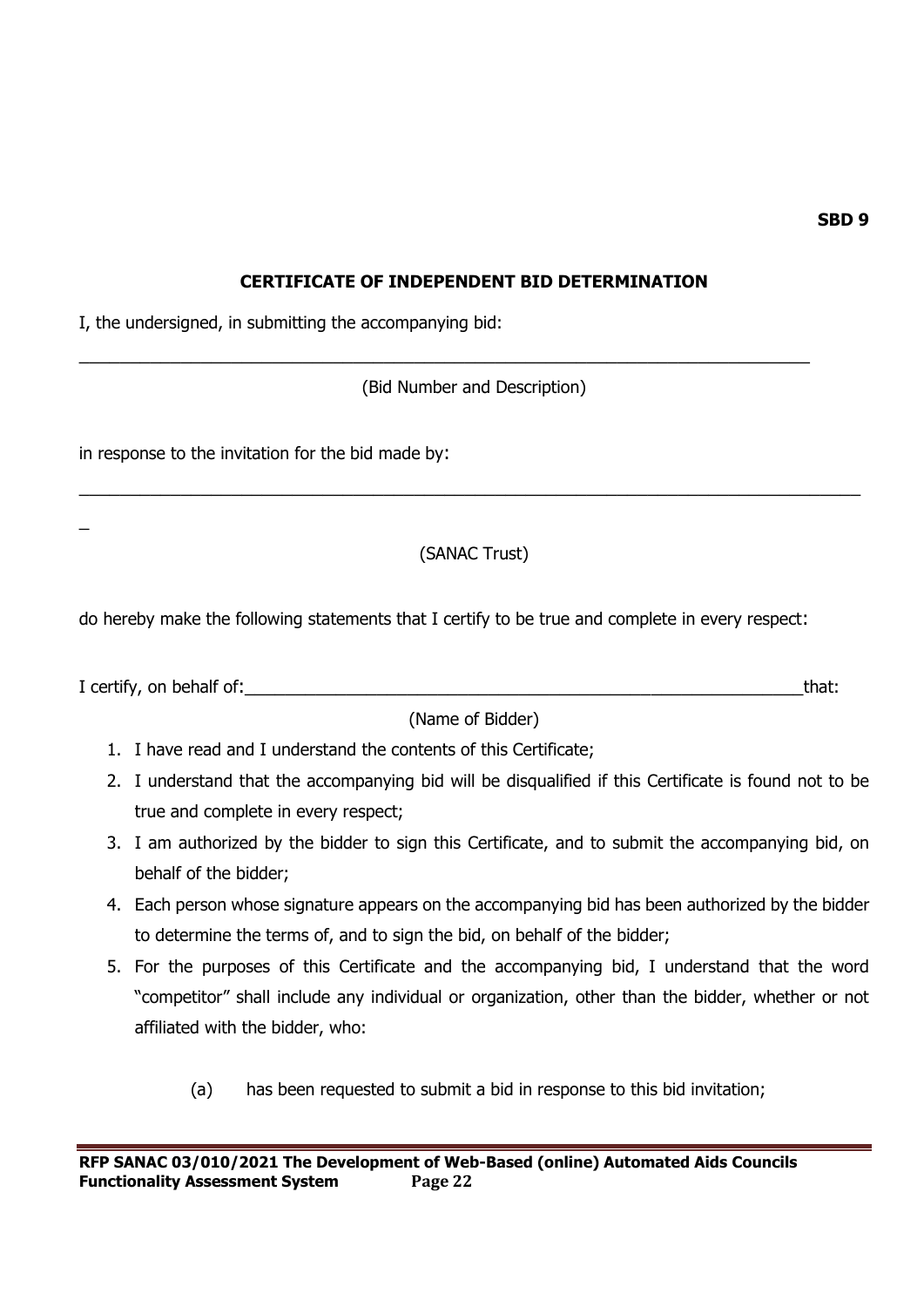- (b) could potentially submit a bid in response to this bid invitation, based on their qualifications, abilities or experience; and
- (c) provides the same goods and services as the bidder and/or is in the same line of business as the bidder

## **SBD 9**

- 6. The bidder has arrived at the accompanying bid independently from, and without consultation, communication, agreement or arrangement with any competitor. However communication between partners in a joint venture or consortium<sup>3</sup> will not be construed as collusive bidding.
- 7. In particular, without limiting the generality of paragraphs 6 above, there has been no consultation, communication, agreement or arrangement with any competitor regarding:
	- (a) prices;
	- (b) geographical area where product or service will be rendered (market allocation)
	- (c) methods, factors or formulas used to calculate prices;
	- (d) the intention or decision to submit or not to submit, a bid;
	- (e) the submission of a bid which does not meet the specifications and conditions of the bid; or
	- (f) bidding with the intention not to win the bid.
- 8. In addition, there have been no consultations, communications, agreements or arrangements with any competitor regarding the quality, quantity, specifications and conditions or delivery particulars of the products or services to which this bid invitation relates.
- 9. The terms of the accompanying bid have not been, and will not be, disclosed by the bidder, directly or indirectly, to any competitor, prior to the date and time of the official bid opening or of the awarding of the contract.

**³ Joint venture or Consortium means an association of persons for the purpose of combining their expertise, property, capital, efforts, skill and knowledge in an activity for the execution of a contract.**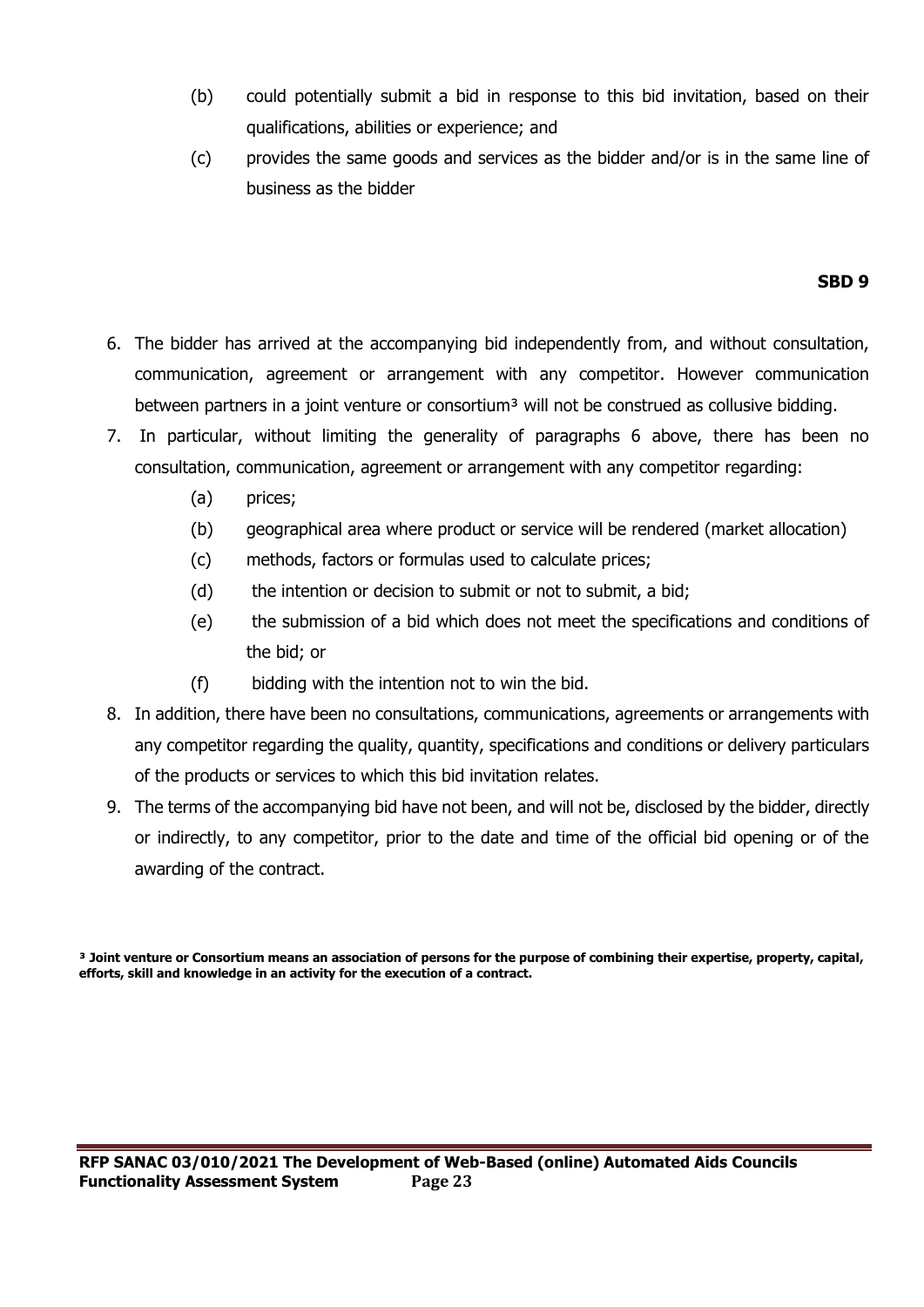10. I am aware that, in addition and without prejudice to any other remedy provided to combat any restrictive practices related to bids and contracts, bids that are suspicious will be reported to the Competition Commission for investigation and possible imposition of administrative penalties in terms of section 59 of the Competition Act No 89 of 1998 and or may be reported to the National Prosecuting Authority (NPA) for criminal investigation and or may be restricted from conducting business with the public sector for a period not exceeding ten (10) years in terms of the Prevention and Combating of Corrupt Activities Act No 12 of 2004 or any other applicable legislation.

………………………………………………… …………………………………

Signature Date Date Date Date Date

…………………………………………………. …………………………………

Position **Name of Bidder Name of Bidder** 

Js914w 2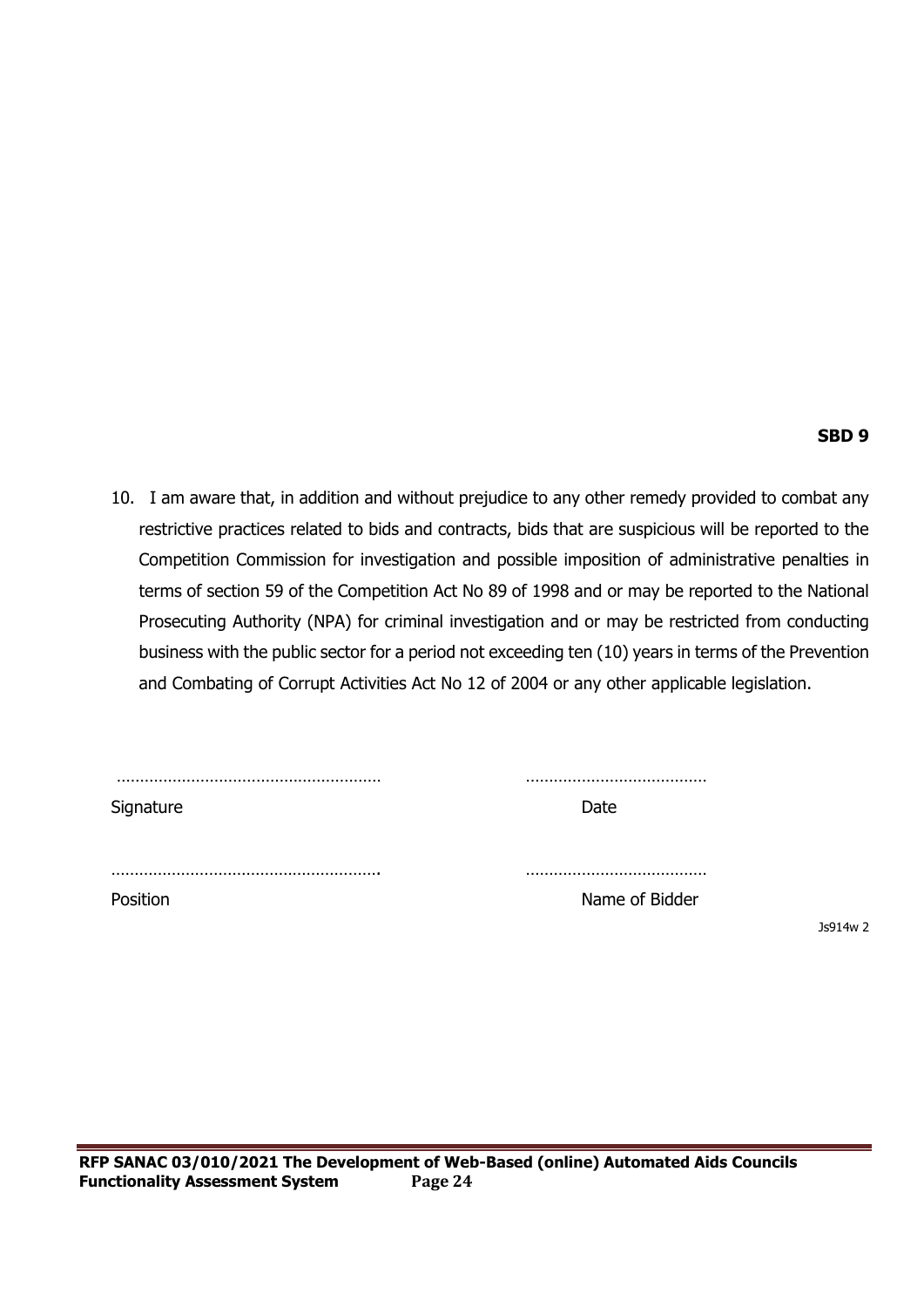# **PART E**

# **PERFORMANCE RECORD**

**PLEASE FURNISH US WITH AT REFERENCES IN THE BELOW TABLE AS THERE ARE POINTS ALLOCATED FOR EACH REFERENCE: Please INCLUDE Reference Letters to support this statement- The reference must be in line with the TOR**

| <b>EMPLOYER: CONTACT</b><br><b>PERSON AND TELEPHONE</b><br><b>NUMBER</b> | <b>NATURE OF</b><br><b>SERVICE</b> | <b>CONTRACT</b><br><b>VALUE</b><br>(INCLUSIVE of<br>VAT) | <b>DATE</b><br><b>COMPLETED</b><br><b>OR EXPECTED</b><br>TO BE<br><b>COMPLETED</b> |
|--------------------------------------------------------------------------|------------------------------------|----------------------------------------------------------|------------------------------------------------------------------------------------|
|                                                                          |                                    |                                                          |                                                                                    |
|                                                                          |                                    |                                                          |                                                                                    |
|                                                                          |                                    |                                                          |                                                                                    |
|                                                                          |                                    |                                                          |                                                                                    |
|                                                                          |                                    |                                                          |                                                                                    |

**SIGNATURE: ..............................................………….....……... DATE: ……....................................**

(of person authorized to sign on behalf of the Tenderer)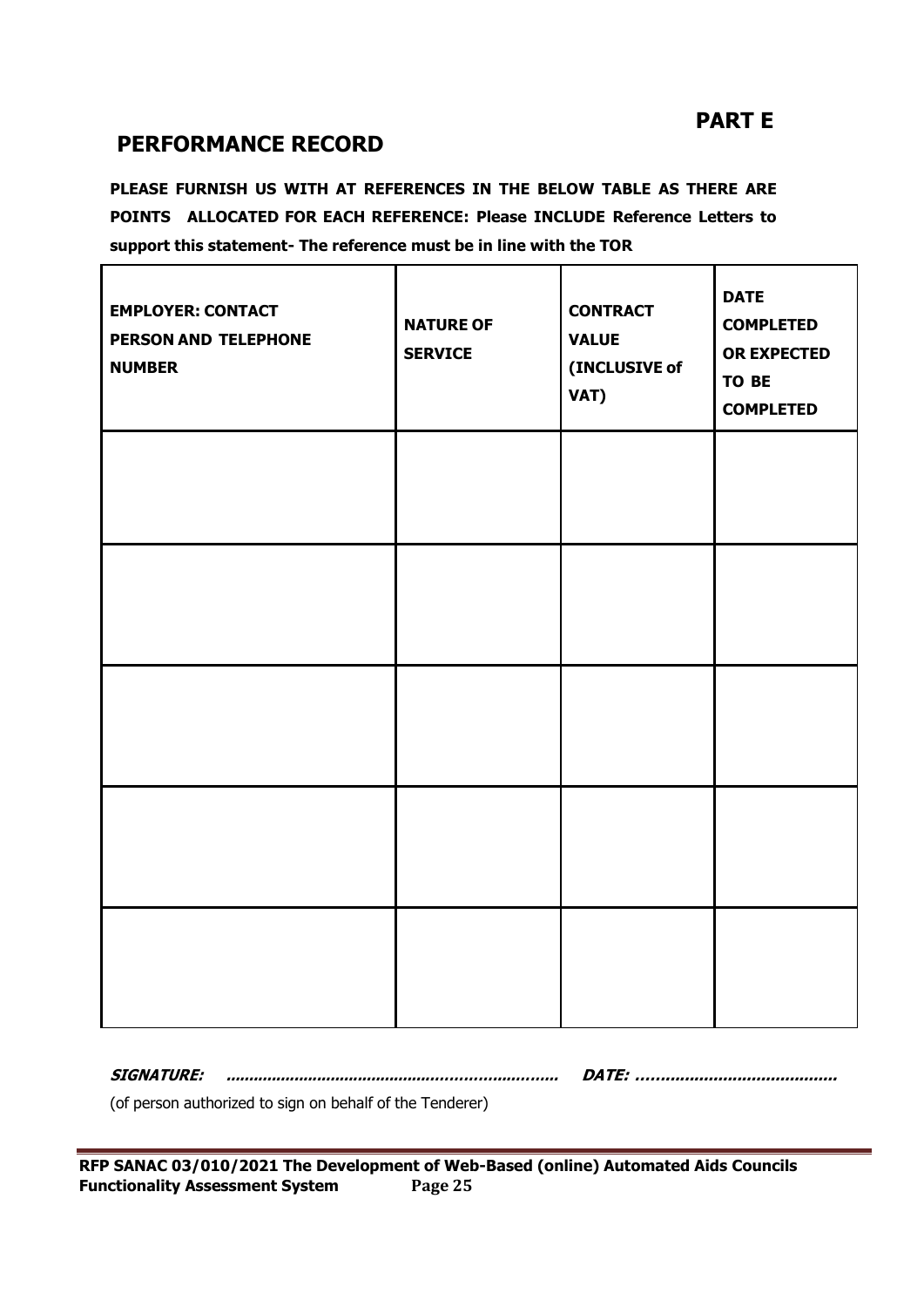#### **CERTIFICATE OF INCORPORATION**

#### **REGISTRATION CERTIFICATE / AGREEMENT / ID DOCUMENT (in a case of a Sole Proprietor)**

**[Important note to Tenderer: Registration Certificates for Companies, Close Corporations and Partnerships, or Agreements and Powers of Attorney for Joint Ventures, or ID documents for Sole Proprietors, all as referred to in the List of Compulsory Returnable Schedules and Documents, must be inserted here]**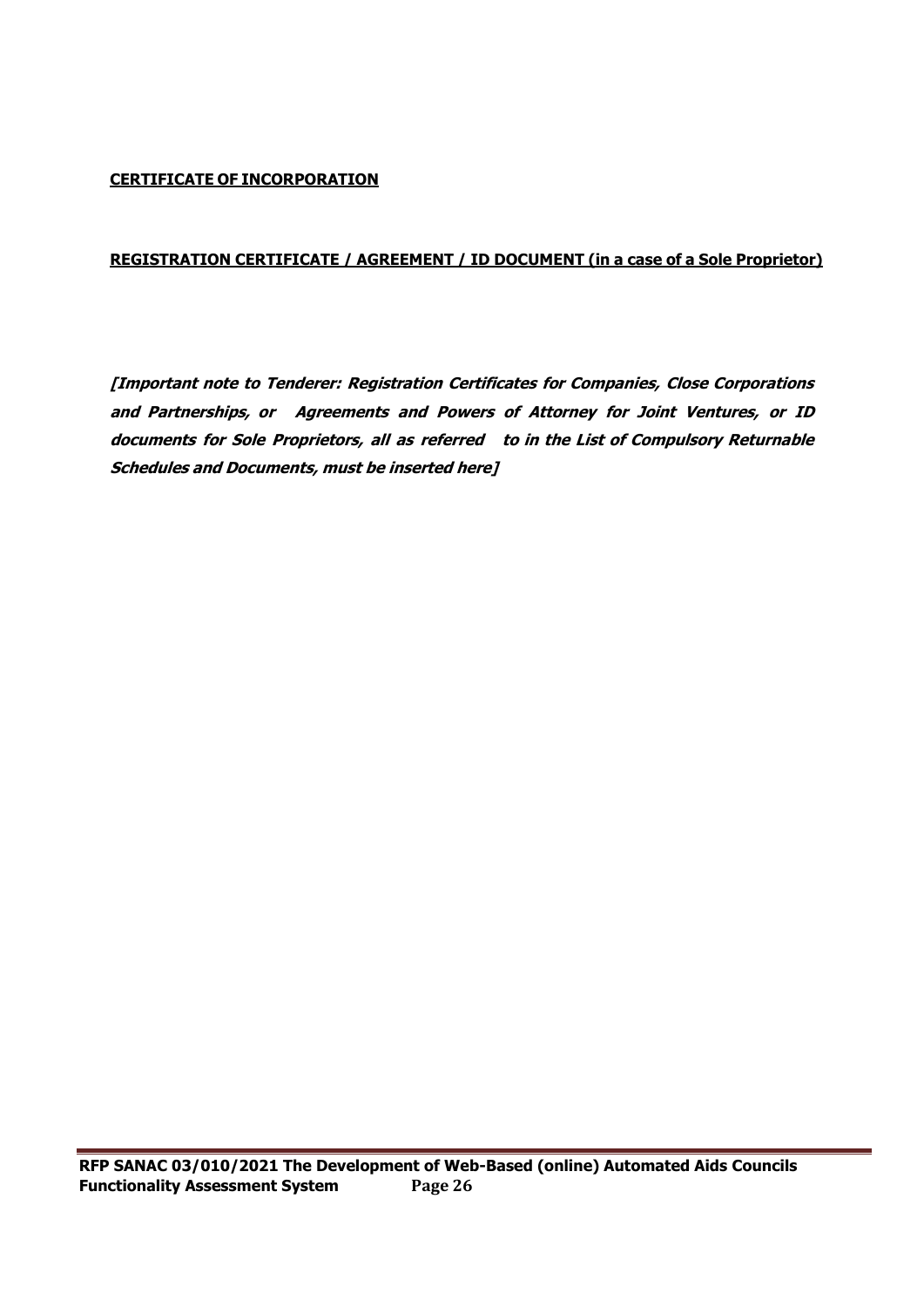**SERVICE PROVIDER/ CONSULATNT (PLEASE ATTACH COMPANY PROFILE/ CURRICULUME VITAE HERE WITH SUPPORTING DOCUMENTS)**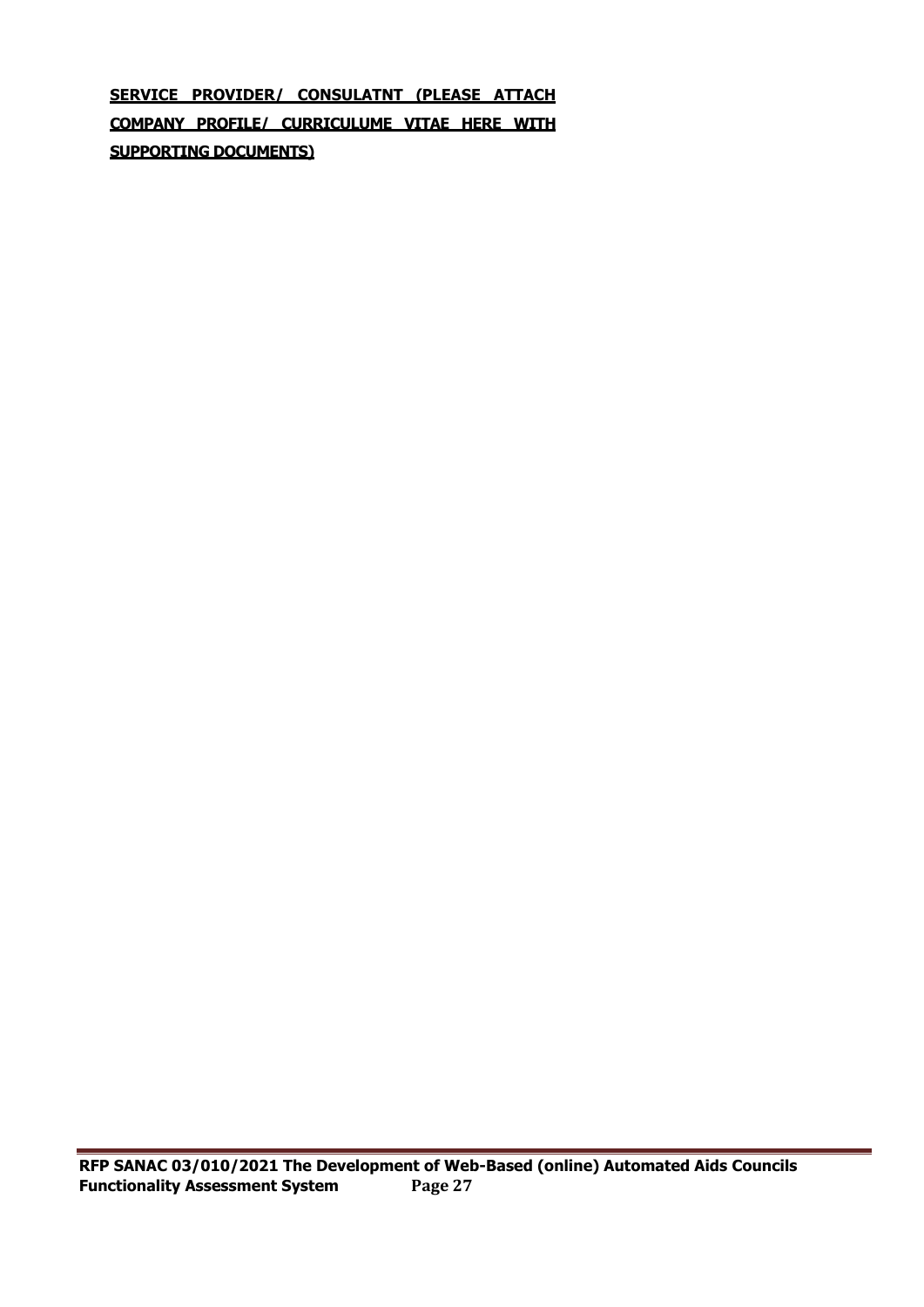#### **TERMS OF REFERENCE**

The Development of Web-based (Online) Automated AIDS Councils Functionality Assessment System.

The SANAC Trust seeks to appoint a service provider to develop a Web-based AIDS Councils Functionality Assessments System.

#### **1. Background**

SANAC was established in January 2002 through a decision of Cabinet as the highest body to advise government on all matters relating to HIV, TB and STI. SANAC is doing this through the development of 5-year term National Strategic Plans on HIV, TB and STIs and the country is now on the 4th generation of the strategic plans (NSP 2017-2022). The first (2000-2005) strategic plan proposed that AIDS Councils be established at provincial and district levels to guide the implementation of the strategic plan. The Strategic Plan recognised the importance of provinces, districts and local government in the implementation of the NSP and called for the establishment of AIDS Council structures similar to SANAC at these levels. To date, Provincial Councils on AIDS (PCA), District and Local AIDS Councils have been established to coordinate, implement, monitor and evaluate progress on implementation of the subnational plans (PIP, MDIPs and local plans); and to advise the Provincial Executive Council and the Mayoral Councils. At least all the PCAs have been established though they are at various levels of functionality. Only 60% of the District AIDS Councils (DACs) are established and at varying functionality whilst the Local AIDS Councils remain a point of concern.

## **2. National Strategic Plan on HIV, TB and STI (NSP) 2017-2022**

The NSP is a guiding document for the national response for HIV, STI and TB response in the country. The NSP informs national, provincial, district and community level stakeholders on strategic direction to be taken for the HIV, STI and TB response. It is also used by the AIDS Council structures to monitor implementation at provincial, district and local levels through the development of sub-national multisectoral implementation plans Provincial Implementation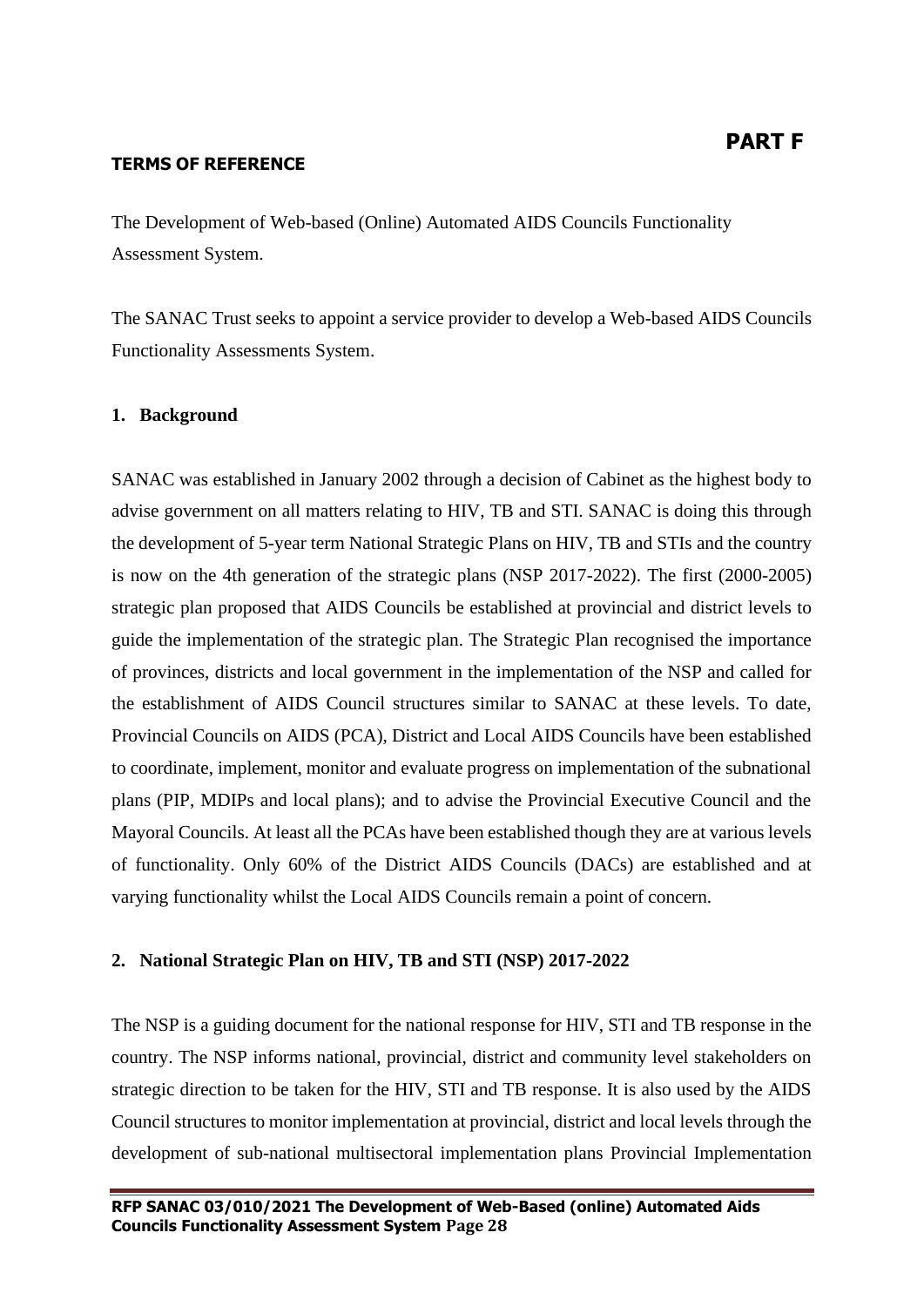Plans (PIPs), Multi-sectoral District Implementation Plans (MDIPs) and Multi-sectoral Local Implementation Plans(MLIPs)). The AIDS councils are key in ensuring coordination and monitoring implementation of the response. Success in the implementation of this mandate requires well-functioning AIDS Councils at all levels.

## **3. Strengthening of the AIDS Councils**

The NSP recommends building the capacity of Provincial, District and Local AIDS Councils as they are SANAC structures that enable the implementation at the local levels of the NSP through PIPs and MDIPs. The District AIDS Councils in particular are well placed to ensure that system strengthening efforts, including multi-sectoral quality improvement and human resources strengthening, are occurring at facility and sub-district level as mandated by the NSP. These are supported by the SANAC Secretariat to perform this function effectively. SANAC has a responsibility for developing tools that will capacitate and strengthen the functionality of the Provincial, District and Local AIDS Councils. This role includes establishing and maintaining National PCA Secretariat Forum (PCA HoS) and a Provincial AIDS Councils Forum (Provincial Secretariats) to facilitate this process.

# **4. Overview of the AIDS Councils Functionality Assessments.**

Since the NSP 2011-2016, SANAC Secretariat has been conducting functionality assessments of the AIDS Councils. This entails assessing the functionality of the Provincial Councils on AIDS and their cascades (District and Local AIDS Councils). The methodology used for the assessments entails conducting face to face interviews with heads of secretariats, civil society heads and representatives from other relevant stakeholders as well as the review of supporting documents where necessary to ascertain the extent to which the information provided could be a true reflection of the status of the respective councils. Findings from the assessments are consolidated into a functionality dashboard. This process of assessing AIDS Councils is manual and cumbersome, with lots of inconsistencies and is not sustainable.

SANAC Trust therefore aims to build a solid and reliable online and automated functionality assessment system that can produce regular (quarterly) functionality dashboards. We are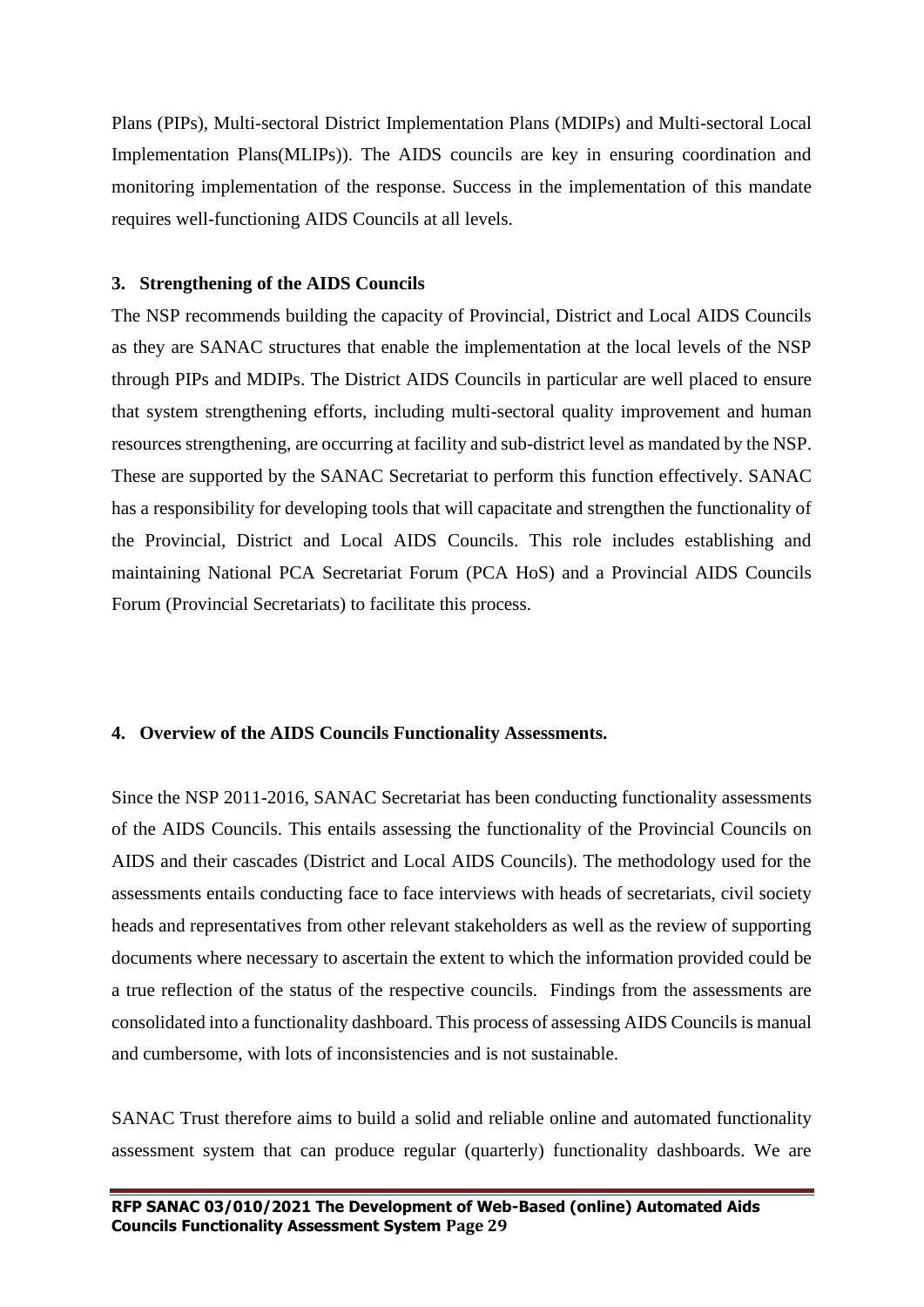seeking the services of a provider to develop an online Automated AIDS Councils Functionality Assessment System able to generate consolidated quarterly AIDS Councils functionality Dashboards.

## **5. SCOPE OF WORK**

The service provider will be expected to develop a Web Based (Online) Automated Functionality Assessment System which will cover the following scope of work:

- Review all existing functionality assessment tools and dashboards,
- Develop a thoroughly consulted and comprehensive functionality criteria for the AIDS Councils starting with SANAC, PCAs, DACs and LACs.
- Planning and development of the web-based (online) automated functionality assessment tool and dashboard for AIDS Councils at all levels (National, Provincial, District/Metro and Local) and ensure that the dashboard is fully opensource.
- Linking the development of the web-based (online) automated functionality assessment system to the National Framework for AIDS Councils Strengthening,
- Ensure that the system includes a feature to upload supporting documents for verification,
- Ensure that the system is linked to the NSP Accountability Scorecard to supplement functionality with Programme Performance,
- Develop operational guide for the system
- Conduct orientation training for the AIDS Councils on the system

# **6. Deliverables**

- 6.1 Inception report for the project,
- 6.2 Comprehensive report on the review of the existing functionality tools and dashboards,
- 6.3 Develop a comprehensive functionality assessment criterion for all the AIDS Councils,
- 6.4 Design, develop and deploy a web-based AIDS Councils functionality assessment tool/system taking into consideration the following: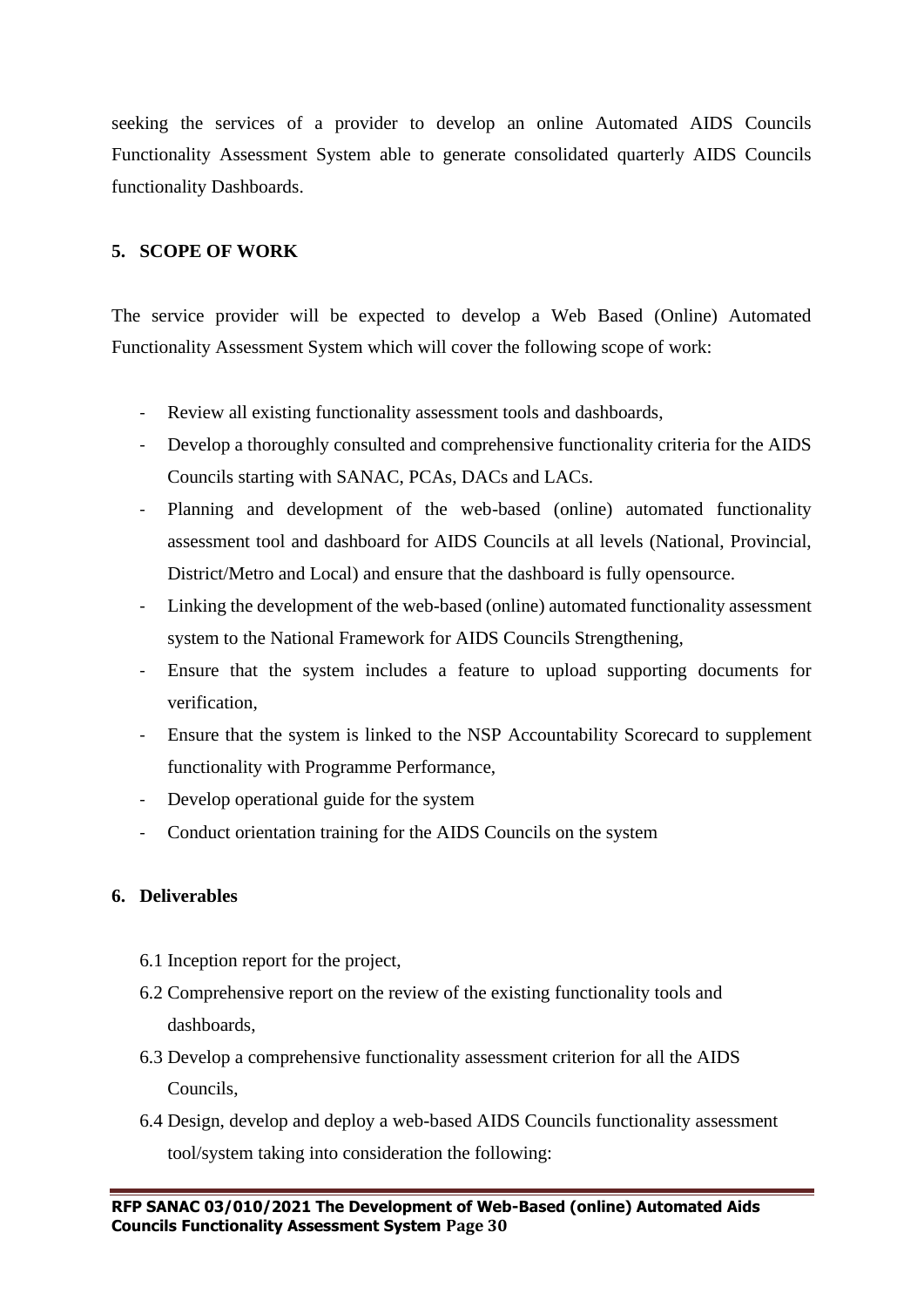- 6.4.1 Consolidated AIDS Council Functionality dashboard to be based on the assessment tool developed,
- 6.4.2 Based on a self-assessment principle the system to be enabled for uploading verification documents for the assessment,
- 6.4.3 The functionality assessment Tool and dashboard to be web based and fully opensource,
- 6.4.4 The system to be able to generate recommendations for improvement activities,
- 6.4.5 On an annual basis the system to generate accountability progress reports in line with the NSP Accountability Framework and Scorecard.
- 6.5 Approved operational Guide for the system targeted at the end-users,
- 6.6 Comprehensive Training Manual for the End-user,
- 6.7 System orientation training plans and reports,
- 6.8 Closeout report for the projects including recommendations for maintenance of the system.

## **7. Special Conditions**

- 7.1 Upon completion of the Functionality Assessment System, SANAC to own all rights and titles to the system including source codes. The successful service provider to transfer all rights on the Functionality Assessment System and interest (including ownership of copyright) to SANAC Trust.
- 7.2 The Intellectual property for the Functionality Assessment system including system codes, all reports/documents (whether in hard or electronic formats) prepared by the consultants and or produced through the project is the sole intellectual property of the SANAC trust
- 7.3 All Reports, documentation and electronic information as may be developed or supplied remain the Sole property of the SNAC unless otherwise indicated.
- 7.4 No Materials (Including but not limited to the system, documents, drawings, report, budgets) may be transmitted or used for any other purpose other than the project at hand without the express written approval of the SANAC Trust.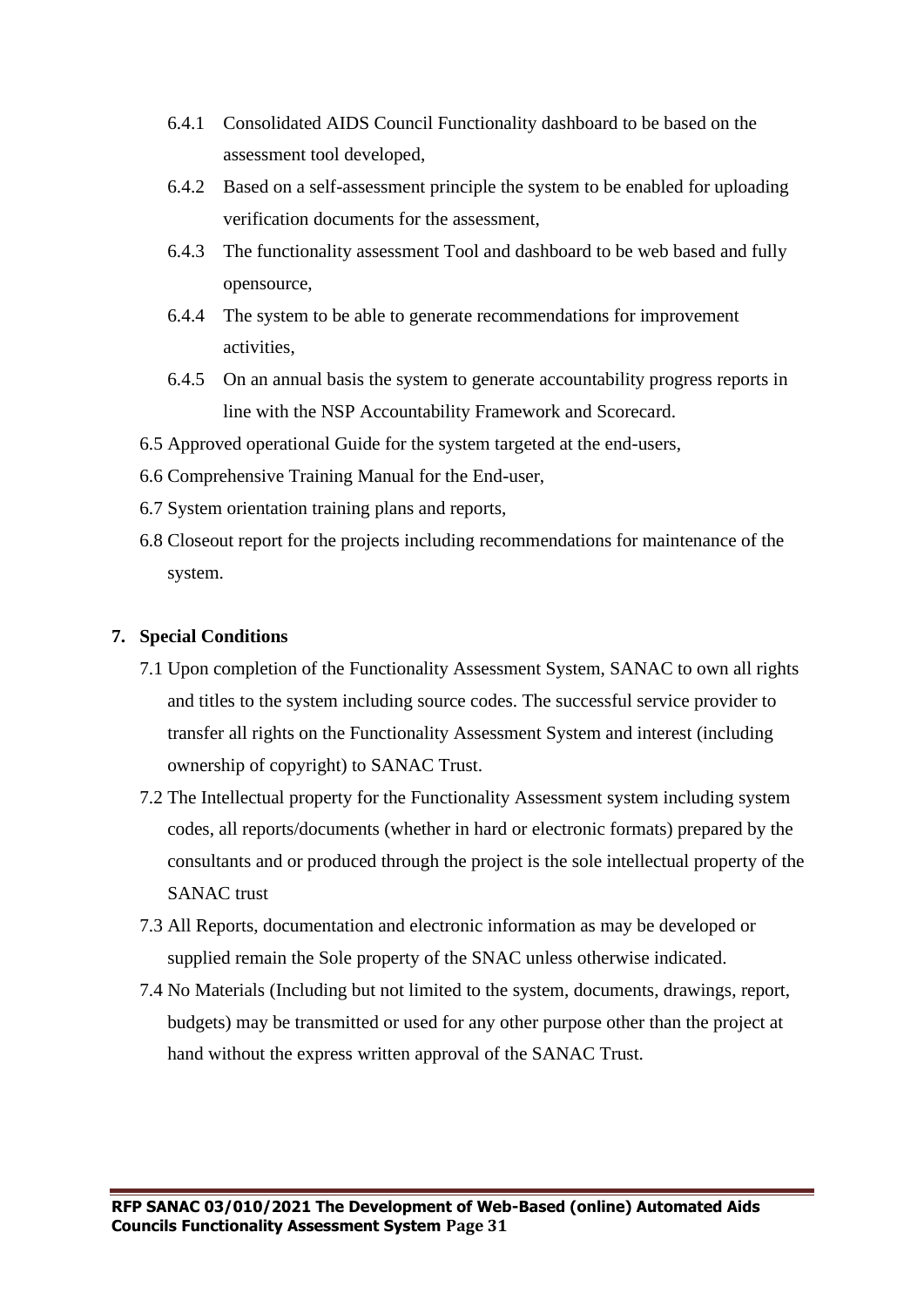## **8. Qualifications and experience**

8.1 The Successful service provider will be required to offer support on the functionality Assessment System to SANAC Trust for a period of three (3) Months after deployment of the functionality Assessment system. Support to include promptly Correcting any errors or inaccuracies in the functionality Assessment system created by the successful service provider, at no additional cost or expense to SANAC Trust except to the extend that such errors or inaccuracies were created by the successful service provider working under the direction of SANAC Trust.

## **9. Competencies, special skills and documentation requirements:**

SANAC Trust intends to contract a service provider or consultant with extensive experience that includes:

- Bachelor's Degree, (preferably Masters) in Computer Science, Information Technology, Software Engineering.
- At least 5 years post-qualification experience of which at least 3 years should have been in systems development and Project Management in Public Health sector,
- Public Health Information Systems will be an added advantage (design, maintenance and implementation).
- Experience in Business Analysis and System Design and Development for multisector sector accountability in the HIV, TB and STI and Public Health environments.
- Knowledge and/or understanding of the AIDS Response in South Africa including NSP andthe AIDS Councils (SANAC, PCAs, DACs, LACs} and their stakeholders
- Good understanding of local government processes including HIV, TB and STI response at the local government level,
- Proven experience in the area of Structural functionality assessments and Organisational Development.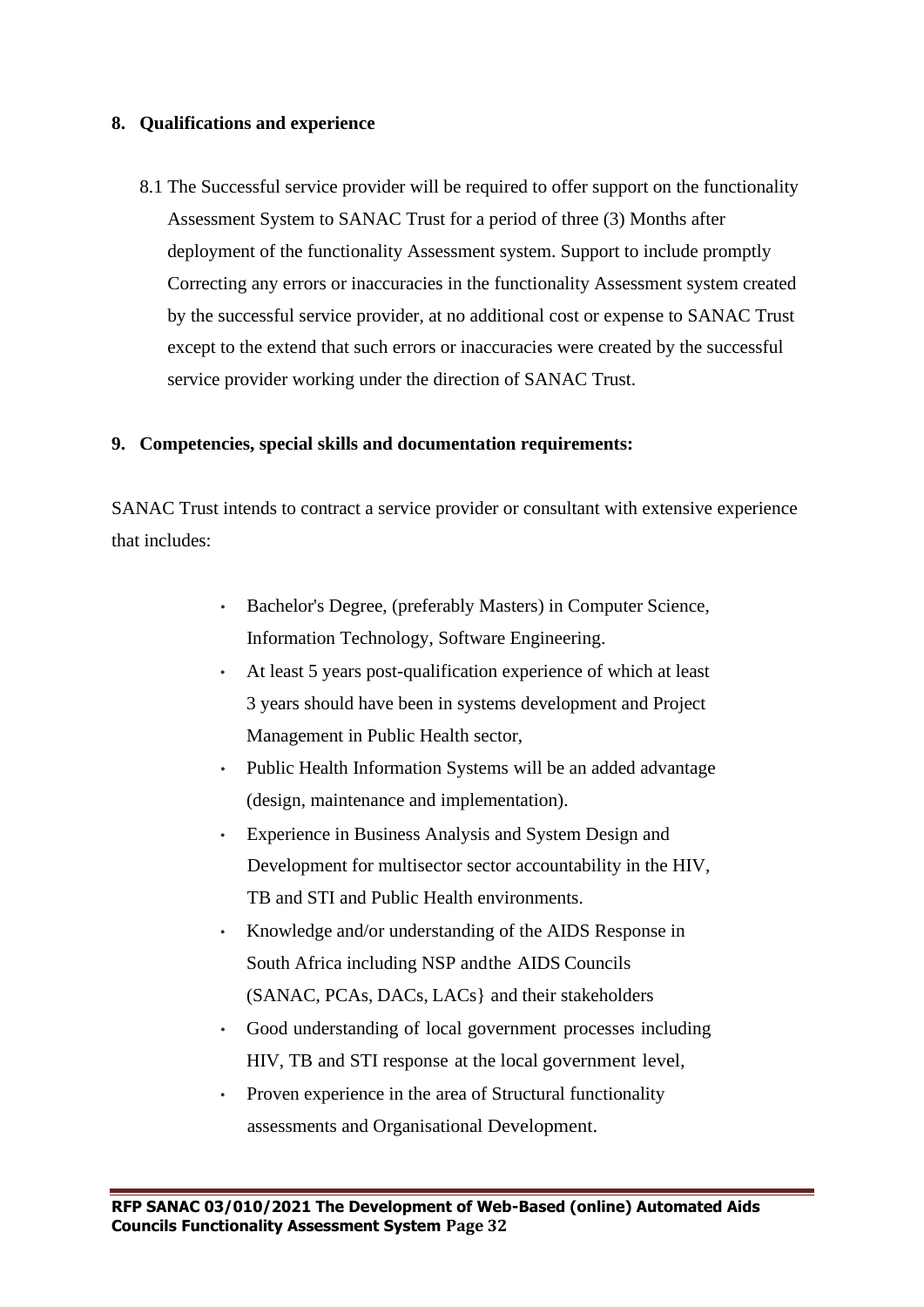## **10. Competencies, special skills and documentation requirements:**

- Strong inter-personal skills and proven ability to communicate and interact with high-levelofficials from government, NGOs, UN Agencies and private sector.
- Aptitude for policy, strategic planning, system development, and organizationalskills, including results orientation.
- Solid editorial skills with demonstrated ability for logical and analytical thinking and writing.
- Excellent writing, presentation and communication skills.
- Business registration certificate if applying as a business,
- Ability to work under pressure.
- Valid tax clearance certificate
- Proof of BBBE compliance

## **11. Project Duration**

The proposed timeframe for the project is 90 days starting from the date of award.

## **12. Supervision and Coordination**

The consultant will be supervised by the SMC and SI Units at SANAC, which will work closely with the consultant to discuss the work and review drafts and the final product.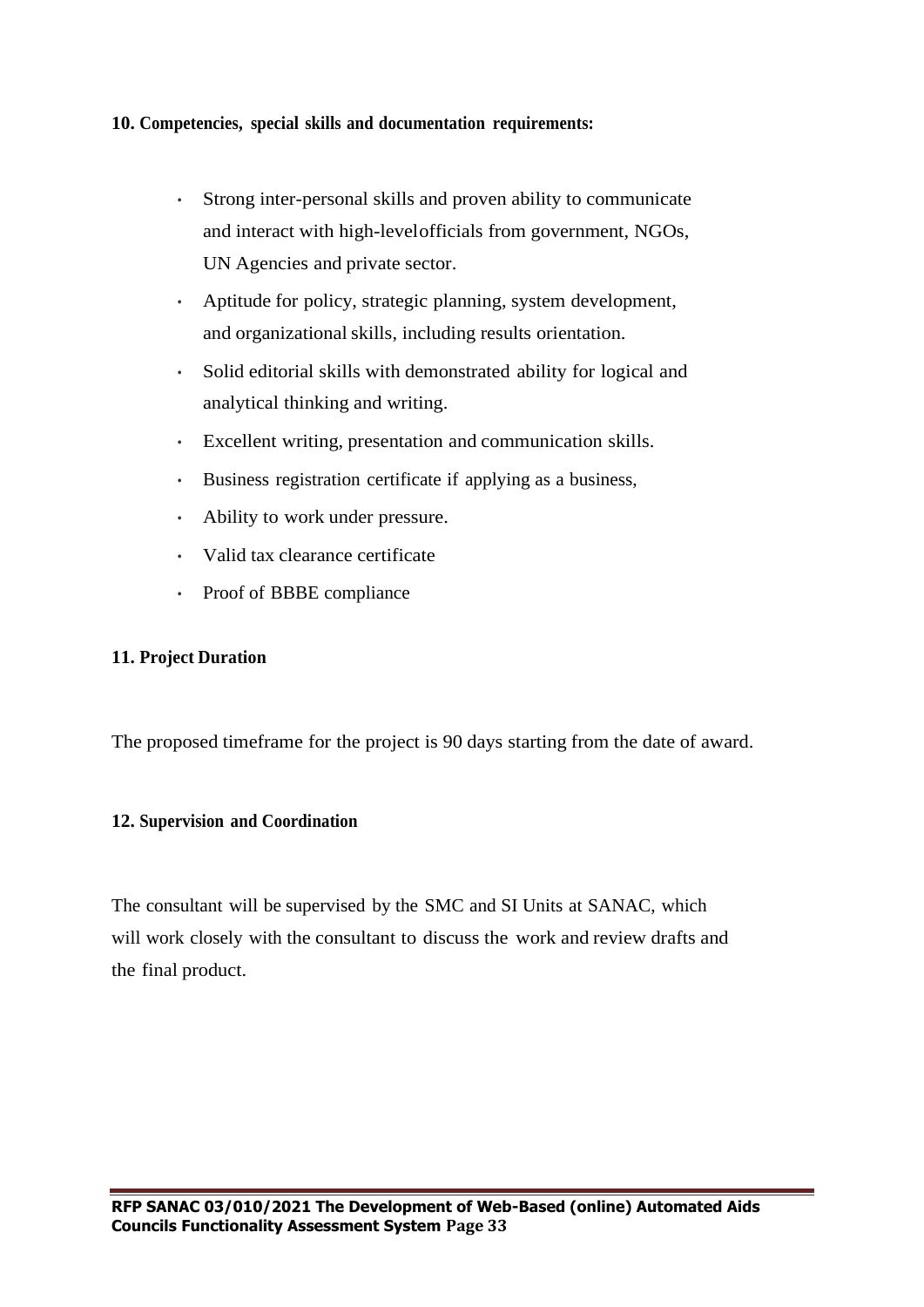## **13. Evaluation Criteria**

i. The award of the contract will be made to the service provider whose proposal has been evaluated and determined as:

# **EVALUATION PROCESS AND CRITERIA**

- a) Below are the minimum technical specification criteria that bidders must satisfy for the provision of internal audit services to SANAC TRUST.
- b) Bidders are required to study the criteria carefully before responding to the RFP.
- c) Please note that the evaluation process will take place in two (2) stages Prequalification and Technical Evaluations.
- d) In addition to the verification of information provided by the bidders, SANAC TRUST may conduct a due diligence on any bidder at its own time and cost. This due diligence may include visiting the offices of team member's/business offices, interviewing the customer who provided references and interviewing the bidder itself on the conduct of its business activities.

The Functional Criteria that will be used to test the capability of Bidders are as follows:

# **Evaluation Stage1:**

In terms of National Treasury Instruction No.4A of 2016/2017 regarding the Central Supplier Database (CSD) all bidders must register on CSD to provide the following information to be verified through CSD:

- a) Business registration, including details of directorship and membership
- b) Bank Account holder information
- c) In the service of the state
- d) Tax Compliance Status
- e) Identity Number
- f) Tender Default and restriction status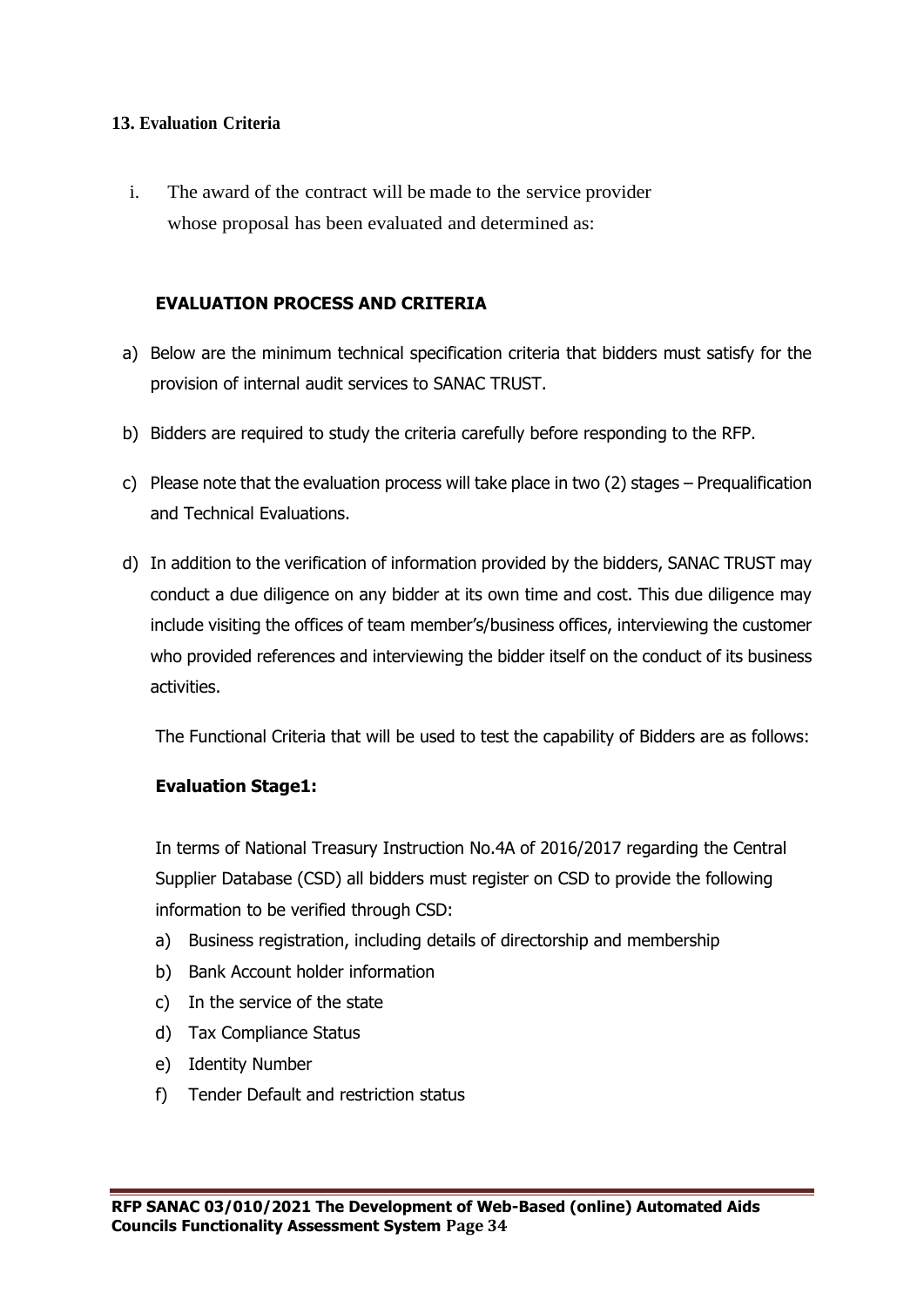# **Evaluations Stage 2: Technical Evaluation**

- a) Firstly, the proposals will be evaluated on functionality. An evaluation panel will allocate points (scale of 1 - 5) in respect of functionality according to the criteria set out on the functionality table.
- b) Bidders who obtained a minimum point of 70 out of 100 on functionality will be evaluated on Price & BEE (refer to SBD 6.1 for Adjudication process on Price & BEE)

Proposals will be evaluated on a scale of 1–5 in accordance with the criteria below:

- $1 =$  Very Poor
- $2 = Average$
- $3 = Good$
- 4 = Very Good
- 5= Excellent

# **Functional evaluation criteria – Written proposal**

- **ii. Criteria for Technical Evaluation will be evaluated as follows {100 points maximum)**
	- a) Required 5 years of experience of undertaking similar, related projects and services Broken down as follows 3-6years; 6 points= 6-9years, 12 Points= 9-12 years, 12- 15points=12-15. {15points}
	- b) Relevant qualifications and minimum of 5 years of relevant work experience of the project team {25 points)
	- c) Sound technical proposal detailing their interpretation of the TOR, proposed methodology and work schedule submitted. {40 points)
	- d) Minimum of 5 projects in the same project field with letters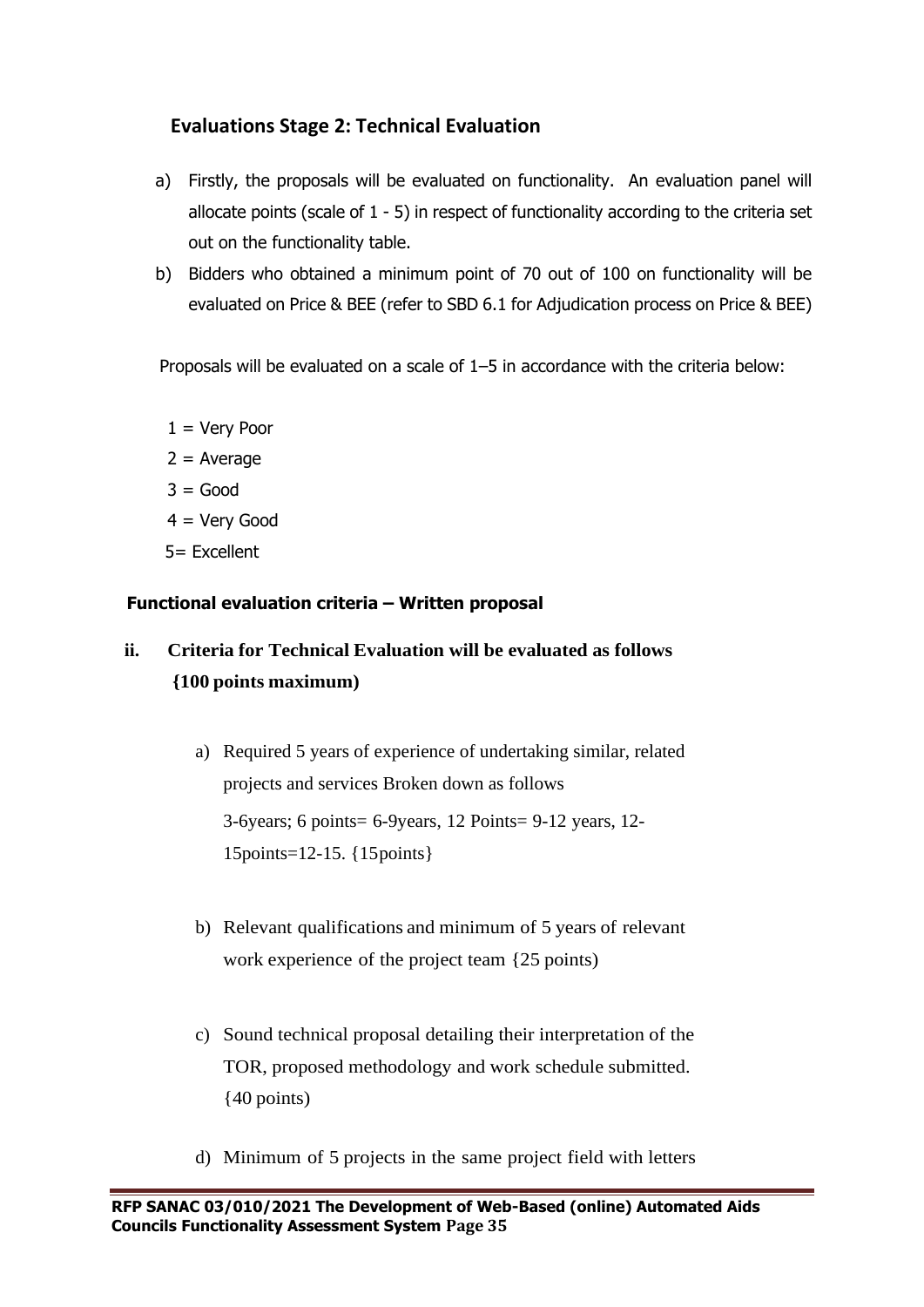of reference. (20 points, (3 letters =10 points; 4 letters=lS points and 5+ letters=20 points))

## **14. Submission of Proposals**

Proposals must be POSTED & SUBMITTED to the mentioned SANAC physical address as stated above. Envelopes to be correctly and fully sealed and the correct BID reference as given on the BID.to the attention of: The Procurement Officer: Beullah Mthombeni: No latesubmissions will be considered. SANAC reserves the right to award to one or more service provider(s).

# **NB :THE CLOSING DATE** : **08 February 2022 @ 11:00**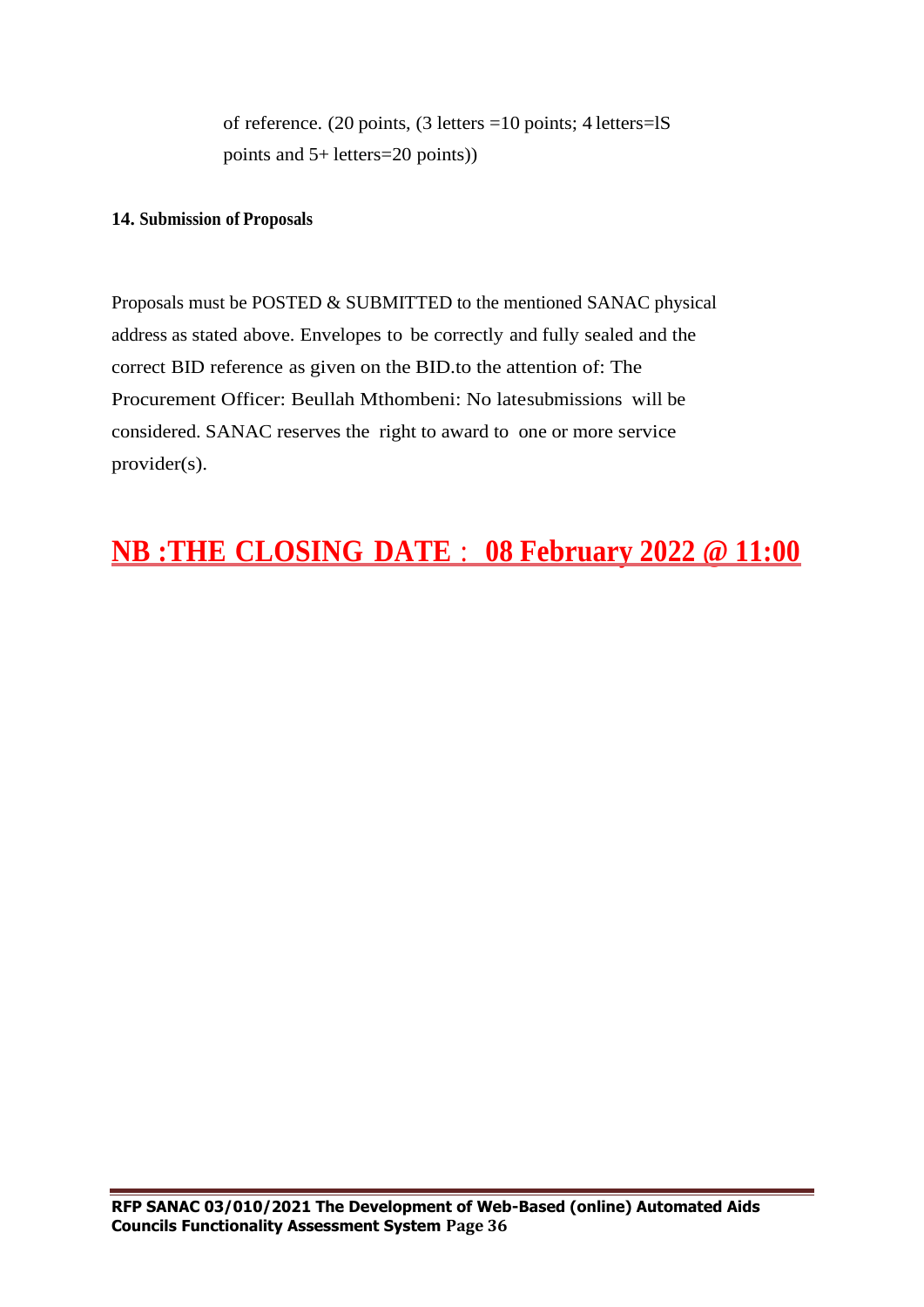## 1.1 **Stage 2: Price**

1.1.1 Bidders whose bids achieve a minimum of 70% on technical functionality will proceed to be evaluated on price. Bids that do not meet the 70% threshold will be excluded from the process.

| <b>Criteria</b>     | <b>Number of Points</b> |
|---------------------|-------------------------|
| Price               | 80                      |
| <b>BEE</b>          | 20                      |
| <b>Total Points</b> | 100                     |

#### 1.2 Price points calculation formula

1.2.1 The calculation for price points will be conducted as follow:

## $PS = 80[(1 - (Pt - Pmin))]$

 **Pmin**

| <b>Where:</b> |                                                                                                          |
|---------------|----------------------------------------------------------------------------------------------------------|
| <b>PS</b>     | = Points scored for comparative price of tender/offer under                                              |
| consideration |                                                                                                          |
| P             | $=$ Maximum points                                                                                       |
| Pt            | $=$ Comparative price of tender/offer under consideration                                                |
| Pmin          | = Comparative price of lowest acceptable tender/offer                                                    |
|               | <b>D</b> etails a considerable because the leading of the state and consider Detailed and a considerable |

Points scored will be rounded-off to the nearest 2 decimal places

#### **PRICING**

Prices proposed should be INCLUSIVE OF VALUE ADDED TAX (VAT). It is an express requirement of this RFP that Bidders provide transparency in respect of their pricing approach. In this regard, Bidders must indicate the basis upon which they have calculated their pricing by completing all aspects of the Pricing Schedule (which appears). There must be no hidden costs.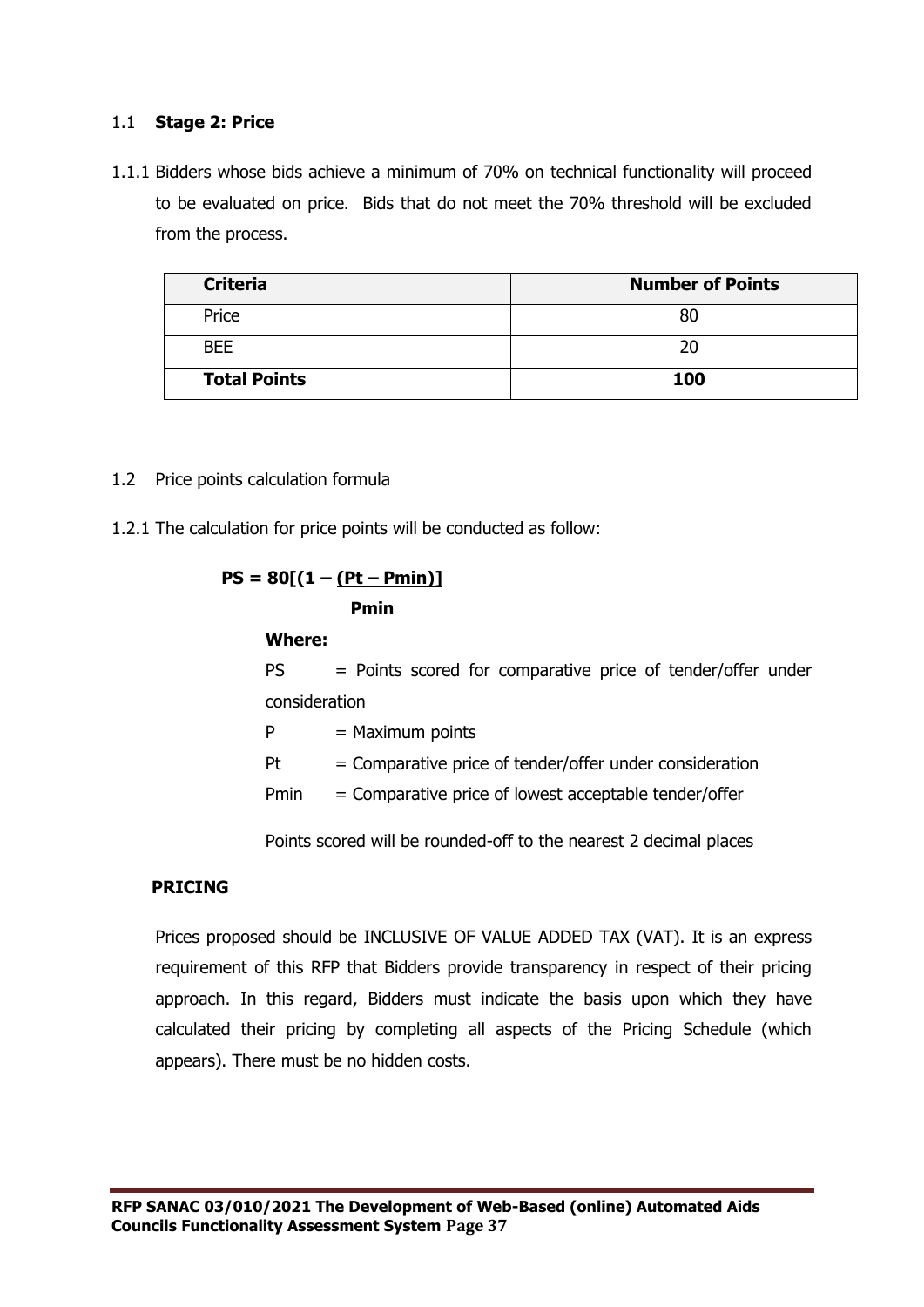## **GENERAL**

## **Bid Validity Period**

Bid submissions will be valid and open for acceptance for a period of 120 calendar days from the closing date of the tender.

In cases where a Bidder withdraws its tender within the bid validity period, or fails to fulfil the contract when called upon to do so, SANAC TRUST may be compelled withdraw the tender or cancel the contract as part of other optional remedies at its disposal.

## **Acceptance of Bids**

The Bidder accepts SANAC TRUST's interpretation of any requirement in the RFP should there be a difference of interpretation between the Bidder and SANAC TRUST.

SANAC TRUST reserves the right to evaluate and consider bids that do not comply strictly to this RFP.

SANAC TRUST further reserves the right and discretion to cancel the RFP, not to accept any bids, and to accept one or more Bids for further negotiation, including a Bidder chosen not necessarily on the basis of having scored the highest points for price and B-BBEE.

SANAC TRUST also, without any limitation to any of its rights, reserves the right to request clarification on any aspect of bids received, provided that the Bidder's response does not amount to a material amendment to its bid. Such a request and related responses shall both be in writing and will be shared with all the other Bidders.

SANAC TRUST reserves the right to visit the building/premises where the consultant/s office space is located.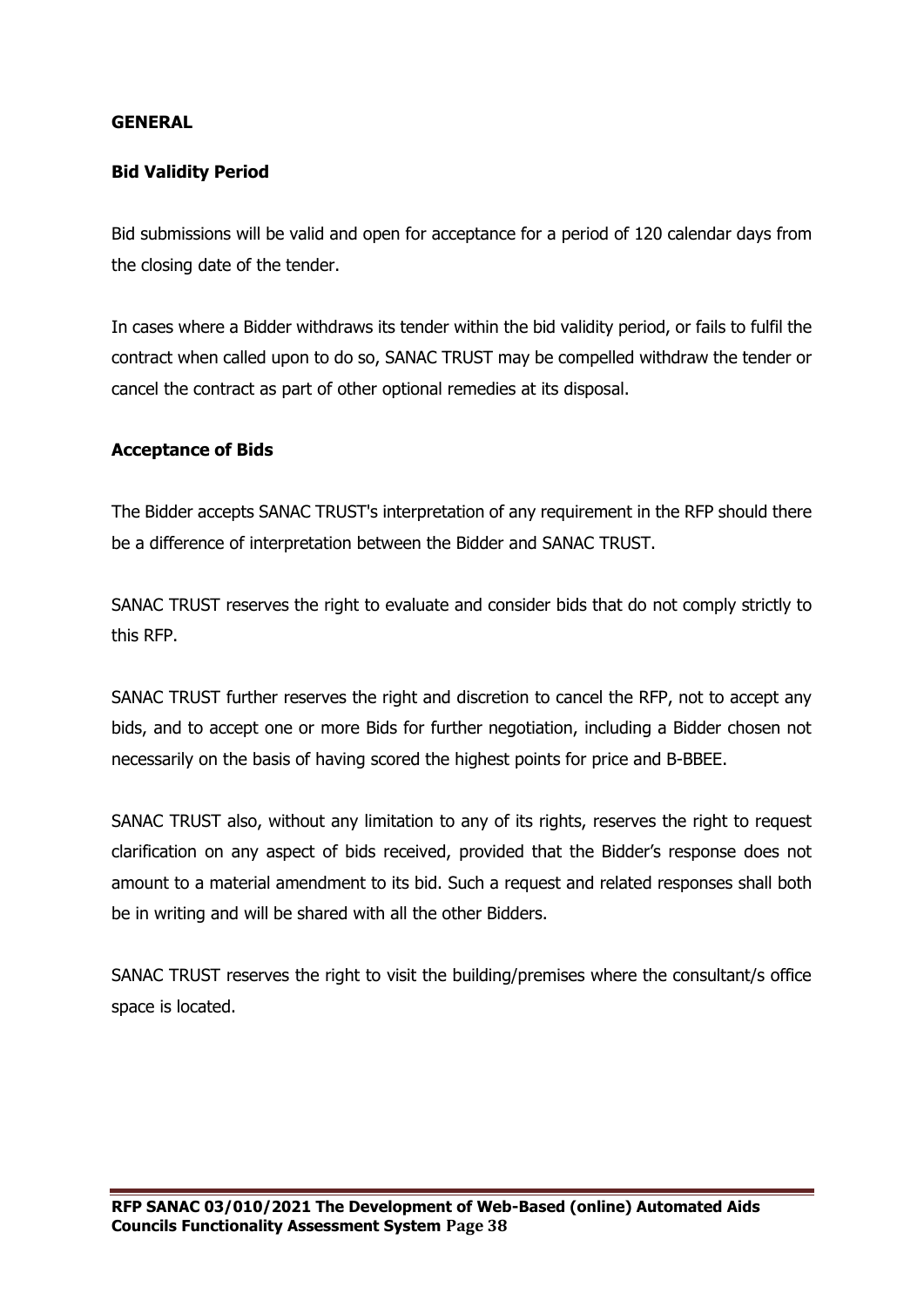# **Rights or Claims**

Please note that no rights shall vest in any Bidder as a result of this RFP or any bid submitted is response to the RFP. SANAC TRUST reserves the right in its exercise of its sole discretion to withdraw by notice to the Bidders the entire RFP or any services or combination of services from the RFP.

Neither SANAC TRUST nor any of its representative/s will assume any liability for any costs or expenses incurred by any party in or associated with any exercise conducted in relation to this RFP.

# **Confidentiality Commitment**

The Bidder agrees that this RFP and its contents, including but not limited to technical, commercial and scientific information; processes, designs and technical specifications; copyrights; and data in any form ("the confidential information"), are confidential and are intended only for the sole purpose of this RFP in its entirety and its related purposes and processes.

The confidential information shall only be divulged on a "need to know" basis with written approval by SANAC TRUST.

# **Information Accuracy**

Neither SANAC TRUST nor any of its employees, make any representation or warranty or give any undertaking, express or implied, or accept any responsibility or liability whatsoever, as to the contents, accuracy or completeness of the information contained in the invitation to tender or any other written or oral information made available in connection with the tender. Nothing contained herein is, or shall be relied upon, as a promise or representation in this regard, whether as to the past or the future.

SANAC TRUST prepared the data and information contained in the RFP in good faith. SANAC TRUST does not accept liability in any capacity whatsoever for any consequence which occurs a result of the inaccuracy of the information contained in the invitation to tender, the tender document and related supporting information.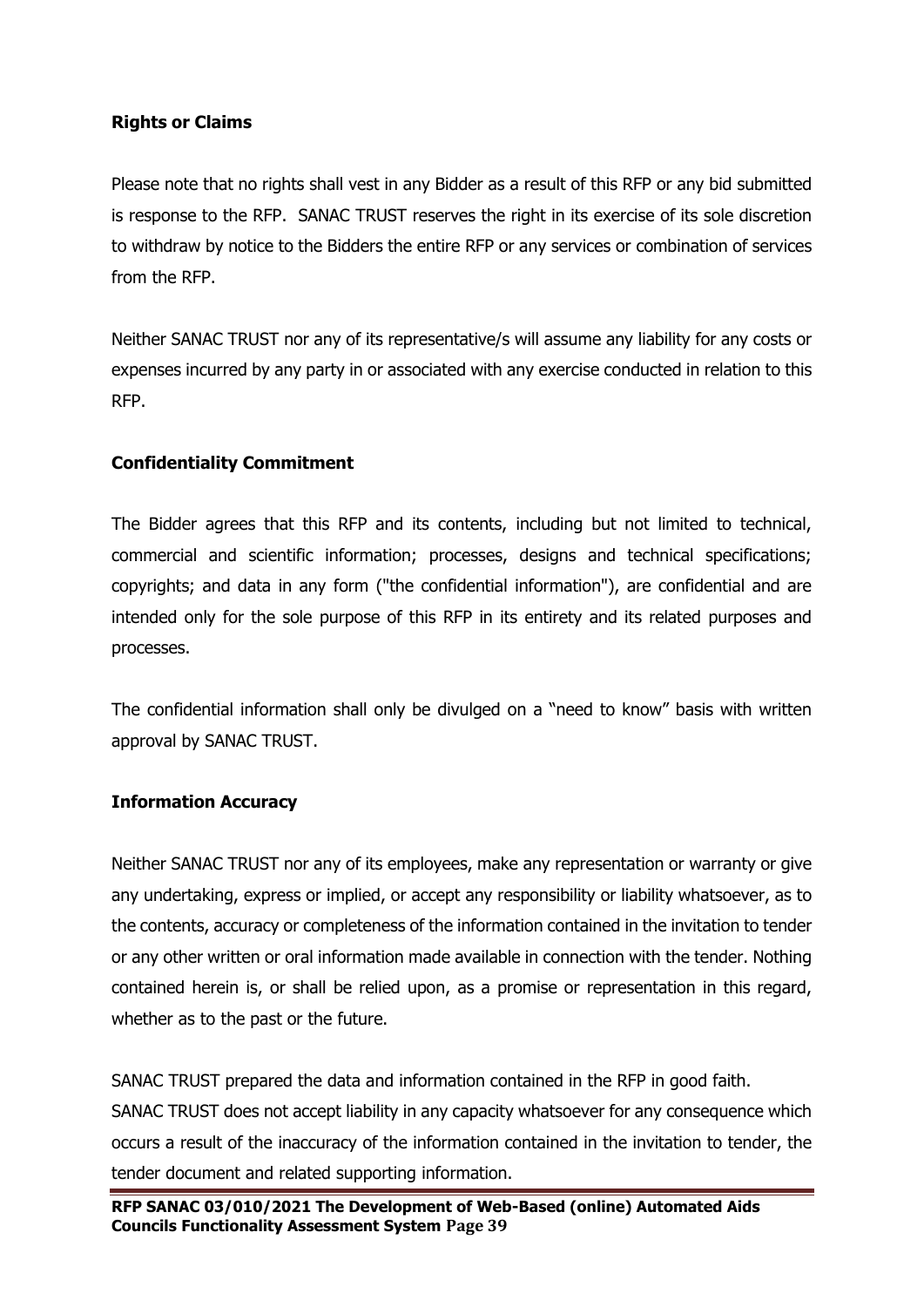# **Competition**

Bidders and their respective officers, employees and agents are prohibited from engaging in any collusive actions in respect to this tendering process with the ultimate motive of limiting competition amongst themselves to their advantage. Section 4(1) (iii) of the Competition Act, 1998 prohibits collusive tendering practices.

Bidders are advised to and encouraged to discuss with the competition authorities anything that arises as regards the tender document process which they believe might be in violation of the Competition Act. Any correspondence or process in response to this invitation of any kind between Bidders and the competition authorities must be in writing and be documented in their responses to this invitation to tender, tender document and related required information.

## **Pre-Contract Requirements**

The successful Bidder shall be appointed only after the following has occurred: the successful negotiation and signature of the contract and service level agreement; The approval by SANAC TRUST of the bidder's contract implementation plan.

## **Service Level Agreement**

SANAC TRUST and appointed bidder will enter into a written service level agreement setting out additional quality and standards requirements relating to the provision of office space and related services and attendant performance measurements. These requirements and performance measurements may be varied by agreement by the parties from time to time, provided that this does not entail a material alteration of the terms and conditions of the contract.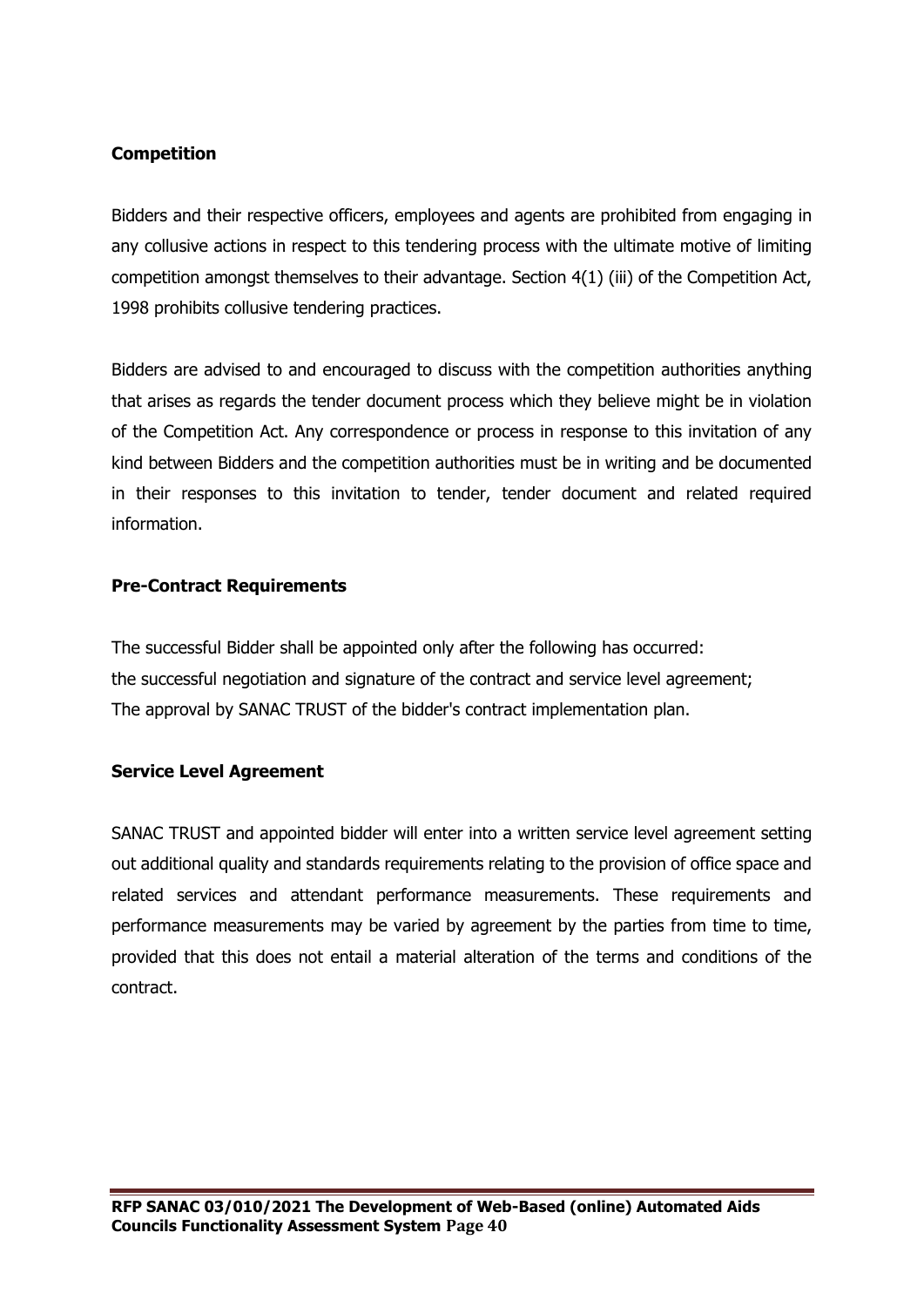# **Evaluations Stage 2: Price/ Financial Stage and B-BBEE**

# **Preference Point system applicable to this bid is 80/20 (PPS)**

# **Price weighting applicable to this bid:**

A maximum of 80 points is allocated for price on the following basis: 80/20

$$
Ps = 80 \left( 1 - \frac{Pt - P \min}{P \min} \right)
$$

Where

| Ps | $\mathbf{r} = \mathbf{r}$ | Points scored for price of bid under consideration |
|----|---------------------------|----------------------------------------------------|
| Pt | $\mathbf{r} = \mathbf{r}$ | Price of bid under consideration                   |
|    | $Pmin =$                  | Price of lowest acceptable bid                     |

# **POINTS AWARDED FOR B-BBEE STATUS LEVEL OF CONTRIBUTOR**

| <b>B-BBEE Status Level of</b><br><b>Contributor</b> | <b>Number of Points</b> |
|-----------------------------------------------------|-------------------------|
| $\mathbf{1}$                                        | 20                      |
| $\overline{\mathbf{2}}$                             | 18                      |
| 3                                                   | 16                      |
| $\overline{\mathbf{4}}$                             | 12                      |
| 5                                                   | 8                       |
| $6\phantom{1}$                                      | 6                       |
| $\overline{\mathbf{z}}$                             | 4                       |
| 8                                                   | $\overline{2}$          |
| <b>Non-compliant contributor</b>                    | $\bf{0}$                |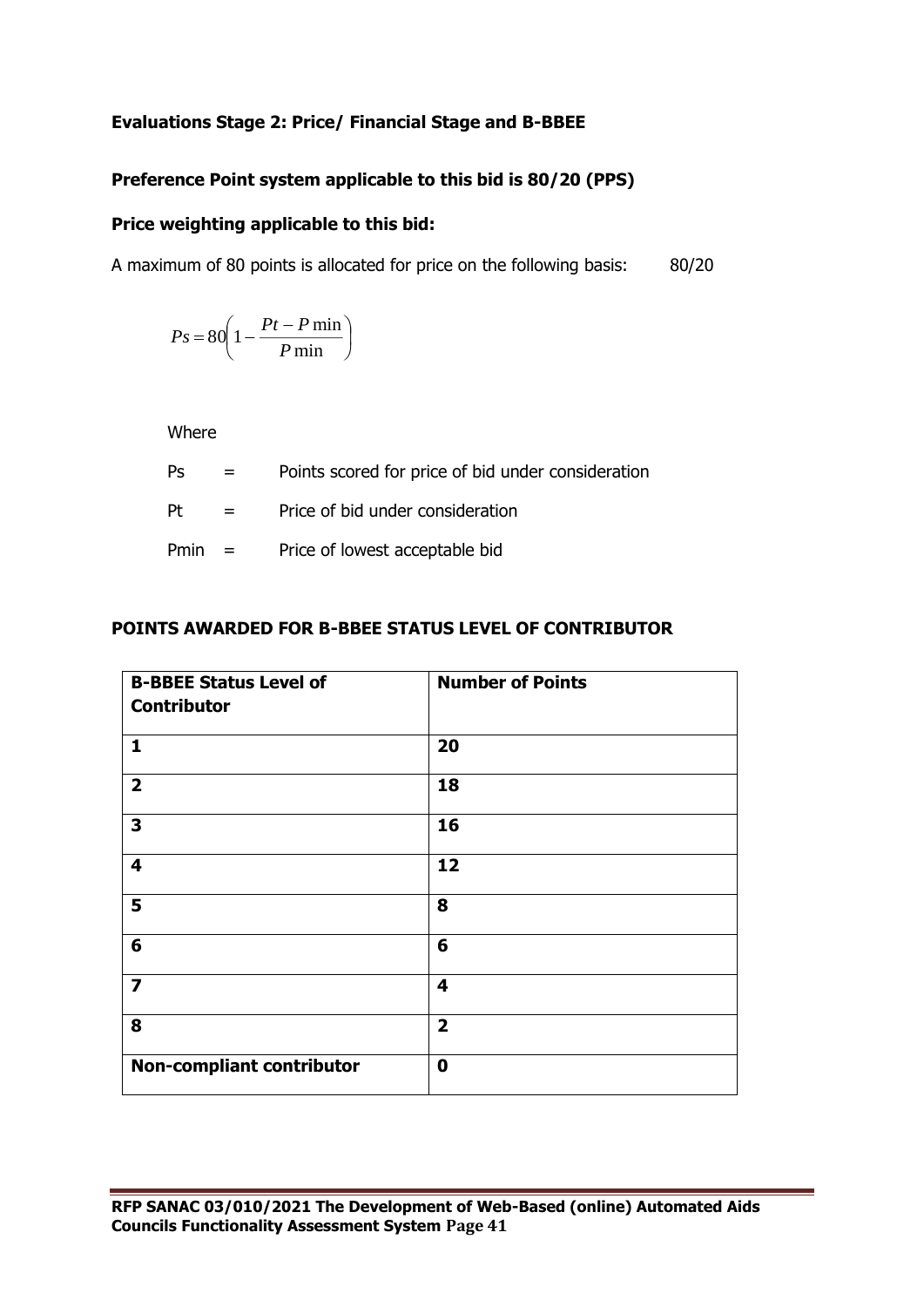In terms of Regulation 6 (2) and 7 (2) of the Preferential Procurement Regulations, preference points must be awarded to a bidder for attaining the B-BBEE status level of contribution in accordance with the table below:

- Points scored by the bidder in respect of points indicated above will be added to the points scored for price
- Failure to capture the required status level and to submit the required B-BBEE status level certificate or Certified SWORN Affidavit will lead to zero (0) status level for non-compliant service providers.
- Altered certificate or sworn affidavit altered with a pen or Ink eraser will automatically be disqualified.
- Only a bidder who has completed and signed the declaration part of the preference claim form will be considered for B-BBEE
- SANAC Trust may, before a bid is adjudicated or at any time, require a bidder to substantiate claims made with regard to their B-BBEE Status
- A Contract may, on reasonable and justifiable grounds be awarded to a bid that did not score the highest number of points.

# **General conditions**

The general conditions of the contract as per Part G of the bid document will be applicable to this proposal.

# **PROPOSAL ACCEPTANCE**

All proposals received by the 08 February 2022 @ 11:00 deadline will be reviewed and given full consideration.

# **Special conditions**

- a) SANAC Trust reserves that right to award work to one or more service providers.
- b) SANAC Trust reserves the right not to award the contract should it deem fit not to award.
- c) The successful service provider must further acquaint themselves with the relevant programmes, policies and legislation at their own cost.
- d) SANAC Trust reserves the right to contact any applicants to seek clarity on any matter included in the proposal documents.
- e) SANAC Trust reserves the right to appoint an independent auditor for financial auditing purposes.
- f) It will be expected of the successful service provider to sign a contract with SANAC Trust prior to the commencement of any work.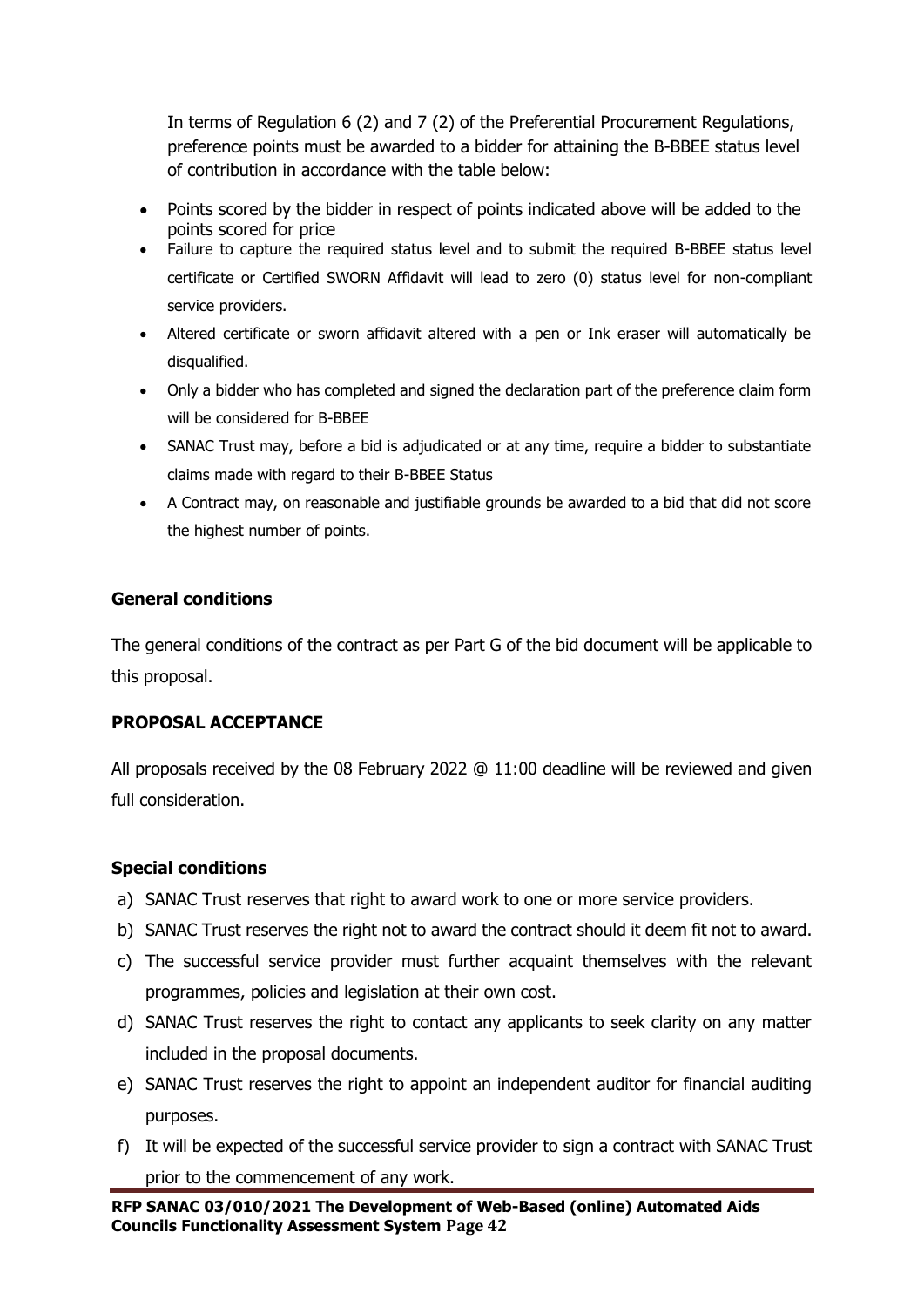- g) The contract shall initially be valid from the date of signing of the service level agreement by both parties.
- h) The successful organisation will be paid upon the completion of phases or milestones set out in the project plan or as mutually agreed by SANAC Trust.
- i) Payment of invoices will be effected within 30 days after receipt of an invoice and a satisfactory detailed report (to be approved by SANAC Trust) from the service provider.

# **Successful service provider**

j) All resources, equipment's and technical skills will be the responsibility of the service provider; these may be sourced by the service provider at no cost to SANAC Trust and if not available outsourced to ensure successful execution of the project at a cost to the service provider

## **Disqualification criteria**

Proposals will be disqualified if they fail to comply with all conditions as set out in this terms of reference.

# **Pricing data**

# **Pricing Instructions**

- The Tenderer must price ALL items contained in the Pricing Schedule (inclusive of VAT) refer to SBD 3.3 and detailed price Breakdown on their company letter head.
- The bidder may, at their discretion, provide alternative pricing proposals. In doing so, the bidder must elaborate in detail and should limit alternative proposals to no more than 2.
- Rates are to include all costs with **no unspecified cost to arise**.
- Yearly price increases must be Included and clearly indicated in the pricing Schedule,
- The rate remains fixed but subject to price escalation on the anniversary of the contract of no more than CPI as released by Stats SA from time to time. This must be agreed and is not automatic (if applicable).
- Please complete SBD 3.3 for pricing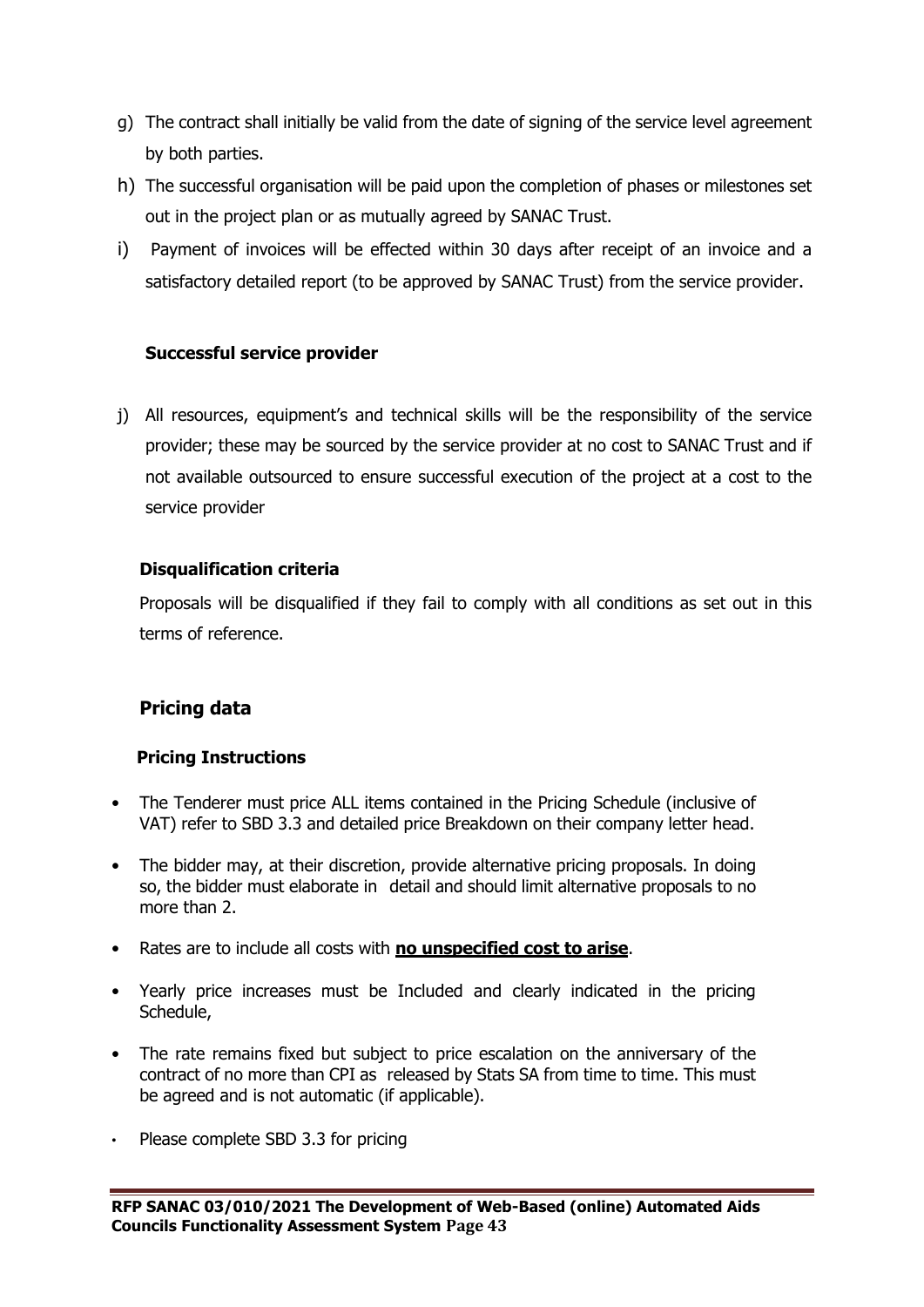**RFP SANAC 03/010/2021 The Development of Web-Based (online) Automated Aids Councils Functionality Assessment System Page 44**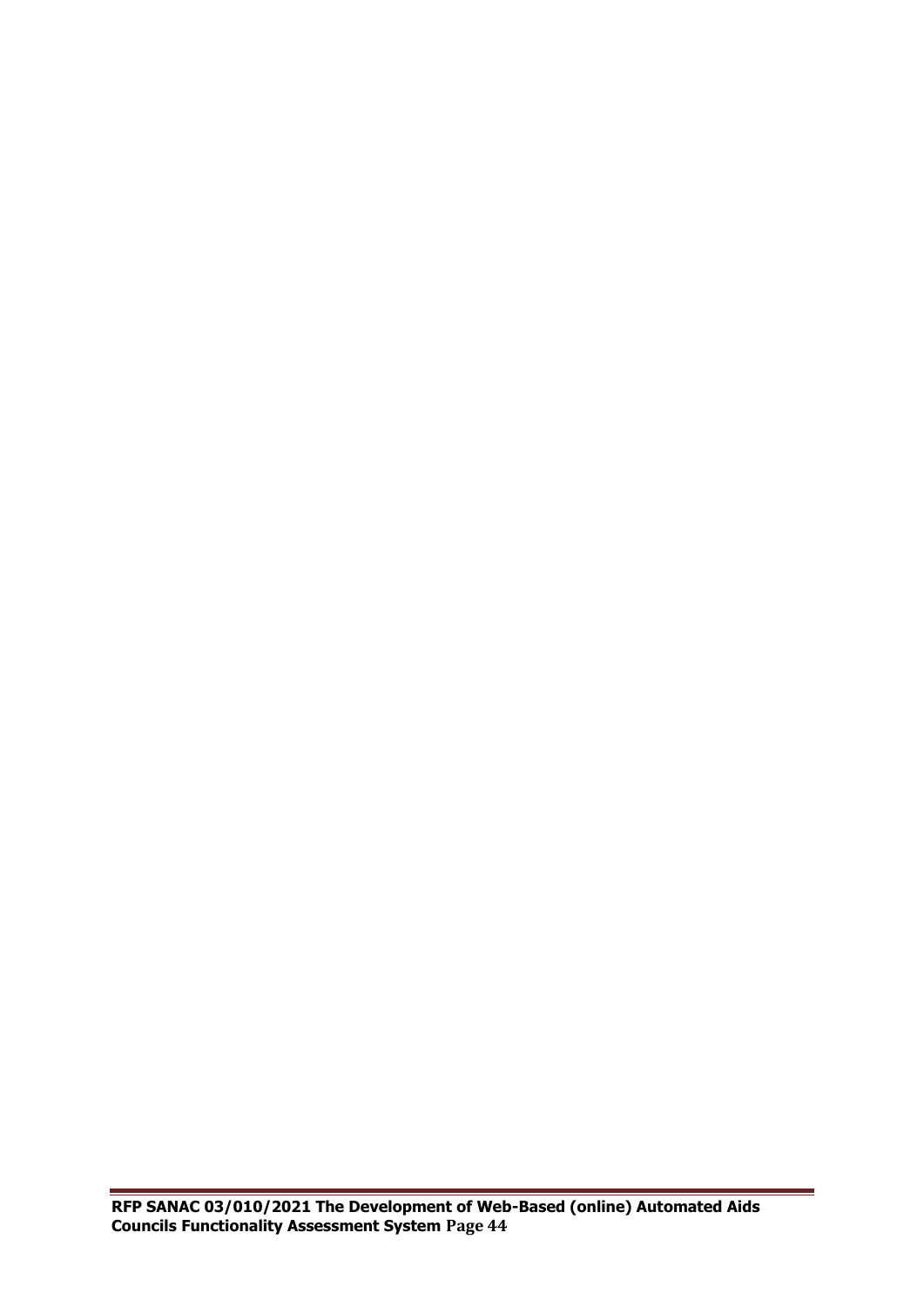### **PRICING SCHEDULE**

**(Professional Services)- Please include your Quotation as well in you company letterhead- Cost Breakdown and Activities to be conducted**

| NAME OF BIDDER:    | .bid no      |
|--------------------|--------------|
| CLOSING TIME 11:00 | CLOSINGDATE. |

OFFER TO BE VALID FOR …………DAYS FROM THE CLOSING DATE OF BID.

| <b>ITEM</b><br><b>NO</b> |    | <b>DESCRIPTION</b>                                                                                                                                                                                        | BID PRICE IN RSA CURRENCY<br>** (ALL APPLICABLE TAXES INCLUDED) |                    |
|--------------------------|----|-----------------------------------------------------------------------------------------------------------------------------------------------------------------------------------------------------------|-----------------------------------------------------------------|--------------------|
|                          | 1. | The accompanying information must be used for the<br>formulation of proposals.                                                                                                                            |                                                                 |                    |
|                          |    | 2. Bidders are required to indicate a ceiling price based<br>on the total estimated time for completion of all<br>phases and including all expenses inclusive of all<br>applicable taxes for the project. |                                                                 |                    |
|                          |    | 3. persons who will be involved in the project and<br>rates applicable (certified invoices must be rendered<br>in terms hereof)                                                                           |                                                                 |                    |
|                          |    | 4. person and position                                                                                                                                                                                    | <b>DAILY RATE</b>                                               |                    |
|                          |    |                                                                                                                                                                                                           |                                                                 |                    |
|                          |    |                                                                                                                                                                                                           |                                                                 |                    |
|                          | 5. | phases according to which the project will be<br>completed, cost per phase and man-days to be<br>spent                                                                                                    |                                                                 |                    |
|                          |    |                                                                                                                                                                                                           | R---------------------------                                    | ------------------ |
|                          |    |                                                                                                                                                                                                           |                                                                 |                    |
|                          |    |                                                                                                                                                                                                           | R----------------------------                                   |                    |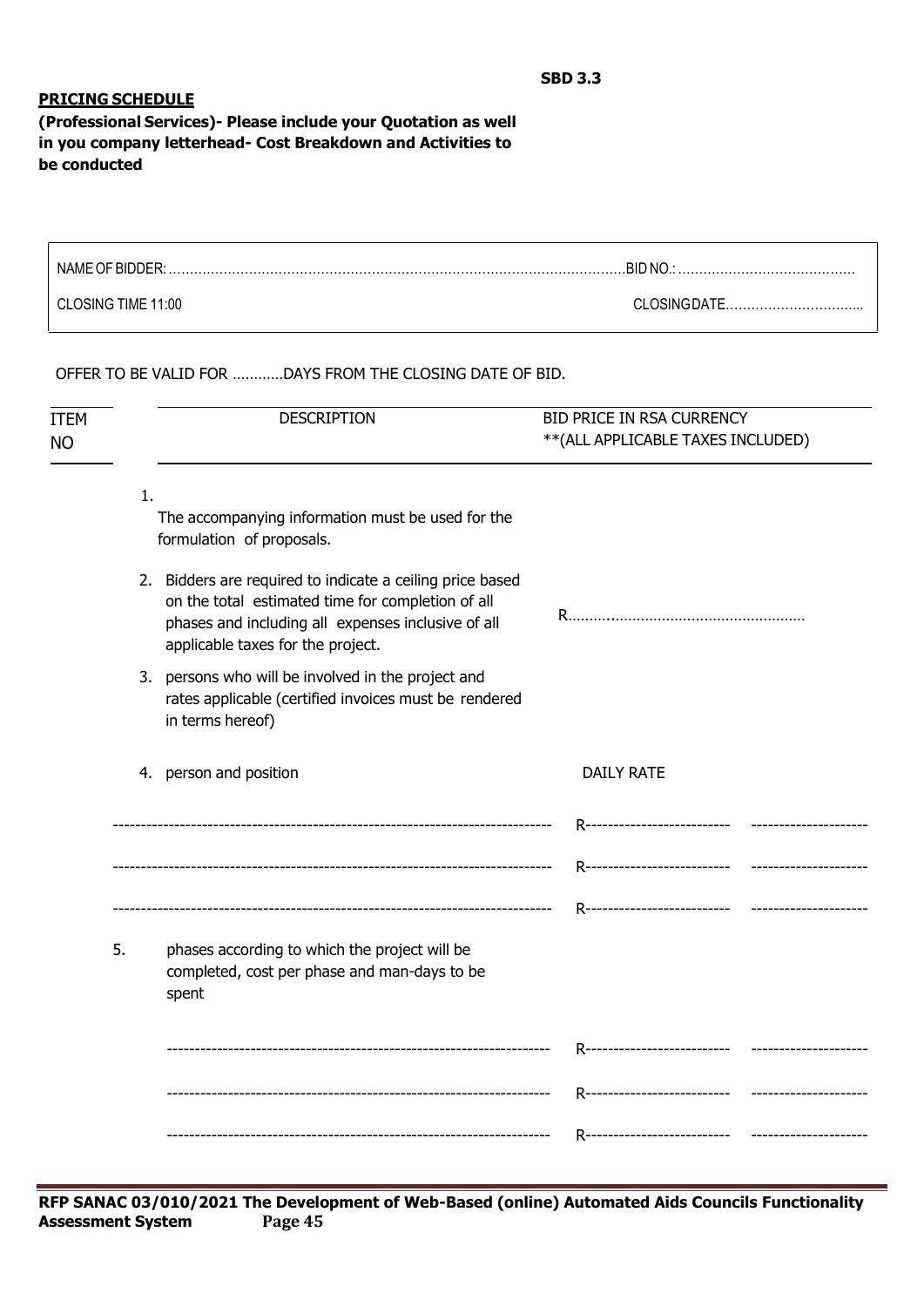| 5.1 | Travel expenses (specify, for example rate/km and<br>total km, class of air travel, etc.). Only actual costs<br>are recoverable. Proof of the expenses incurred<br>must accompany certified invoices. |             |                 |        |
|-----|-------------------------------------------------------------------------------------------------------------------------------------------------------------------------------------------------------|-------------|-----------------|--------|
|     | DESCRIPTION OF EXPENSE TO BE INCURRED                                                                                                                                                                 | <b>RATE</b> | <b>OUANTITY</b> | AMOUNT |
|     |                                                                                                                                                                                                       | .           | .               | R.     |
|     |                                                                                                                                                                                                       | .           | .               |        |
|     |                                                                                                                                                                                                       |             |                 | R.     |
|     |                                                                                                                                                                                                       |             |                 | R.     |
|     |                                                                                                                                                                                                       |             |                 |        |

\*\* "all applicable taxes" includes value- added tax, pay as you earn, income tax, unemployment insurance contributions and skills development levies

5.2 Other expenses, for example accommodation (specify, star hotel, bed and breakfast, telephone cost, etc.). On basis of these particulars, certified invoices will for correctness. Proof of the expenses must accompany invoices.

|    | DESCRIPTION OF EXPENSE TO BE INCURRED                                    | <b>RATE</b>     | <b>QUANTITY</b> | <b>AMOUNT</b>    |
|----|--------------------------------------------------------------------------|-----------------|-----------------|------------------|
|    |                                                                          |                 |                 | R                |
|    | --------------------------------------                                   |                 |                 |                  |
|    |                                                                          |                 |                 | $R_{\odot}$<br>. |
|    | -----------------------<br>----------------------------                  |                 |                 | R                |
|    |                                                                          | <b>TOTAL: R</b> |                 |                  |
| 6. | Period required for commencement with<br>project after acceptance of bid |                 |                 |                  |
| 7. | Estimated man-days for completion of project                             |                 |                 |                  |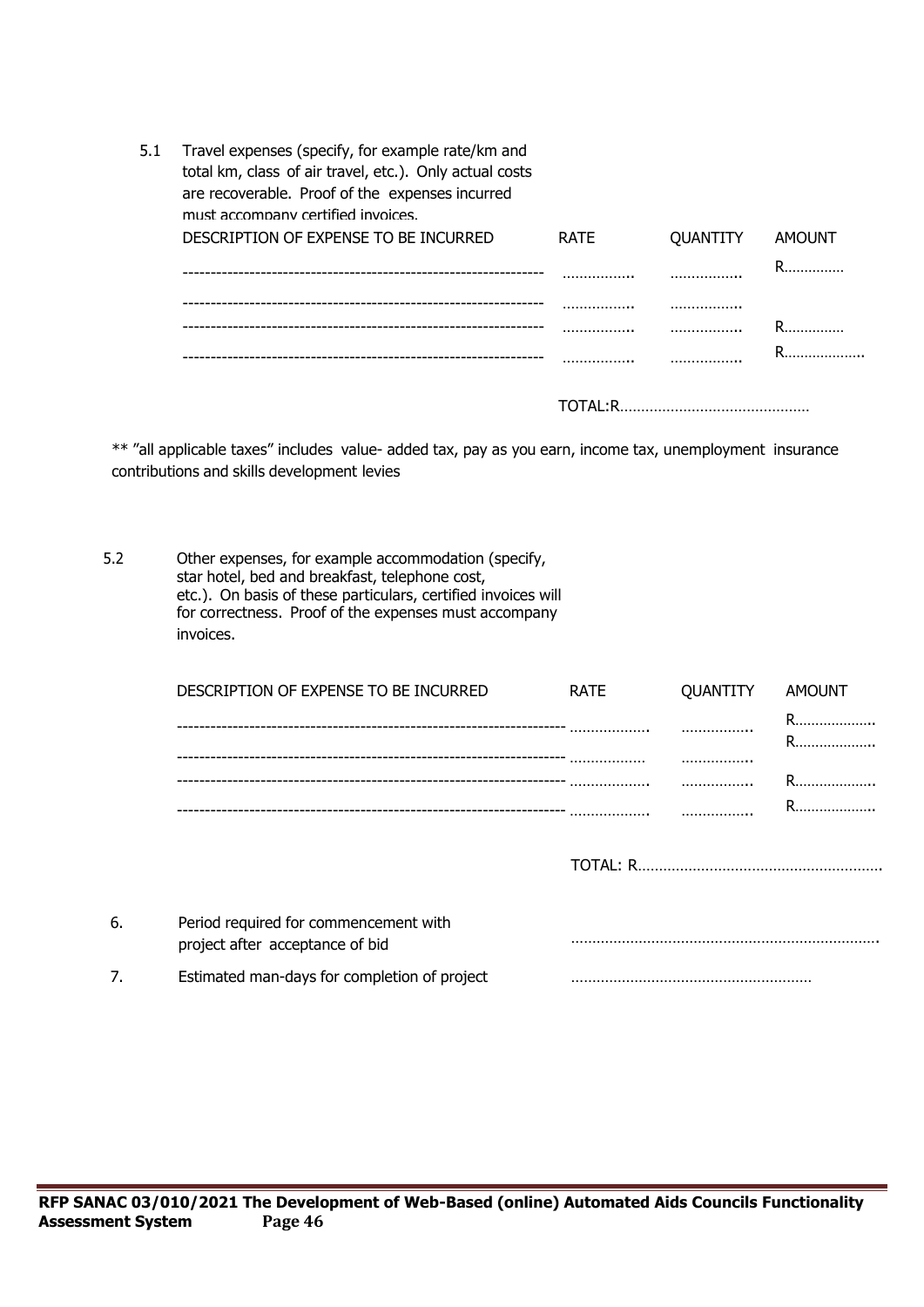- 8. Are the rates quoted firm for the full period of contract? \*YES/NO
- 9. If not firm for the full period, provide details of the basis on which adjustments will be applied for, for example consumer price index.

……………………………………………

### **NB: TERMS AND CONDITIONS WILL APPLY TO PRICING: VAT WILL BE PAID TO VAT VENDORS, AND CONTRACT WILL BE AWARDED TO COMPLIANT BIDDER.**

**Bidders must include their VAT Certificate and Compliant Tax Clearance Pin**

**Also Attach your pricing schedule together with the project breakdown or list of activities.**

**Price must be fixed for the entire period at a Rand Value**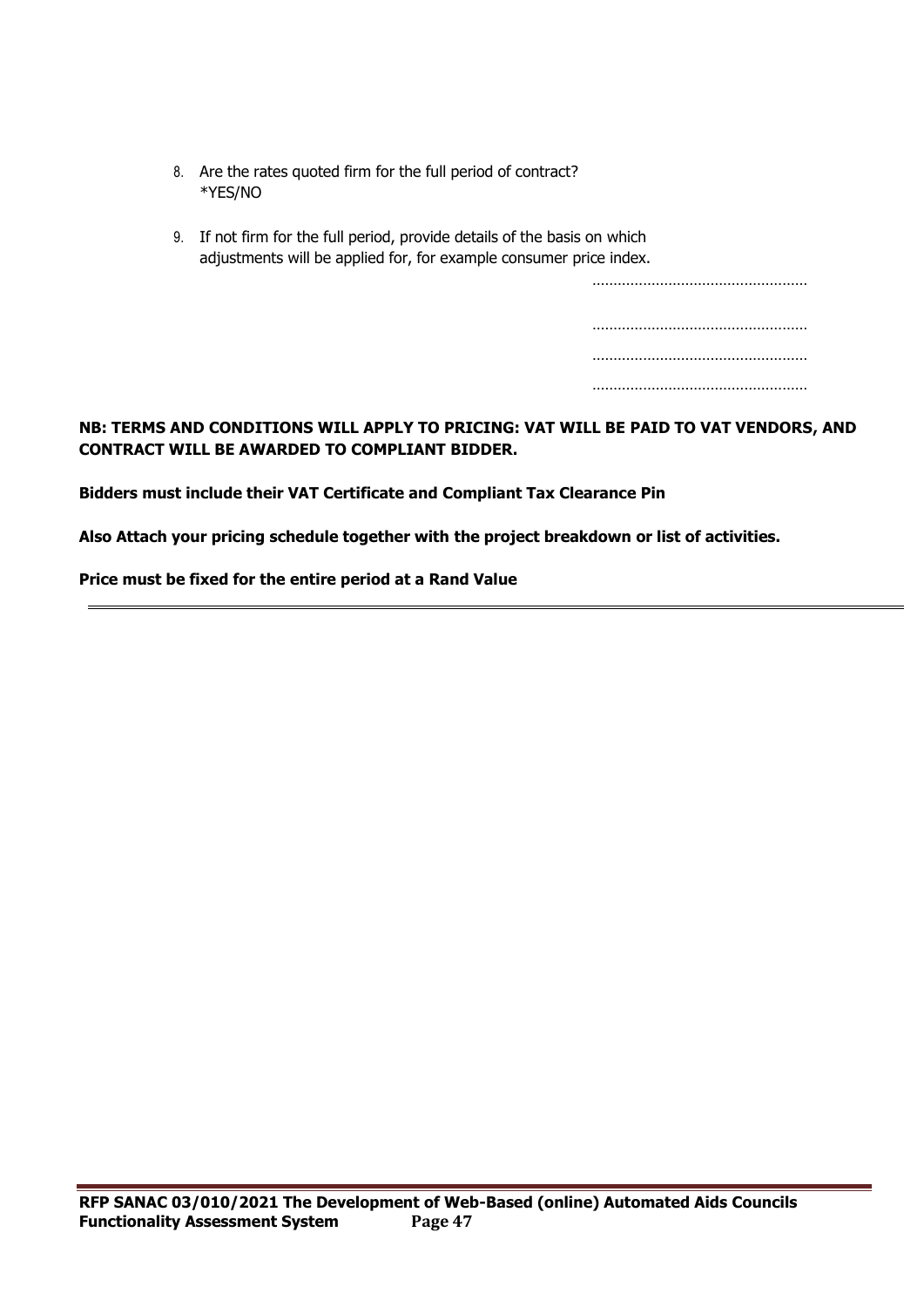# **PART G**

# **GENERAL CONDITIONS OF CONTRACT (GCC)**

# **TABLE OF CLAUSES**

- 1. Definitions
- 2. Application
- 3. General
- 4. Standards
- 5. Use of contract documents and information; inspection
- 6. Patent rights
- 7. Performance security
- 8. Inspections, tests and analysis
- 9. Packing
- 10. Delivery and documents
- 11. Insurance
- 12. Transportation
- 13. Incidental services
- 14. Spare parts
- 15. Warranty
- 16. Payment
- 17. Prices
- 18. Contract amendments
- 19. Assignment
- 20. Subcontracts
- 21. Delays in the supplier's performance
- 22. Penalties
- 23. Termination for default
- 24. Dumping and countervailing duties
- 25. Force Majeure
- 26. Termination for insolvency
- 27. Settlement of disputes
- 28. Limitation of liability
- 29. Governing language
- 30. Applicable law
- 31. Notices
- 32. Taxes and duties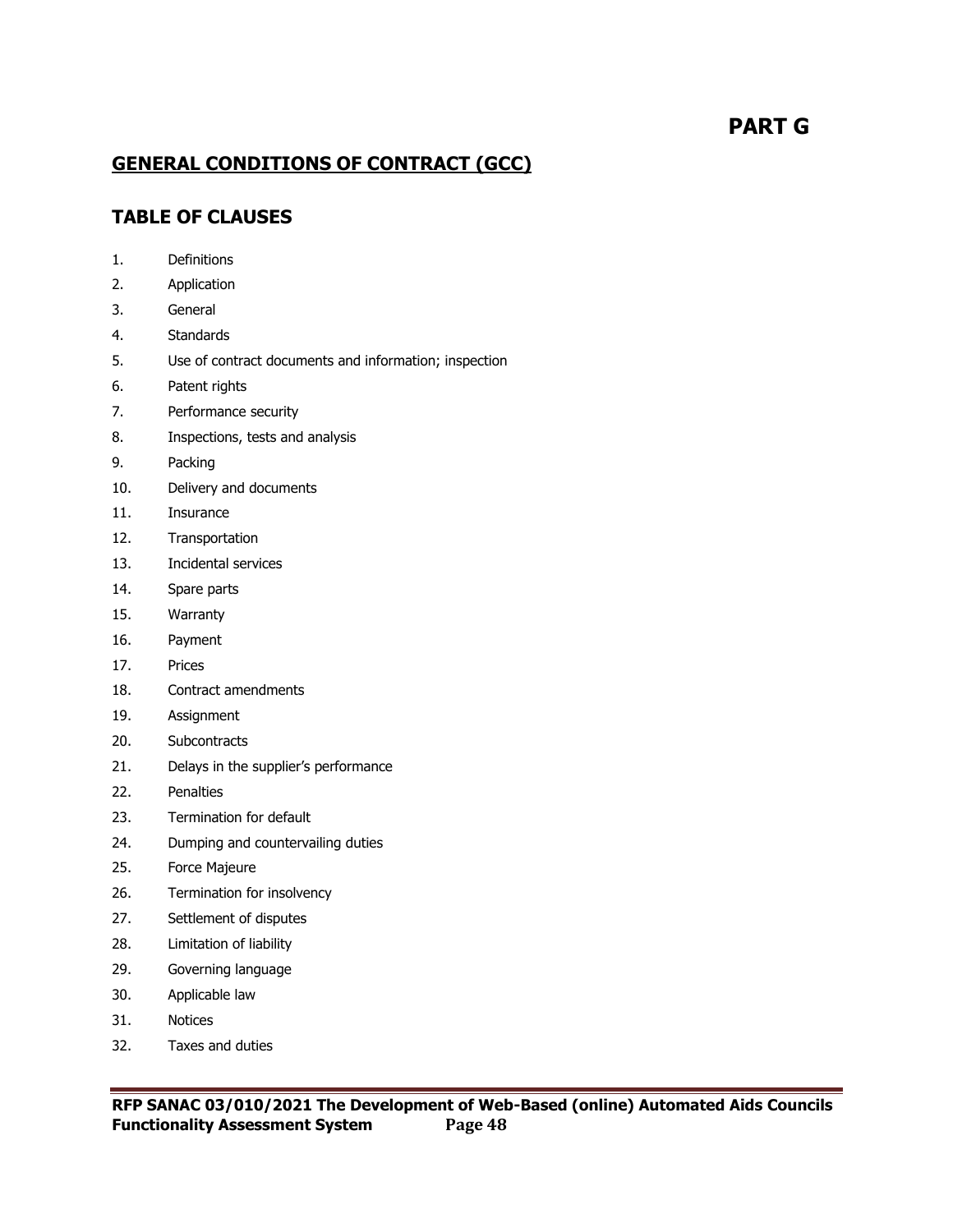#### **1. Definitions**

- 1. The following terms shall be interpreted as indicated:
- 1.1 **"Acceptable bid"** means any bid, which, in all respects, complies with the specifications and conditions of the bid as set out in the bid document.
- 1.2 **"Bid"** means a written offer in a prescribed or stipulated form in response to an invitation by an organ of State for the provision of goods, works or services.
- 1.3 **"Black enterprise"** means an enterprise that is 50,1% owned by black persons and where there is substantial management control. Ownership refers to economic interest while management refers to the membership of any board or similar governing body of the enterprise.
- 1.4 **"Black empowered enterprise"** means an enterprise that is at least 25,1% owned by black persons and where there is substantial management control. Ownership refers to economic interests. Management refers to executive directors. This is whether the black enterprise has control or not.
- 1.5 **"Black people"** includes all African, Coloured or Indian persons who are South African citizens by birth or by descent or who were naturalised prior to the commencement of the constitution in 1993. In addition, the term also includes black people who became South African citizens after the constitution's commencement but who would have been able to be naturalised prior to this, were it not for the Apartheid laws which prohibited naturalisation of certain persons. This means that an African, Coloured or Indian person who was not a South African citizen before the commencement of the constitution in 1993 but who would have been entitled to apply to be naturalised prior to 1993, will also be considered a black person and therefore a beneficiary of BEE.
- 1.6 **"Black woman-owned enterprise"** means an enterprise with at least 25,1% representation of black women within the black equity and management portion.
- 1.7 **"Closing time"** means the date and hour specified in the bidding documents for the receipt of bids.
- 1.8 **"Comparative price"** means the price after the factors of a non-firm price and all unconditional discounts that can be utilised have been taken into consideration.
- 1.9 **"Community or broad-based enterprise"** means an enterprise that has an empowerment shareholder who represents a broad base of members such as a local community or where the benefits support a target group,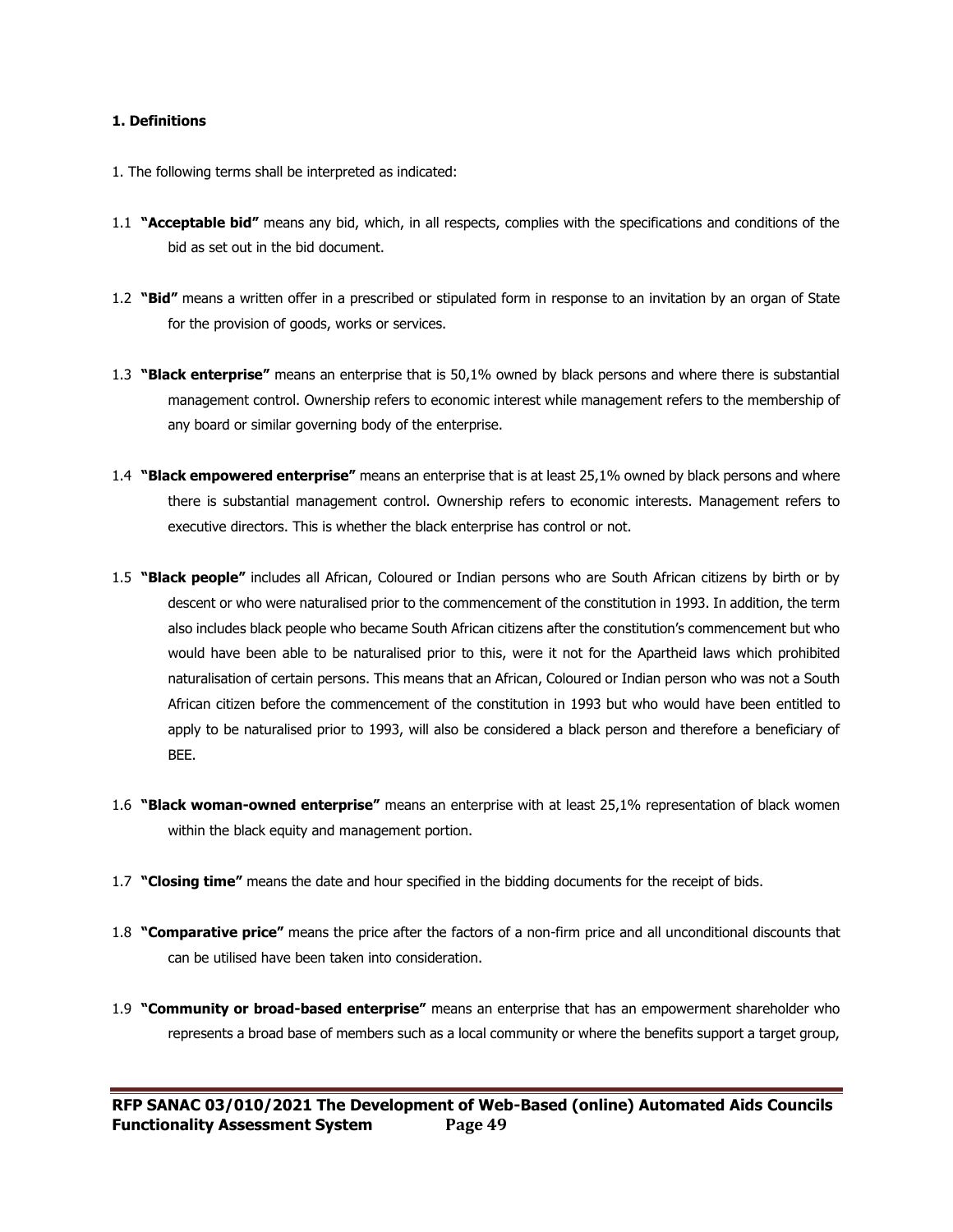for example black women, people living with disabilities, the youth and workers. Shares are held via direct equity, non-profit organisations and trusts.

Benefits from the shareholding should in a measurable sense be directed towards the uplifting of the community through job creation, welfare, skills development, entrepreneurship and human rights. At the same time, directors and management of groups should significantly comprise black persons.

These arrangements are appropriate in situations where the activities or operations of an enterprise or industry directly impact on a community or are located in a community, or may benefit a community. Notable examples are large industrial projects, mining and tourism. Other instances, which do assist in broadening the shareholder base, are employee share ownership schemes; these are a viable empowerment shareholder option. In this and other circumstances, these arrangements should not detract from the ability of the shareholder to exercise significant influence or control over the operations of the business.

- 1.10**"Consortium or joint venture"** means an association of persons for the purpose of combining their expertise, property, capital, efforts, skills and knowledge in an activity for the execution of a contract.
- 1.11**"Contract"** means the written agreement entered into between the purchaser and the supplier, as recorded in the contract form signed by the parties, including all attachments and appendices thereto and all documents incorporated by reference therein.
- 1.12**"Contract price"** means the price payable to the supplier under the contract for the full and proper performance of his contractual obligations.
- 1.13**"Control"** means the possession and exercise of legal authority and power to manage the assets, goodwill and daily operations of a business and the active and continuous exercise of appropriate managerial authority and power in determining the policies and directing the operations of the business.
- 1.14**"Co-operative or collective enterprise"** is an autonomous association of persons who voluntarily join together to meet their economic, social and cultural needs and aspirations through the formation of a jointly-owned enterprise and democratically controlled enterprise.
- 1.15**"Corrupt practice"** means the offering, giving, receiving, or soliciting of any thing of value to influence the action of a public official in the procurement process or in contract execution.
- 1.16**"Countervailing duties"** are imposed in cases where an enterprise abroad is subsidized by its government and encouraged to market its products internationally.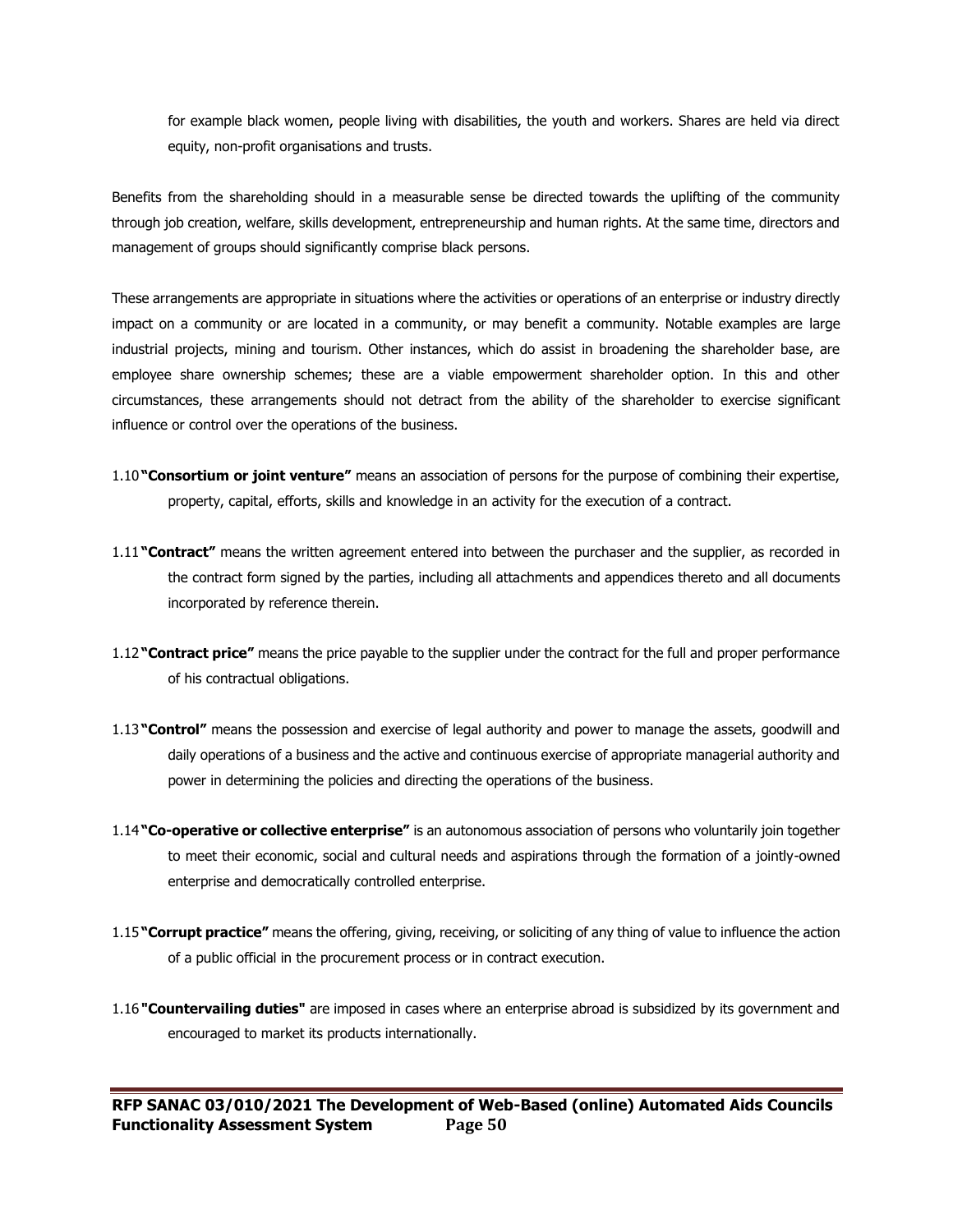1.17**"Country of origin"** means the place where the goods were mined, grown or produced or from which the services are supplied. Goods are produced when, through manufacturing, processing or substantial and major assembly of components, a commercially recognized new product results that is substantially different in basic characteristics or in purpose or utility from its components.

1.18**"Day"** means calendar day.

- 1.19**"Delivery"** means delivery in compliance with the conditions of the contract or order.
- 1.20**"Delivery ex stock"** means immediate delivery directly from stock actually on hand.
- 1.21**"Delivery into consignees store or to his site"** means delivered and unloaded in the specified store or depot or on the specified site in compliance with the conditions of the contract or order, the supplier bearing all risks and charges involved until the supplies are so delivered and a valid receipt is obtained.
- 1.22**"Disability"** means, in respect of a person, a permanent impairment of a physical, intellectual, or sensory function, which results in restricted, or lack of, ability to perform an activity in the manner, or within the range, considered normal for a human being.
- 1.23**"Dumping"** occurs when a private enterprise abroad markets its goods on own initiative in the RSA at lower prices than that of the country of origin and which have the potential to harm the local industries in the RSA.
- 1.24**"Equity Ownership"** means the percentage ownership and control, exercised by individuals within an enterprise.
- 1.25**"Force majeure"** means an event beyond the control of the supplier and not involving the supplier's fault or negligence and not foreseeable. Such events may include, but is not restricted to, acts of the purchaser in its sovereign capacity, wars or revolutions, fires, floods, epidemics, quarantine restrictions and freight embargoes.
- 1.26**"Fraudulent practice"** means a misrepresentation of facts in order to influence a procurement process or the execution of a contract to the detriment of any bidder, and includes collusive practice among bidders (prior to or after bid submission) designed to establish bid prices at artificial non-competitive levels and to deprive the bidder of the benefits of free and open competition.
- 1.27**"GCC"** means the General Conditions of Contract.
- 1.28**"Goods"** means all of the equipment, machinery, and/or other materials that the supplier is required to supply to the purchaser under the contract.

#### 1.29**"Historically Disadvantaged Individual (HDI)"** means a South African citizen -

**RFP SANAC 03/010/2021 The Development of Web-Based (online) Automated Aids Councils Functionality Assessment System** Page 51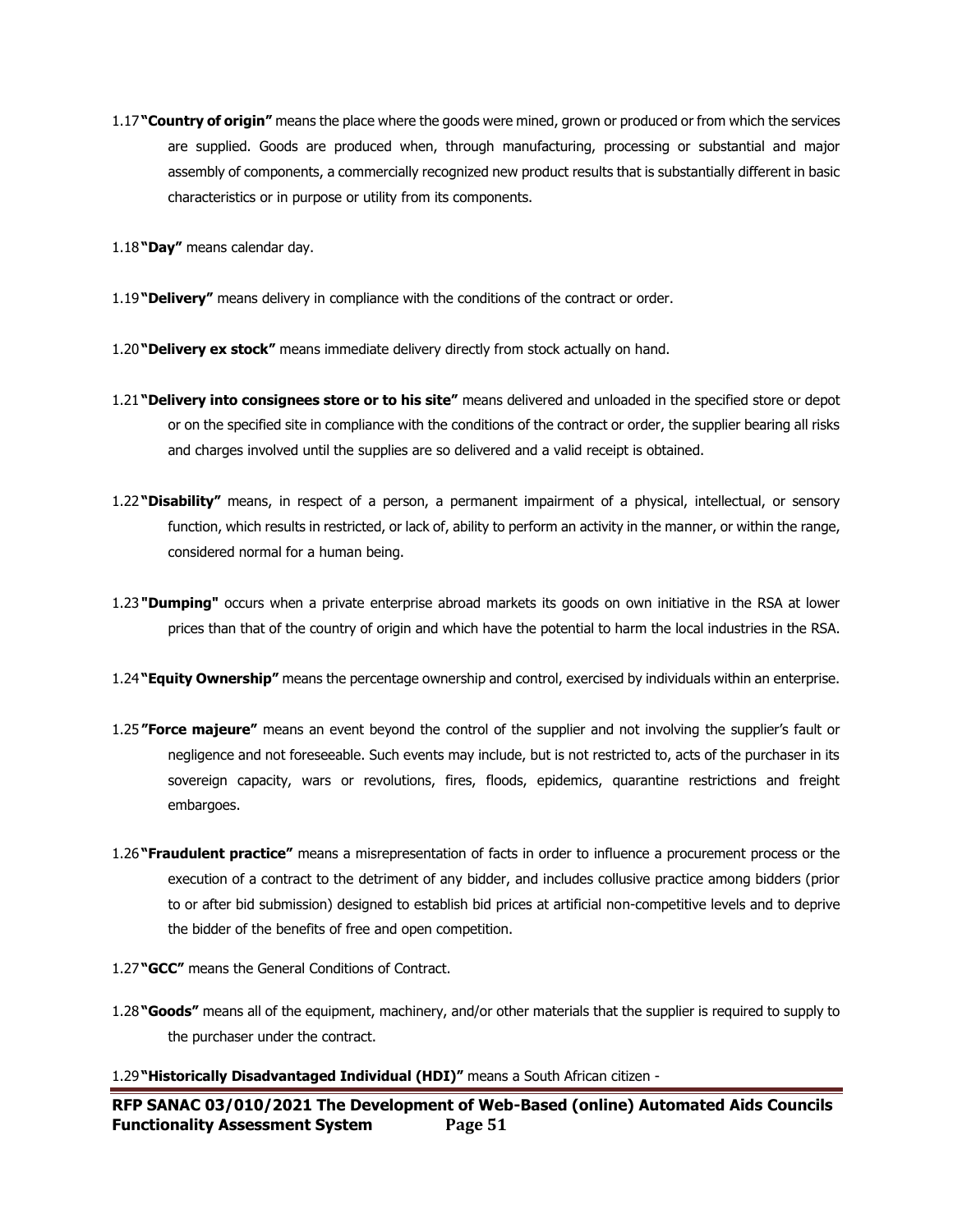- 1.29.1 who, due to the Apartheid policy that had been in place, had no franchise in national elections prior to the introduction of the Constitution of the Republic of South Africa, 1983 (Act 110 of 1983) or the Constitution of the Republic of South Africa, 1993, (Act 200 of 1993) ("the interim Constitution); and/or
- 1.29.2 who is a female; and/or
- 1.29.3 who has a disability:

provided that a person who obtained South African citizenship on or after the coming to effect of the Interim Constitution, is deemed not to be a HDI.

- 1.30**Imported content"** means that portion of the bidding price represented by the cost of components, parts or materials which have been or are still to be imported (whether by the supplier or his subcontractors) and which costs are inclusive of the costs abroad, plus freight and other direct importation costs such as landing costs, dock dues, import duty, sales duty or other similar tax or duty at the South African place of entry as well as transportation and handling charges to the factory in the Republic where the supplies covered by the bid will be manufactured.
- 1.31**"Local content"** means that portion of the bidding price which is not included in the imported content provided that local manufacture does take place.
- 1.32**"Management"** means an activity inclusive of control and performed on a daily basis, by any person who is a principal executive officer of the company, by whatever name that person may be designated, and whether or not that person is a director.
- 1.33**"Manufacture"** means the production of products in a factory using labour, materials, components and machinery and includes other related value-adding activities.
- 1.34**"Order"** means an official written order issued for the supply of goods or works or the rendering of a service.
- 1.35**"Owned"** means having all the customary elements of ownership, including the right of decision-making and sharing all the risks and profits commensurate with the degree of ownership interests as demonstrated by an examination of the substance, rather than the form of ownership arrangements.
- 1.36**"Parliament"** means Parliament of the Republic of South Africa as set out in Chapter Four of the Constitution.
- 1.37**"Person"** includes reference to a juristic person.
- 1.38**"Project site"** where applicable, means the place indicated in bidding documents.
- 1.39**"Purchaser"** means the organization purchasing the goods.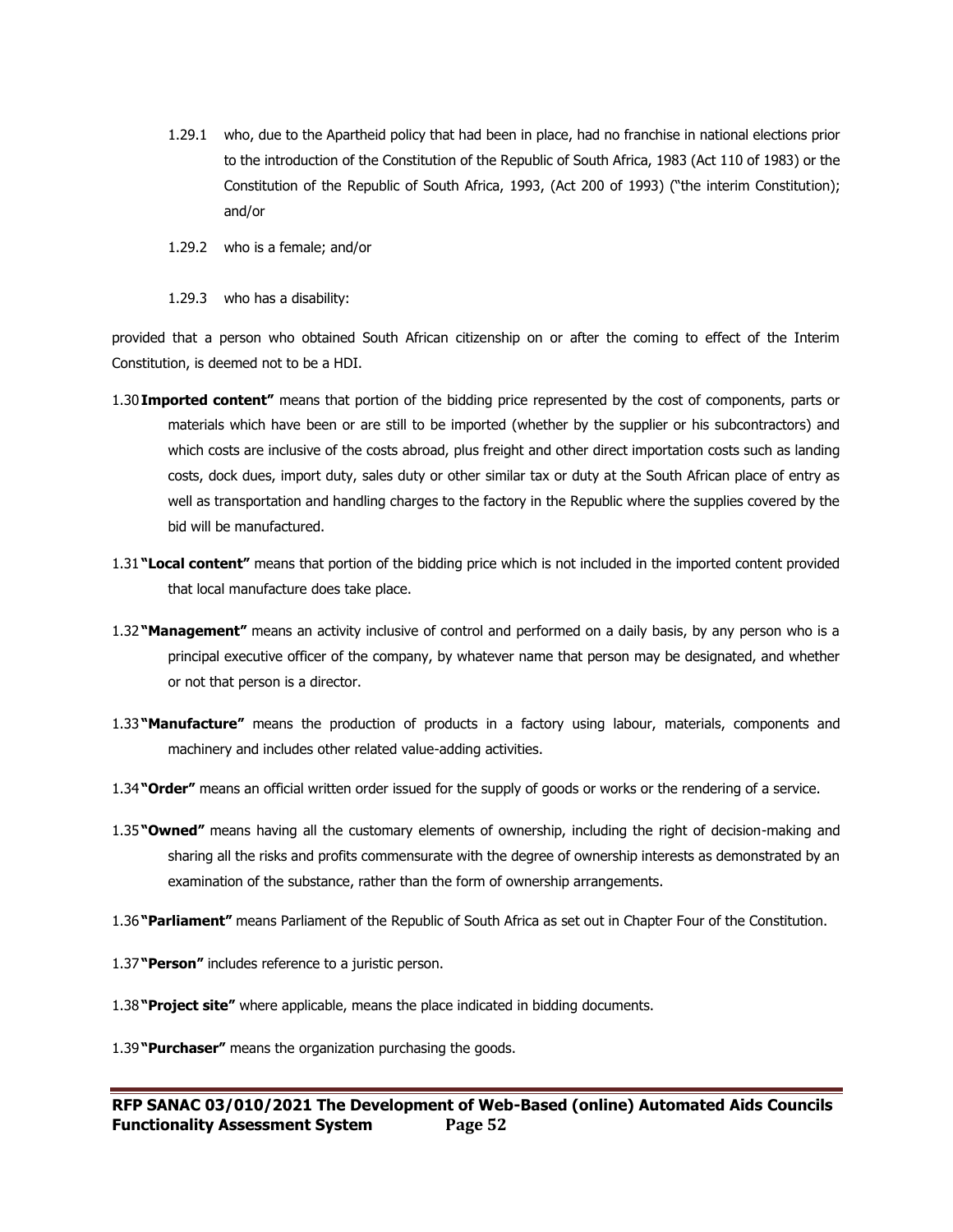- 1.40**"Rand value"** means the total estimated value of a contract in Rand denomination that is calculated at the time of the bid invitations, and includes all applicable taxes and excise duties.
- 1.41**"Republic"** or **"RSA"** means the Republic of South Africa.
- 1.42**"RFP"** means Request for Proposal.
- 1.43**"RFT"** means Request for Tender.
- 1.44**"RFQ"** means Request for Quotation.
- 1.45**"SCC"** means the Special Conditions of Contract.
- 1.46**"Secretary"** means the Secretary to Parliament.
- 1.47**"Services"** means those functional services ancillary to the supply of the goods, such as transportation and any other incidental services, such as installation, commissioning, provision of technical assistance, training, catering, gardening, security, maintenance and other such obligations of the supplier covered under the contract.
- 1.48**"Specific contract participation goals"** means the goals as stipulated in the Preferential Procurement Regulations, 2001. In addition to above-mentioned goals, the Regulations [12. (1)] also make provision for organs of State to give particular consideration to procuring locally manufactured products.
- 1.49**"Small, Medium and Micro Enterprises (SMMEs)** bears the same meaning assigned to this expression in the National Small Business Act, 1996 (Act 102 of 1996).
- 1.50**"Sub-contracting"** means the primary contractor's assigning or leasing or making out work to, or employing another person to support such a primary contractor in the execution of part of a project in terms of the contract.
- 1.51**"Trust"** means the arrangement through which the property of one person is made over or bequeathed to a trustee to administer such property for the benefit of another person.
- 1.52**"Trustee"** means any person, including the founder of a trust, to whom property is bequeathed in order for such property to be administered for the benefit of another person.
- 1.53**"Written"** or **"in writing"** means handwritten in ink or any form of electronic or mechanical writing.
- **2. Application**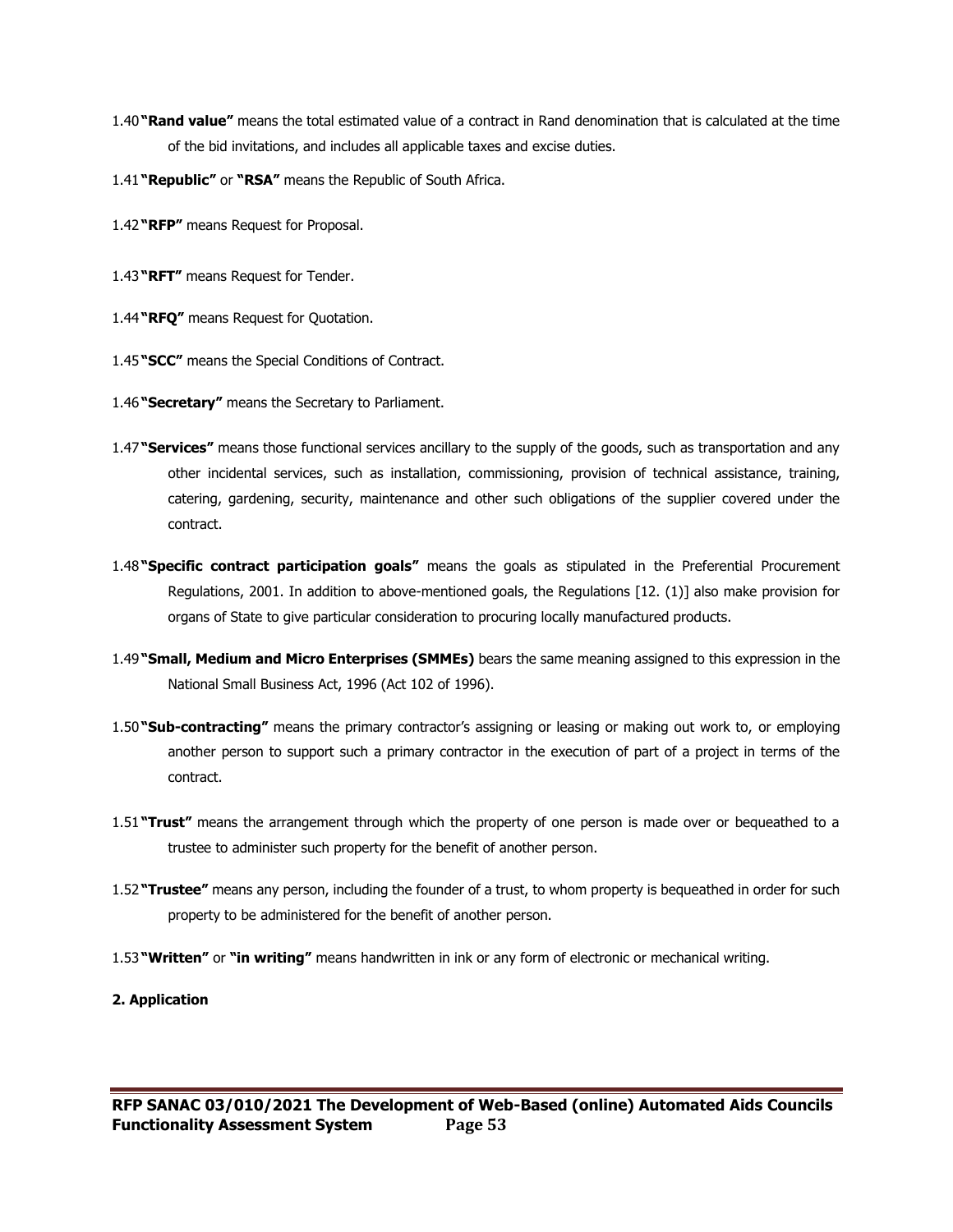2.1 These general conditions are applicable to all bids, contracts and orders including bids for functional and professional services, sales, hiring, letting and the granting or acquiring of rights, but excluding immovable property, unless otherwise indicated in the bidding documents.

2.2 Where applicable, special conditions of contract are also laid down to cover specific supplies, services or works.

2.3 Where such special conditions of contract are in conflict with these general conditions, the special conditions shall apply.

#### **3. General**

3.1 Unless otherwise indicated in the bidding documents, the purchaser shall not be liable for any expense incurred in the preparation and submission of a bid. Where applicable a non-refundable fee for documents may be charged.

#### **4. Standards**

4.1 The goods supplied shall conform to the standards mentioned in the bidding documents and specifications.

#### **5. Use of contract documents and information; inspection**

5.1 The supplier shall not, without the purchaser's prior written consent, disclose the contract, or any provision thereof, or any specification, plan, drawing, pattern, sample, or information furnished by or on behalf of the purchaser in connection therewith, to any person other than a person employed by the supplier in the performance of the contract. Disclosure to any such employed person shall be made in confidence and shall extend only as far as may be necessary for purposes of such performance.

5.2 The supplier shall not, without the purchaser's prior written consent, make use of any document or information mentioned in GCC clause 5.1 except for purposes of performing the contract.

5.3 Any document, other than the contract itself mentioned in GCC clause 5.1 shall remain the property of the purchaser and shall be returned (all copies) to the purchaser on completion of the supplier's performance under the contract if so required by the purchaser.

5.4 The supplier shall permit the purchaser to inspect the supplier's records relating to the performance of the supplier and to have them audited by auditors appointed by the purchaser, if so required by the purchaser.

#### **6. Patent rights**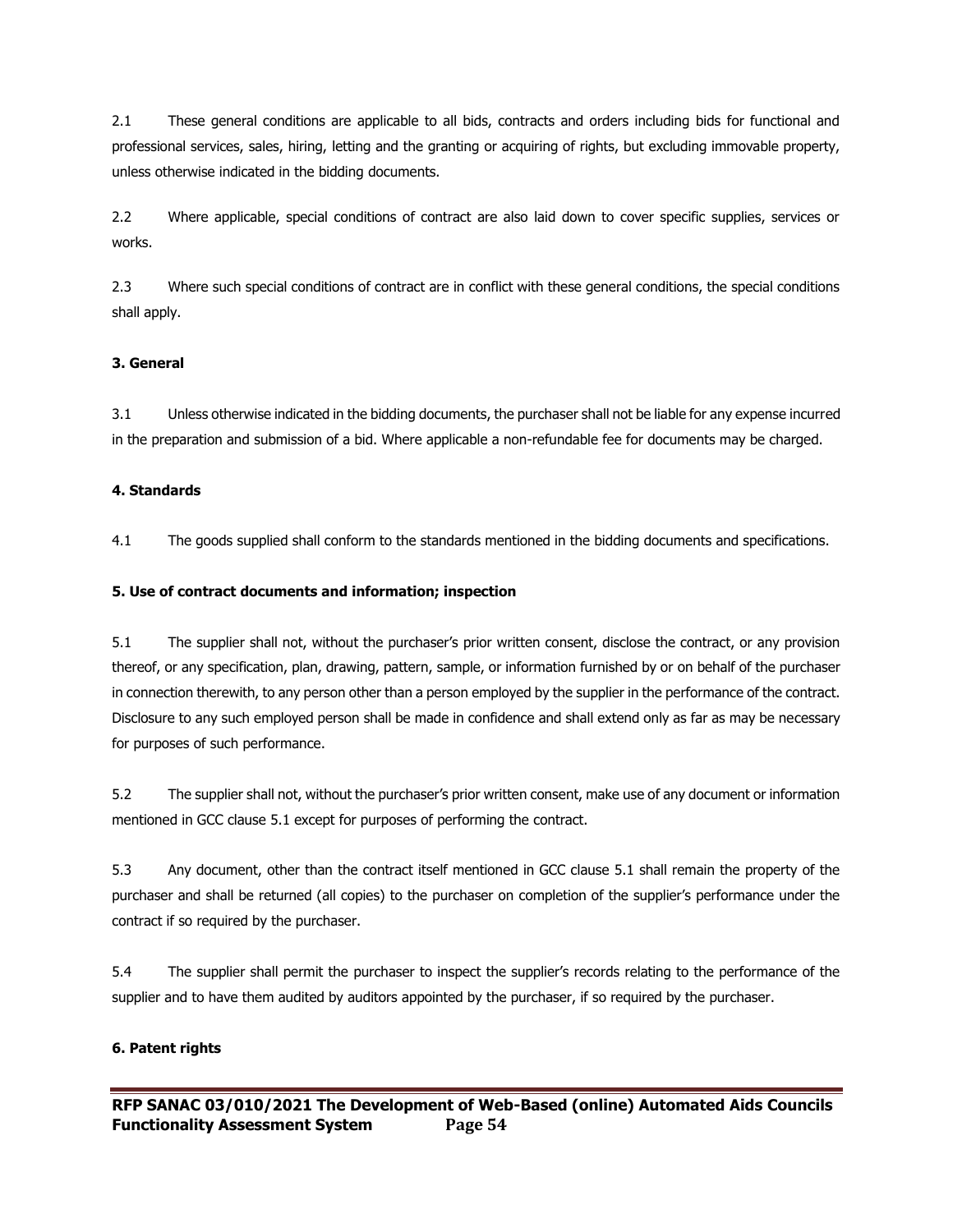6.1 The supplier shall indemnify the purchaser against all third-party claims of infringement of patent, trademark, or industrial design rights arising from use of the goods or any part thereof by the purchaser.

### **7. Performance security**

7.1 Within thirty (30) days of receipt of the notification of contract award, the successful bidder shall furnish to the purchaser the performance security of the amount specified in SCC.

7.2 The proceeds of the performance security shall be payable to the purchaser as compensation for any loss resulting from the supplier's failure to complete his obligations under the contract.

7.3 The performance security shall be denominated in the currency of the contract or in a freely convertible currency acceptable to the purchaser and shall be in one of the following forms:

(a) a bank guarantee or an irrevocable letter of credit issued by a reputable bank located in the purchaser's country or abroad, acceptable to the purchaser, in the form provided in the bidding documents or another form acceptable to the purchaser; or

(b) a cashier's or certified cheque

7.4 The performance security will be discharged by the purchaser and returned to the supplier not later than thirty (30) days following the date of completion of the supplier's performance obligations under the contract, including any warranty obligations, unless otherwise specified in SCC.

#### **8. Inspections, tests and analyses**

8.1 All pre-bidding testing will be for the account of the bidder.

8.2 If it is a bid condition that supplies to be produced or services to be rendered should at any stage during production or execution or on completion be subject to inspection, the premises of the bidder or contractor shall be open, at all reasonable hours, for inspection by a representative of Parliament or an organisation acting on behalf of Parliament.

8.3 If there are no inspection requirements indicated in the bidding documents and no mention is made in the contract, but during the contract period it is decided that inspections shall be carried out, the purchaser shall itself make the necessary arrangements, including payment arrangements with the testing authority concerned.

8.4 If the inspections, tests and analyses referred to in clauses 8.2 and 8.3 show the supplies to be in accordance with the contract requirements, the cost of the inspections, tests and analyses shall be defrayed by the purchaser.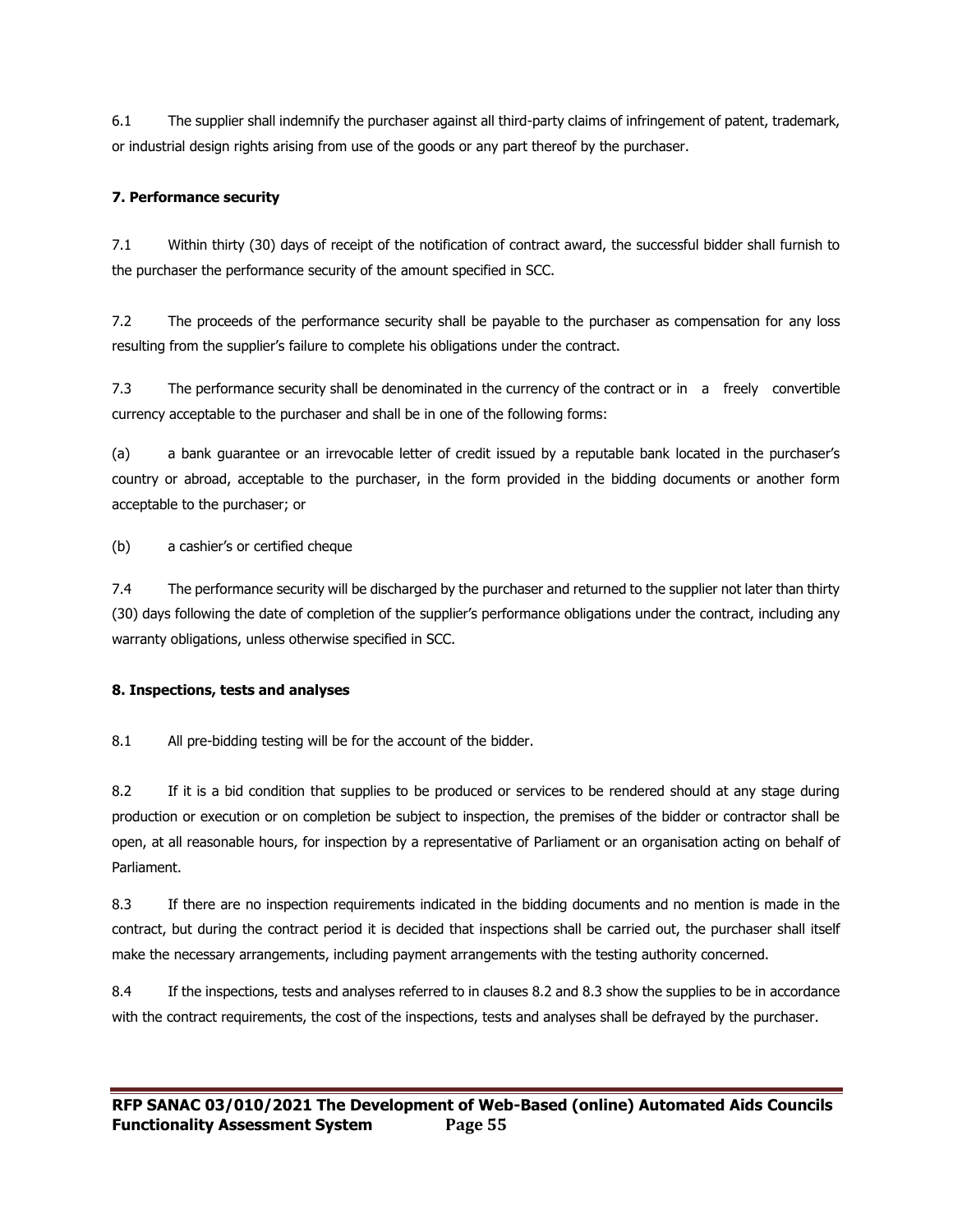8.5 Where the supplies or services referred to in clauses 8.2 and 8.3 do not comply with the contract requirements, irrespective of whether such supplies or services are accepted or not, the cost in connection with these inspections, tests or analyses shall be defrayed by the supplier.

8.6 Supplies and services which are referred to in clauses 8.2 and 8.3 and which do not comply with the contract requirements may be rejected.

8.7 Any contract supplies may on or after delivery be inspected, tested or analyzed and may be rejected if found not to comply with the requirements of the contract. Such rejected supplies shall be held at the cost and risk of the supplier who shall, when called upon, remove them immediately at his own cost and forthwith substitute them with supplies which do comply with the requirements of the contract. Failing such removal the rejected supplies shall be returned at the suppliers cost and risk. Should the supplier fail to provide the substitute supplies forthwith, the purchaser may, without giving the supplier further opportunity to substitute the rejected supplies, purchase such supplies as may be necessary at the expense of the supplier.

8.8 The provisions of clauses 8.4 to 8.7 shall not prejudice the right of the purchaser to cancel the contract on account of a breach of the conditions thereof, or to act in terms of Clause 23 of GCC.

#### **9. Packing**

9.1 The supplier shall provide such packing of the goods as is required to prevent their damage or deterioration during transit to their final destination, as indicated in the contract. The packing shall be sufficient to withstand, without limitation, rough handling during transit and exposure to extreme temperatures, salt and precipitation during transit, and open storage. Packing, case size and weights shall take into consideration, where appropriate, the remoteness of the goods' final destination and the absence of heavy handling facilities at all points in transit.

9.2 The packing, marking, and documentation within and outside the packages shall comply strictly with such special requirements as shall be expressly provided for in the contract, including additional requirements, if any, specified in SCC, and in any subsequent instructions ordered by the purchaser.

#### **10. Delivery and documents**

10.1 Delivery of the goods shall be made by the supplier in accordance with the terms specified in the contract. The details of shipping and/or other documents to be furnished by the supplier are specified in SCC.

10.2 Documents to be submitted by the supplier are specified in SCC.

#### **11. Insurance**

11.1 The goods supplied under the contract shall be fully insured in a freely convertible currency against loss or damage incidental to manufacture or acquisition, transportation, storage and delivery in the manner specified in the SCC.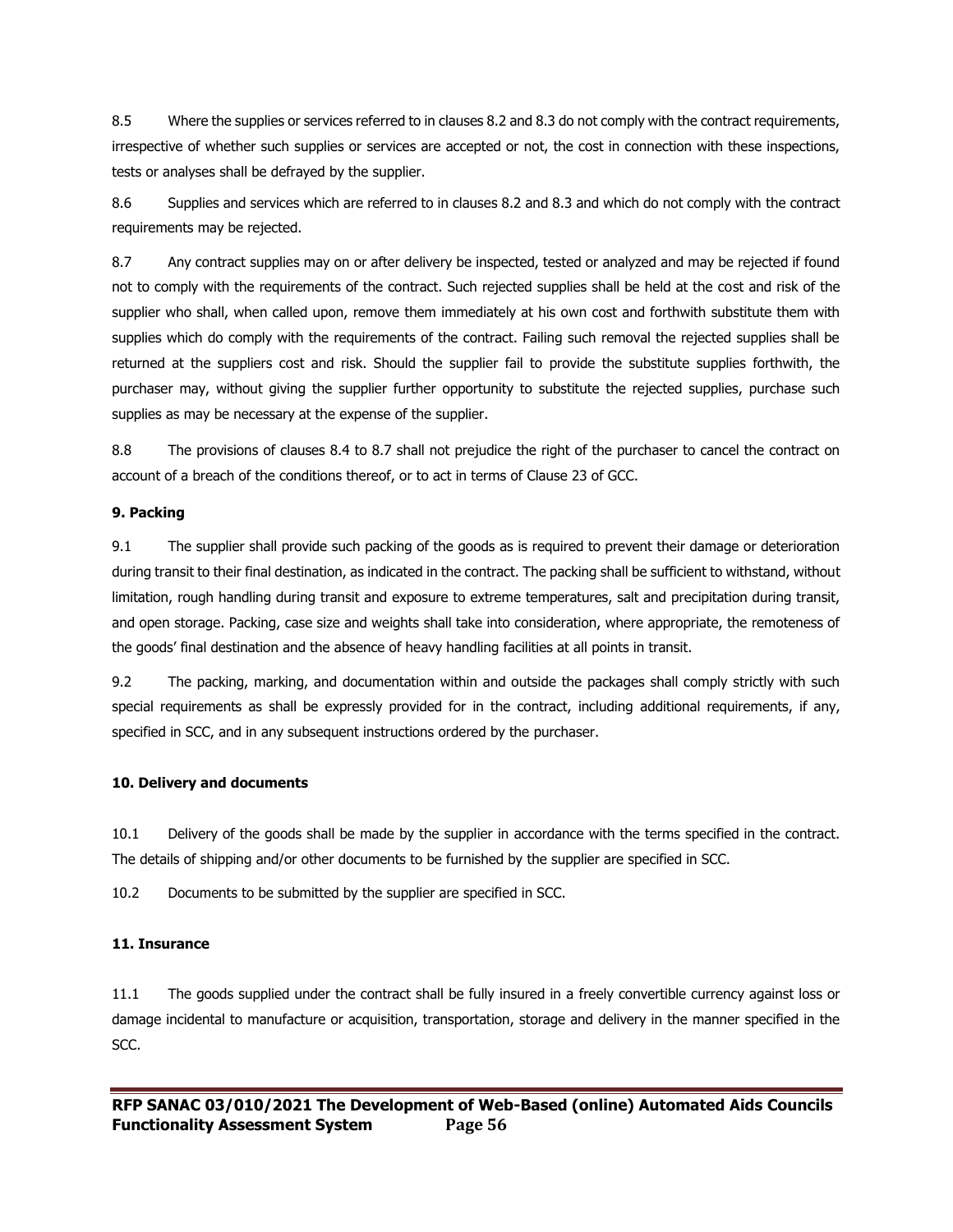#### **12. Transportation**

12.1 Should a price other than an all-inclusive delivered price be required, this shall be specified in the SCC.

#### **13. Incidental services**

13.1 The supplier may be required to provide any or all of the following services, including additional services, if any, specified in SCC:

(a) performance or supervision of on-site assembly and/or commissioning of the supplied goods;

(b) furnishing of tools required for assembly and/or maintenance of the supplied goods;

(c) furnishing of a detailed operations and maintenance manual for each appropriate unit of the supplied goods;

(d) performance or supervision or maintenance and/or repair of the supplied goods, for a period of time agreed by the parties, provided that this service shall not relieve the supplier of any warranty obligations under this contract; and

(e) training of the purchaser's personnel, at the supplier's plant and/or on-site, in assembly, start-up, operation, maintenance, and/or repair of the supplied goods.

13.2 Prices charged by the supplier for incidental services, if not included in the contract price for the goods, shall be agreed upon in advance by the parties and shall not exceed the prevailing rates charged to other parties by the supplier for similar services.

#### **14. Spare parts**

14.1 As specified in SCC, the supplier may be required to provide any or all of the following materials, notifications, and information pertaining to spare parts manufactured or distributed by the supplier:

(a) such spare parts as the purchaser may elect to purchase from the supplier, provided that this election shall not relieve the supplier of any warranty obligations under the contract; and

(b) in the event of termination of production of the spare parts:

(i) Advance notification to the purchaser of the pending termination, in sufficient time to permit the purchaser to procure needed requirements; and

(ii) following such termination, furnishing at no cost to the purchaser, the blueprints, drawings, and specifications of the spare parts, if requested.

#### **15. Warranty**

15.1 The supplier warrants that the goods supplied under the contract are new, unused, of the most recent or current models and that they incorporate all recent improvements in design and materials unless provided otherwise in the contract. The supplier further warrants that all goods supplied under this contract shall have no defect, arising from design, materials, or workmanship (except when the design and/or material is required by the purchaser's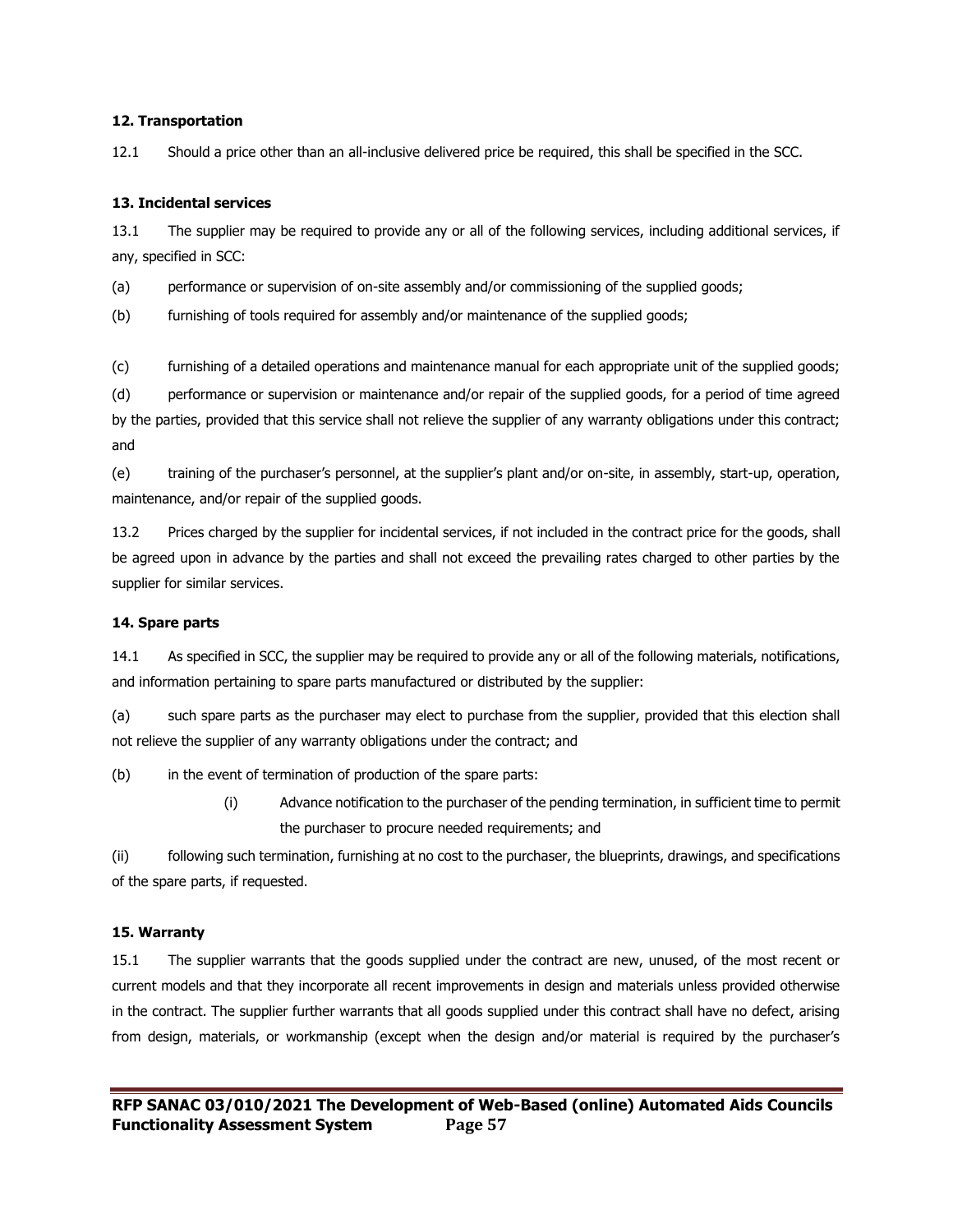specifications) or from any act or omission of the supplier, that may develop under normal use of the supplied goods in the conditions prevailing in the country of final destination.

15.2 This warranty shall remain valid for twelve (12) months after the goods, or any portion thereof as the case may be, have been delivered to and accepted at the final destination indicated in the contract, or for eighteen (18) months after the date of shipment from the port or place of loading in the source country, whichever period concludes earlier, unless specified otherwise in SCC.

15.3 The purchaser shall promptly notify the supplier in writing of any claims arising under this warranty.

15.4 Upon receipt of such notice, the supplier shall, within the period specified in SCC and with all reasonable speed, repair or replace the defective goods or parts thereof, without costs to the purchaser.

15.5 If the supplier, having been notified, fails to remedy the defect(s) within the period specified in SCC, the purchaser may proceed to take such remedial action as may be necessary, at the supplier's risk and expense and without prejudice to any other rights which the purchaser may have against the supplier under the contract.

#### **16. Payment**

16.1 The method and conditions of payment to be made to the supplier under this contract shall be specified in SCC.

16.2 The supplier shall furnish the purchaser with an invoice accompanied by a copy of the delivery note and upon fulfillment of other obligations stipulated in the contract.

16.3 Payments shall be made promptly by the purchaser, but in no case later than thirty (30) days after submission of an invoice or claim by the supplier.

16.4 Payment will be made in Rand unless otherwise stipulated in SCC.

#### **17. Prices**

17.1 Prices charged by the supplier for goods delivered and services performed under the contract shall not vary from the prices quoted by the supplier in his bid, with the exception of any price adjustments authorized in SCC or in the purchaser's request for bid validity extension, as the case may be.

#### **18. Contract amendments**

18.1 No variation in or modification of the terms of the contract shall be made except by written amendment signed by the parties concerned.

#### **19. Assignment**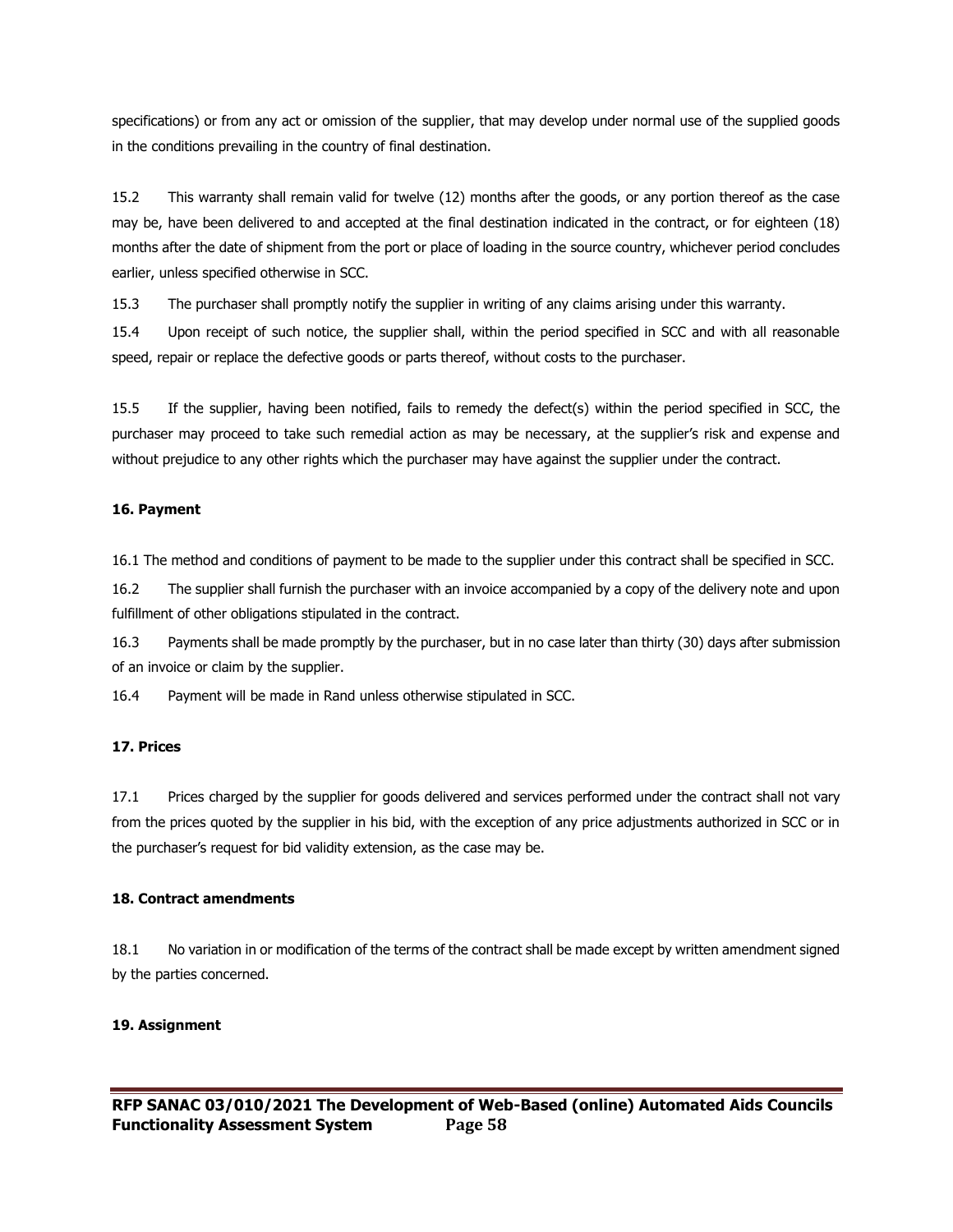19.1 The supplier shall not assign, in whole or in part, its obligations to perform under the contract, except with the purchaser's prior written consent.

#### **20. Subcontracts**

20.1 The supplier shall notify the purchaser in writing of all subcontracts awarded under this contract if not already specified in the bid. Such notification, in the original bid or later, shall not relieve the supplier from any liability or obligation under the contract.

#### **21. Delays in the supplier's performance**

21.1 Delivery of the goods and performance of services shall be made by the supplier in accordance with the time schedule prescribed by the purchaser in the contract.

21.2 If at any time during performance of the contract, the supplier or its subcontractor(s) should encounter conditions impeding timely delivery of the goods and performance of services, the supplier shall promptly notify the purchaser in writing of the fact of the delay, its likely duration and its cause(s). As soon as practicable after receipt of the supplier's notice, the purchaser shall evaluate the situation and may at his discretion extend the supplier's time for performance, with or without the imposition of penalties, in which case the extension shall be ratified by the parties by amendment of contract.

21.3 No provision in a contract shall be deemed to prohibit the obtaining of supplies or services from a national department, provincial department, or a local authority.

21.4 The right is reserved to procure outside of the contract small quantities or to have minor essential services executed if an emergency arises, the supplier's point of supply is not situated at or near the place where the supplies are required, or the supplier's services are not readily available.

21.5 Except as provided under GCC Clause 25, a delay by the supplier in the performance of its delivery obligations shall render the supplier liable to the imposition of penalties, pursuant to GCC Clause 22, unless an extension of time is agreed upon pursuant to GCC Clause 21.2 without the application of penalties.

21.6 Upon any delay beyond the delivery period in the case of a supplies contract, the purchaser shall, without canceling the contract, be entitled to purchase supplies of a similar quality and up to the same quantity in substitution of the goods not supplied in conformity with the contract and to return any goods delivered later at the supplier's expense and risk, or to cancel the contract and buy such goods as may be required to complete the contract and without prejudice to his other rights, be entitled to claim damages from the supplier.

#### **22. Penalties**

22.1 Subject to GCC Clause 25, if the supplier fails to deliver any or all of the goods or to perform the services within the period(s) specified in the contract, the purchaser shall, without prejudice to its other remedies under the contract, deduct from the contract price, as a penalty, a sum calculated on the delivered price of the delayed goods or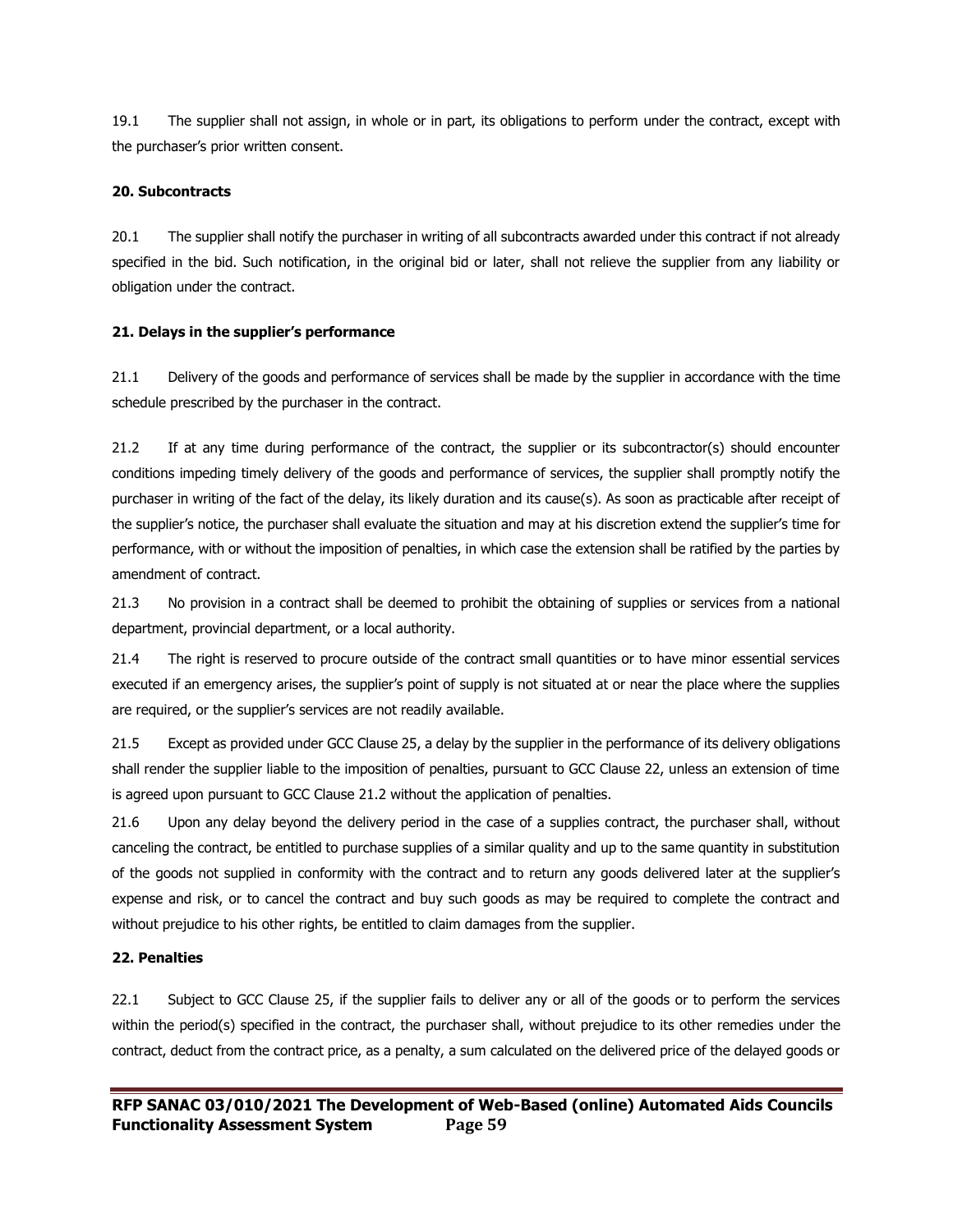unperformed services using the current prime interest rate calculated for each day of the delay until actual delivery or performance. The purchaser may also consider termination of the contract pursuant to GCC Clause 23.

#### **23. Termination for default**

23.1 The purchaser, without prejudice to any other remedy for breach of contract, by written notice of default sent to the supplier, may terminate this contract in whole or in part:

(a) if the supplier fails to deliver any or all of the goods within the period(s) specified in the contract, or within any extension thereof granted by the purchaser pursuant to GCC Clause 21.2;

(b) if the Supplier fails to perform any other obligation(s) under the contract; or

(c) if the supplier, in the judgment of the purchaser, has engaged in corrupt or fraudulent practices in competing for or in executing the contract.

23.2 In the event the purchaser terminates the contract in whole or in part, the purchaser may procure, upon such terms and in such manner as it deems appropriate, goods, works or services similar to those undelivered, and the supplier shall be liable to the purchaser for any excess costs for such similar goods, works or services. However, the supplier shall continue performance of the contract to the extent not terminated.

#### **24. Anti-dumping and countervailing duties and rights**

24.1 When, after the date of bid, provisional payments are required, or antidumping or countervailing duties are imposed, or the amount of a provisional payment or anti-dumping or countervailing right is increased in respect of any dumped or subsidized import, the State is not liable for any amount so required or imposed, or for the amount of any such increase. When, after the said date, such a provisional payment is no longer required or any such anti-dumping or countervailing right is abolished, or where the amount of such provisional payment or any such right is reduced, any such favourable difference shall on demand be paid forthwith by the contractor to the State or the State may deduct such amounts from moneys (if any) which may otherwise be due to the contractor in regard to supplies or services which he delivered or rendered, or is to deliver or render in terms of the contract or any other contract or any other amount which may be due to him.

#### **25. Force Majeure**

25.1 Notwithstanding the provisions of GCC Clauses 22 and 23, the supplier shall not be liable for forfeiture of its performance security, damages, or termination for default if and to the extent that his delay in performance or other failure to perform his obligations under the contract is the result of an event of force majeure.

25.2 If a force majeure situation arises, the supplier shall promptly notify the purchaser in writing of such condition and the cause thereof. Unless otherwise directed by the purchaser in writing, the supplier shall continue to perform its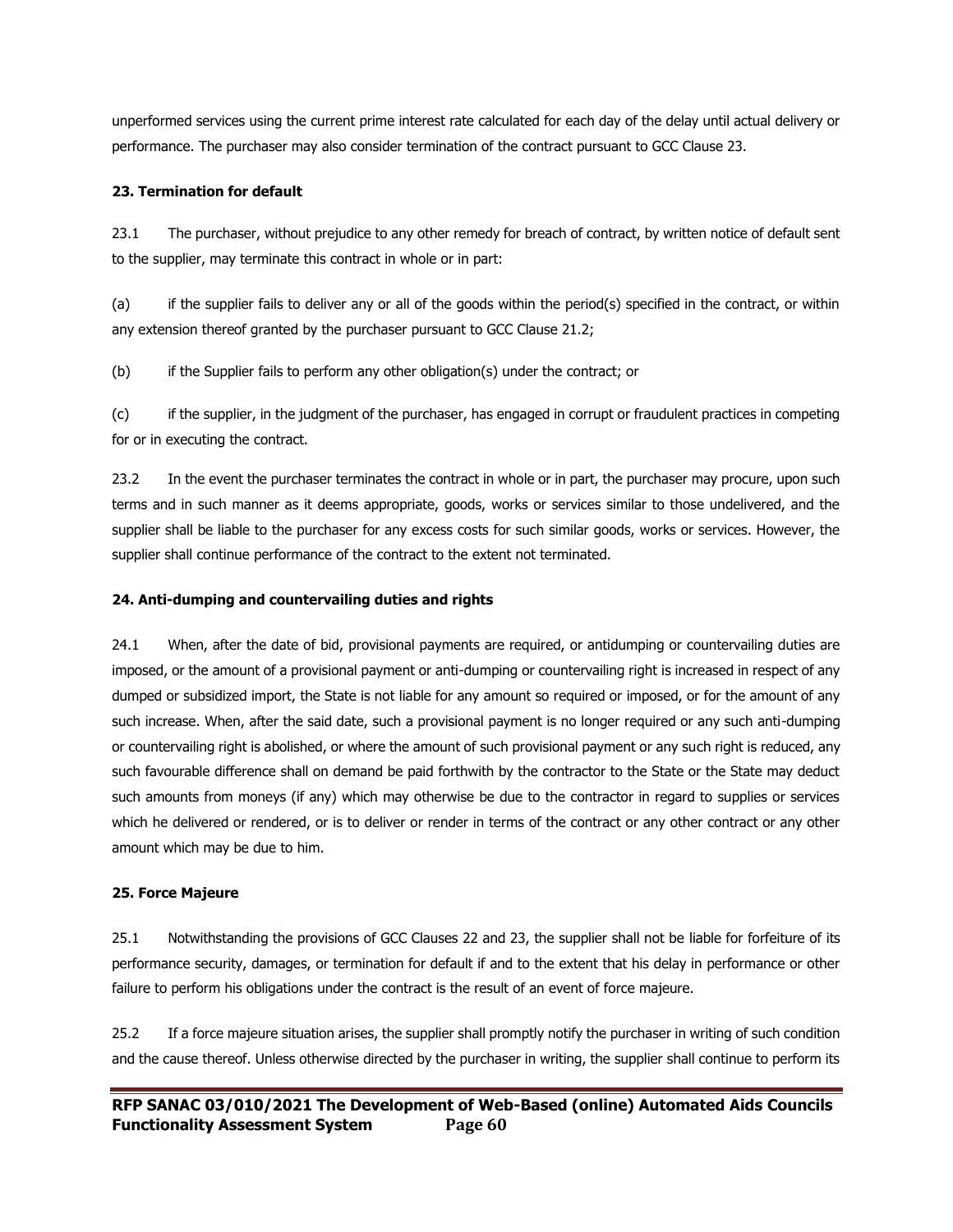obligations under the contract as far as is reasonably practical, and shall seek all reasonable alternative means for performance not prevented by the force majeure event.

#### **26. Termination for insolvency**

26.1 The purchaser may at any time terminate the contract by giving written notice to the supplier if the supplier becomes bankrupt or otherwise insolvent. In this event, termination will be without compensation to the supplier, provided that such termination will not prejudice or affect any right of action or remedy which has accrued or will accrue thereafter to the purchaser.

#### **27. Settlement of Disputes**

27.1 If any dispute or difference of any kind whatsoever arises between the purchaser and the supplier in connection with or arising out of the contract, the parties shall make every effort to resolve amicably such dispute or difference by mutual consultation.

27.2 If, after thirty (30) days, the parties have failed to resolve their dispute or difference by such mutual consultation, then either the purchaser or the supplier may give notice to the other party of his intention to commence with mediation. No mediation in respect of this matter may be commenced unless such notice is given to the other party.

27.3 Should it not be possible to settle a dispute by means of mediation, it may be settled in a South African court of law.

27.4 Mediation proceedings shall be conducted in accordance with the rules of procedure specified in the SCC.

27.5 Notwithstanding any reference to mediation and/or court proceedings herein,

(a) the parties shall continue to perform their respective obligations under the contract unless they otherwise agree; and

(b) the purchaser shall pay the supplier any monies due the supplier.

#### **28. Limitation of liability**

28.1 Except in cases of criminal negligence or willful misconduct, and in the case of infringement pursuant to Clause 6;

(a) the supplier shall not be liable to the purchaser, whether in contract, tort, or otherwise, for any indirect or consequential loss or damage, loss of use, loss of production, or loss of profits or interest costs, provided that this exclusion shall not apply to any obligation of the supplier to pay penalties and/or damages to the purchaser; and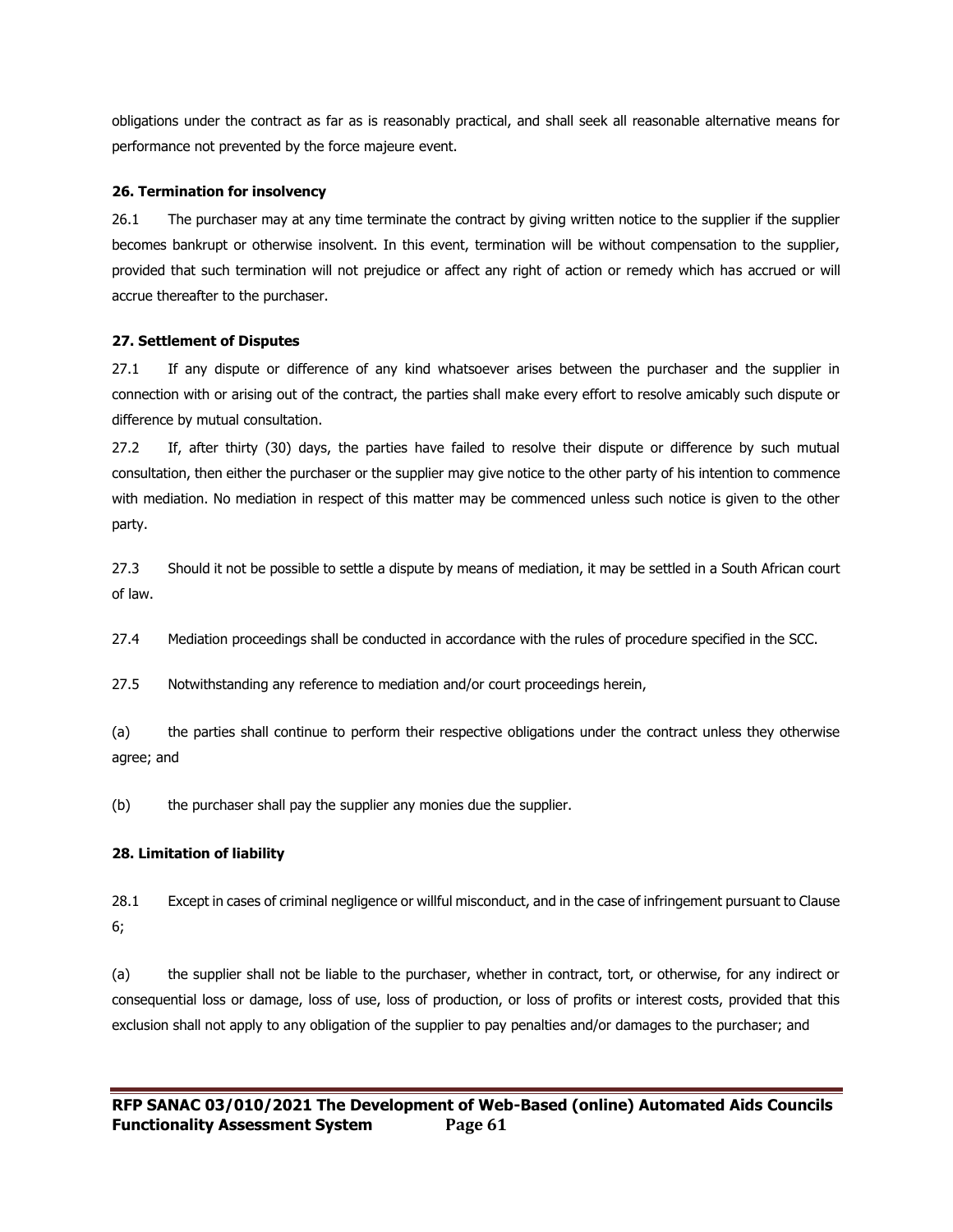(b) the aggregate liability of the supplier to the purchaser, whether under the contract, in tort or otherwise, shall not exceed the total contract price, provided that this limitation shall not apply to the cost of repairing or replacing defective equipment.

#### **29. Governing language**

29.1 The contract shall be written in English. All correspondence and other documents pertaining to the contract that is exchanged by the parties shall also be written in English.

#### **30. Applicable law**

30.1 The contract shall be interpreted in accordance with South African laws, unless otherwise specified in SCC.

#### **31. Notices**

31.1 Every written acceptance of a bid shall be posted to the supplier concerned by registered or certified mail and any other notice to him shall be posted by ordinary mail to the address furnished in his bid or to the address notified later by him in writing and such posting shall be deemed to be proper service of such notice

31.2 The time mentioned in the contract documents for performing any act after such aforesaid notice has been given, shall be reckoned from the date of posting of such notice.

#### **32. Taxes and duties**

32.1 A foreign supplier shall be entirely responsible for all taxes, stamp duties, license fees, and other such levies imposed outside the purchaser's country.

32.2 A local supplier shall be entirely responsible for all taxes, duties, license fees, etc., incurred until delivery of the contracted goods to the purchaser.

32.3 No contract shall be concluded with any bidder whose tax matters are not in order. Prior to the award of a bid, Parliament must be in possession of a tax clearance certificate, submitted by the bidder. This certificate must be an original issued by the South African Revenue Services (SARS).

#### **33. Ownership and Copyright**

- 33.1.1 Ownership of all products produced in terms of this agreement, of whatever nature, vest in Parliament.
- 33.1.2 The copyright of products, of whatever nature, commissioned and produced in terms of this agreement, and that have been paid for by the Secretary are owned exclusively by Parliament.

#### GCC DECLARATION

I, THE UNDERSIGNED \_\_\_\_\_\_\_\_\_\_\_\_\_\_\_\_\_\_\_\_\_\_\_\_\_\_\_\_\_\_\_\_\_\_\_\_\_\_\_\_HEREBY CERTIFY THAT I UNDERSTAND THE INFORMATION IN THE GCC AND ACCEPT THE TERMS AND CONDITIONS STATED THERE IN.

**RFP SANAC 03/010/2021 The Development of Web-Based (online) Automated Aids Councils Functionality Assessment System Page 62**